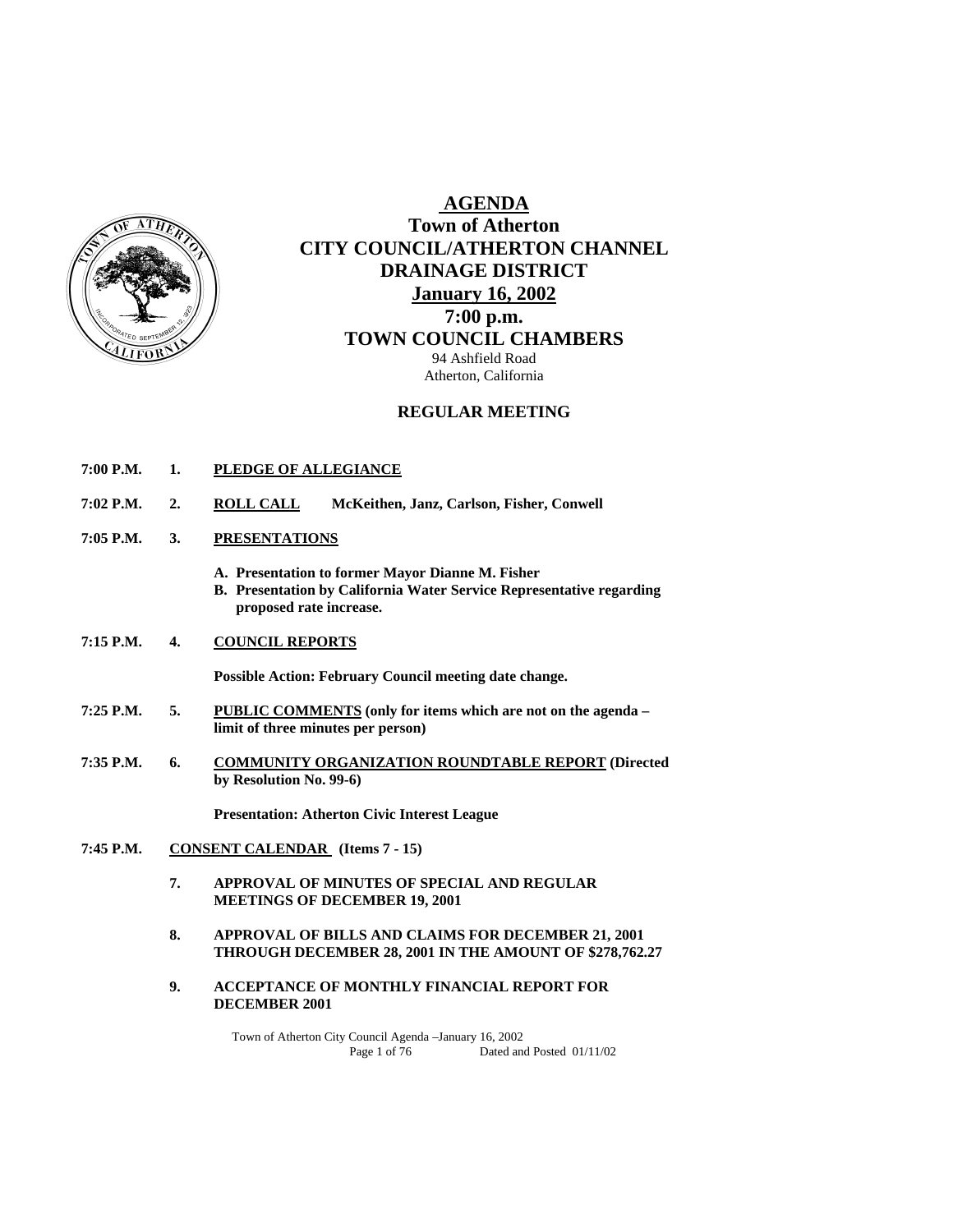### **10. ADOPTION OF A RESOLUTION ADDING THE POSITIONS OF ASSISTANT AND ASSOCIATE ENGINEER TO THE TOWN'S JOB CLASSIFICATION LISTING**

 **Recommendation: Adopt Resolution No. 02-\_\_ adding the positions of Assistant Engineer and Associate Engineer to the Town's classification listing and setting the salary and benefits for the positions.** 

 **11. ADOPTION OF ORDINANCE NO. 529, RELATING TO RECYCLING AND DIVERSION OF CONSTRUCTION AND DEMOLITION DEBRIS** 

 **Recommendation: Adopt Ordinance No. 529 amending Chapter 15.52 of the Atherton Municipal Code relating to recycling and diversion of construction and demolition debris.** 

 **12. AGREEMENT FOR LEGAL SERVICES WITH LIEBERT, CASSIDY, WHITMORE FOR LABOR RELATIONS SERVICES** 

 **Recommendation: Authorize the Mayor to execute the attached agreement with Liebert, Cassidy, Whitmore for legal services relating to labor relations.** 

 **13. ADOPTION OF A RESOLUTION ACCEPTING SUPPLEMENTAL LAW ENFORCEMENT SERVICES GRANT** 

 **Recommendation: Adopt Resolution No. 02-\_\_ accepting the Supplemental Law Enforcement Services Grant in the amount of \$100,000 from the State of California.** 

**14. APPROVAL OF EMPLOYEE INTERNAL REVENUE SERVICE CODE SECTION 125 PLAN** 

**Recommendation: Approve the agreement with AFLAC Corporation to provide flexible spending account program administrative services for the benefit of the Town's employees.** 

 **15. ADOPTION OF RESOLUTION AUTHORIZING STAFF TO APPLY FOR CDBG GRANT** 

 **Recommendation: Adopt Resolution No. 02-\_\_\_ authorizing staff to apply for CDBG funds in the amount of \$25,000 for the handicap lift at the Main House Building in Holbrook-Palmer Park.** 

 **REGULAR AGENDA (Items 16-25 )**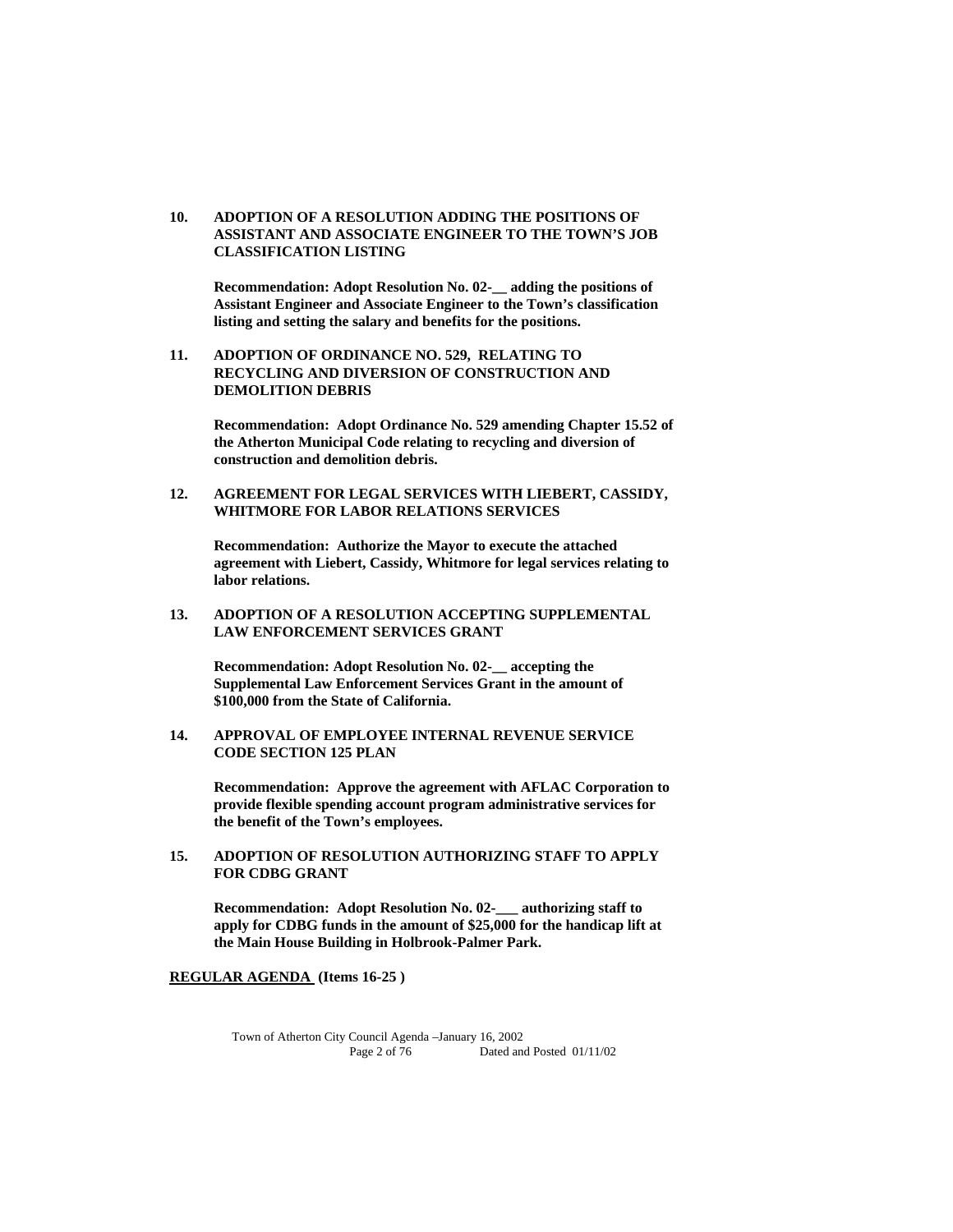| <u> 15. - </u> |                  | <b>ADOPTION OF RESOLUTION NO. 01 FINTENT TO ABANDON PORTION OF</b><br><b>MeCORMICK LANE</b>                                                                                                                                                                          |
|----------------|------------------|----------------------------------------------------------------------------------------------------------------------------------------------------------------------------------------------------------------------------------------------------------------------|
|                | <del>16. –</del> | <b>ADOPTION OF RESOLUTION NO. 01- FINTENT TO ABANDON</b><br><b>PORTION OF FAXON ROAD</b>                                                                                                                                                                             |
| 7:50 P.M.      | 16.              | <b>CONSIDERATION OF APPROVAL OF DRAFT VESTING</b><br><b>TENTATIVE PARCEL MAP CERTIFICATE - 19 SARGENT LANE</b>                                                                                                                                                       |
|                |                  | Recommendation: Approve the Vesting Tentative Parcel Map for 19<br>Sargent Lane based on the findings stated in the Staff Report and<br>subject to the conditions contained in the Draft Certificate of Approval.                                                    |
| 8:15 P.M.      | 17.              | DISCUSSION AND POSSIBLE ACTION - C/CAG COUNTYWIDE<br><b>DEFICIENCY PLAN</b>                                                                                                                                                                                          |
|                |                  | Recommendation: Authorize the City Council's representative to<br>C/CAG to vote to approve the Countywide Deficiency Plan.                                                                                                                                           |
| 8:30 P.M.      | 18.              | <b>PRESENTATION AND ACCEPTANCE OF FISCAL YEAR 2000-01</b><br>AUDITED ANNUAL FINANCIAL STATEMENTS, MANAGEMENT<br>LETTER, AND AUDIT COMMITTEE REPORT                                                                                                                   |
|                |                  | Recommendation: Accept the independent auditors' reports and<br>management letter from Caporicci, Cropper & Larson, Certified Public<br>Accountants, for the year ended June 30, 2001. Accept the Audit<br><b>Committee Report.</b>                                  |
| 9:00 P.M.      | 19.              | ADOPTION OF A RESOLUTION ELECTING TO BECOME<br>SUBJECT TO THE UNIFORM PUBLIC CONSTRUCTION COST<br>ACCOUNTING PROCEDURES AND INTRODUCTION OF AN<br><b>ORDINANCE AMENDING CHAPTER 3.16.120 OF THE ATHERTON</b><br><b>MUNICIPAL CODE RELATING TO BIDDING PROCEDURES</b> |
|                |                  | <b>Recommendation:</b>                                                                                                                                                                                                                                               |
|                |                  | A. Adopt Resolution No. 02-<br>__ electing under the Public Contract<br>Code Section 22030 to become subject to the Uniform Public<br><b>Construction Cost Accounting Procedures.</b>                                                                                |
|                |                  | Introduce Ordinance No. __ amending Chapter 3.16.120 of the<br>В.<br>Atherton Municipal Code to provide informal bidding procedures under<br>the Uniform Public Construction Cost Accounting Act (Section 22000, Et<br>Seq. of the Public Contract Code).            |
| $9:15$ P.M.    | 20.              | AUTHORIZATION TO APPLY FOR OFFICE OF TRAFFIC SAFETY<br><b>GRANT</b>                                                                                                                                                                                                  |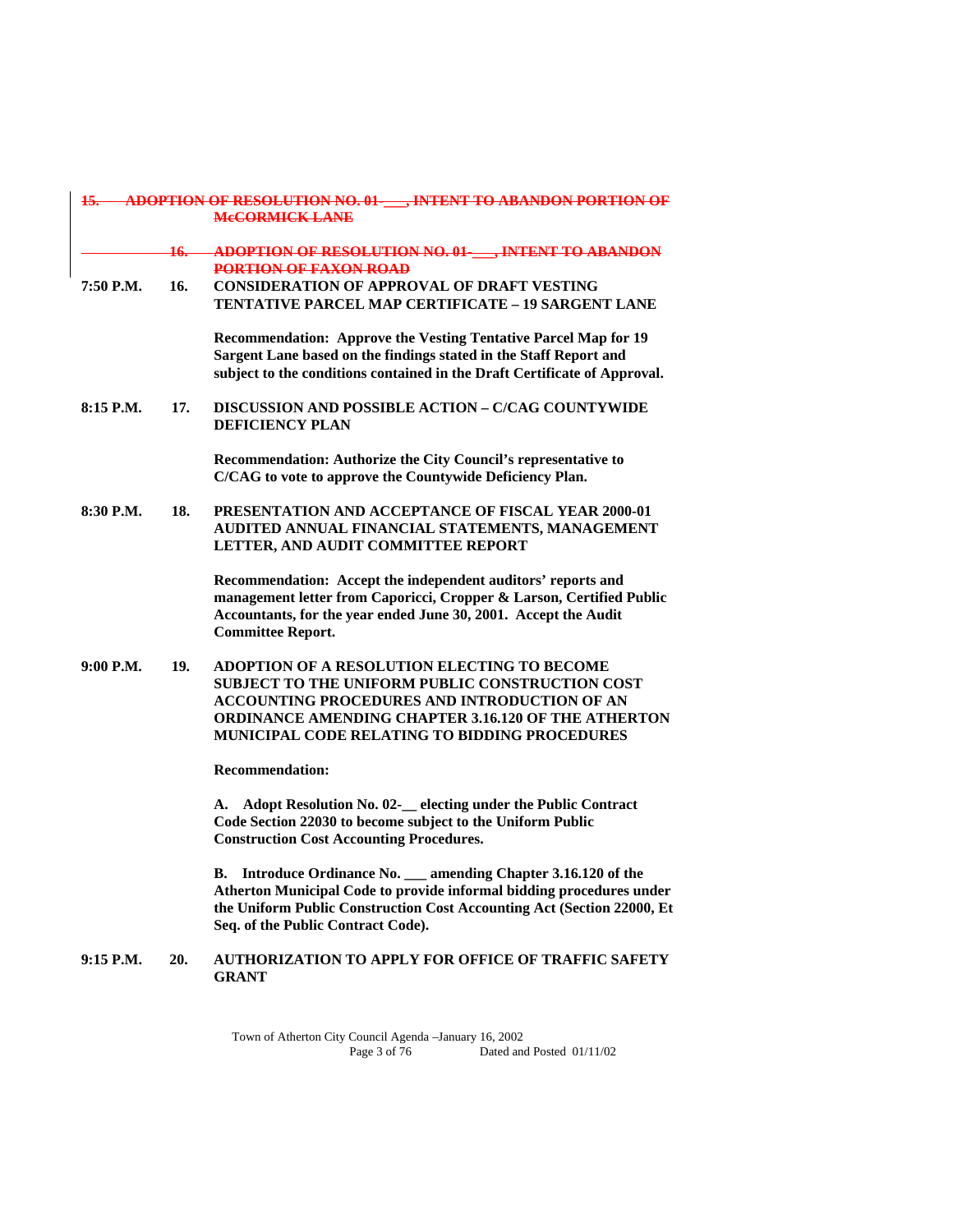**9:25 P.M. 21. DISCUSSION AND POSSIBLE ACTION – ESTABLISH DRAINAGE AND FACILITIES COMMITTEES, AND CLARIFY THE ROLE OF THE CITY COUNCIL FINANCE COMMITTEE Recommendation: Formally establish new Council standing committees, if desired by the Council, and provide staff with further direction regarding composition of and objectives of said committees, and determine meeting dates, times, and frequency. 10:00 P.M. 22. APPOINTMENT OF CITY COUNCIL STANDING COMMITTEES Recommendation: Appointments of City Council committees as recommended by Mayor Alan B. Carlson. 10:10 P.M. 23. DISCUSSION AND POSSIBLE ACTION – ENHANCED RADIO FREQUENCY ALARM SYSTEM Recommendation: Reconsider the authorization to expend \$46,000 to complete the optional Radio Frequency portion of the Enhanced Alarm Service, and approve only the \$15,000 portion of the system that has been successfully installed. 10:20 P.M. 24. DISCUSSION AND POSSIBLE ACTION – TOWN GOALS AND OBJECTIVES Recommendation: Adopt a procedure for establishing Town goals and objectives and capital project priorities each year. 11:00 P.M. 25. DISCUSSION AND POSSIBLE ACTION – APPROVAL OF HOLBROOK-PALMER PARK SURVEY AND AUTHORIZATION OF A SUPPLEMENTAL APPROPRIATION FOR DISTRIBUTION OF SURVEY 11:15 P.M. 26. PUBLIC COMMENTS 11:30 P.M. 27. ADJOURN**

 **Recommendation: Authorize the Police Department to submit a request** 

**for a grant to the California Office of Traffic Safety.** 

*Agendas and staff reports may be accessed on the Town website at: www.ci.atherton.ca.us*

*Please contact the City Clerk's Office at 650.752.0529 with any questions*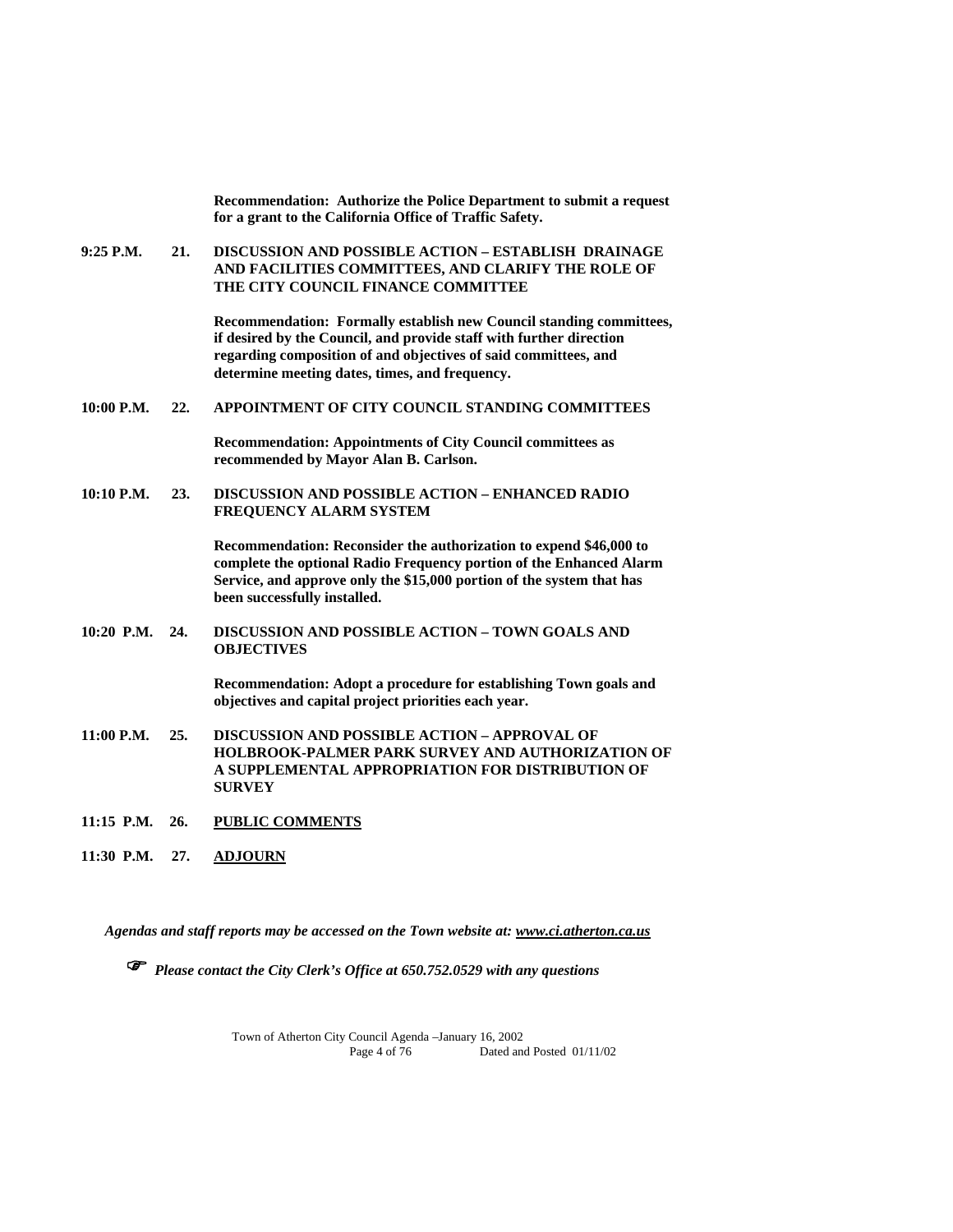Pursuant to the Americans with Disabilities Act, if you need special assistance in this meeting, please contact the City Clerk's Office at (650) 752-0529. Notification of 48 hours prior to the meeting will enable the City to make reasonable arrangements to ensure accessibility to this meeting. (29 CRF 35.104 ADA Title II)



**Minutes CITY COUNCIL MEETING December 19, 2001 6:00 P.M. Meeting Room Town Administrative Offices**  91 Ashfield Road Atherton, California **Special Meeting** 

**Mayor Fisher called the meeting to order at 6:00 p.m.** 

**ROLL CALL** 

**PRESENT: Kathy McKeithen James R. Janz Alan B. Carlson Dianne M. Fisher William R. Conwell** 

**Also present were City Manager James Robinson and City Attorney Marc Hynes.** 

## **PUBLIC COMMENTS**

**There were no public comments.** 

**CLOSED SESSION** 

**The Council adjourned to closed session at 6:05 p.m. to discuss the following:** 

**A. CONFERENCE WITH LABOR NEGOTIATOR – Labor Negotiations pursuant to Government Code Section 54957.6** 

> **Agency Negotiator: James H. Robinson, City Manager Employee Organization: Local Union 856 Non-management miscellaneous employees**

# **RECONVENE TO OPEN SESSION**

**The Council reconvened to open session at 6:55 p.m. No action was taken. Direction was given to the City Manager.**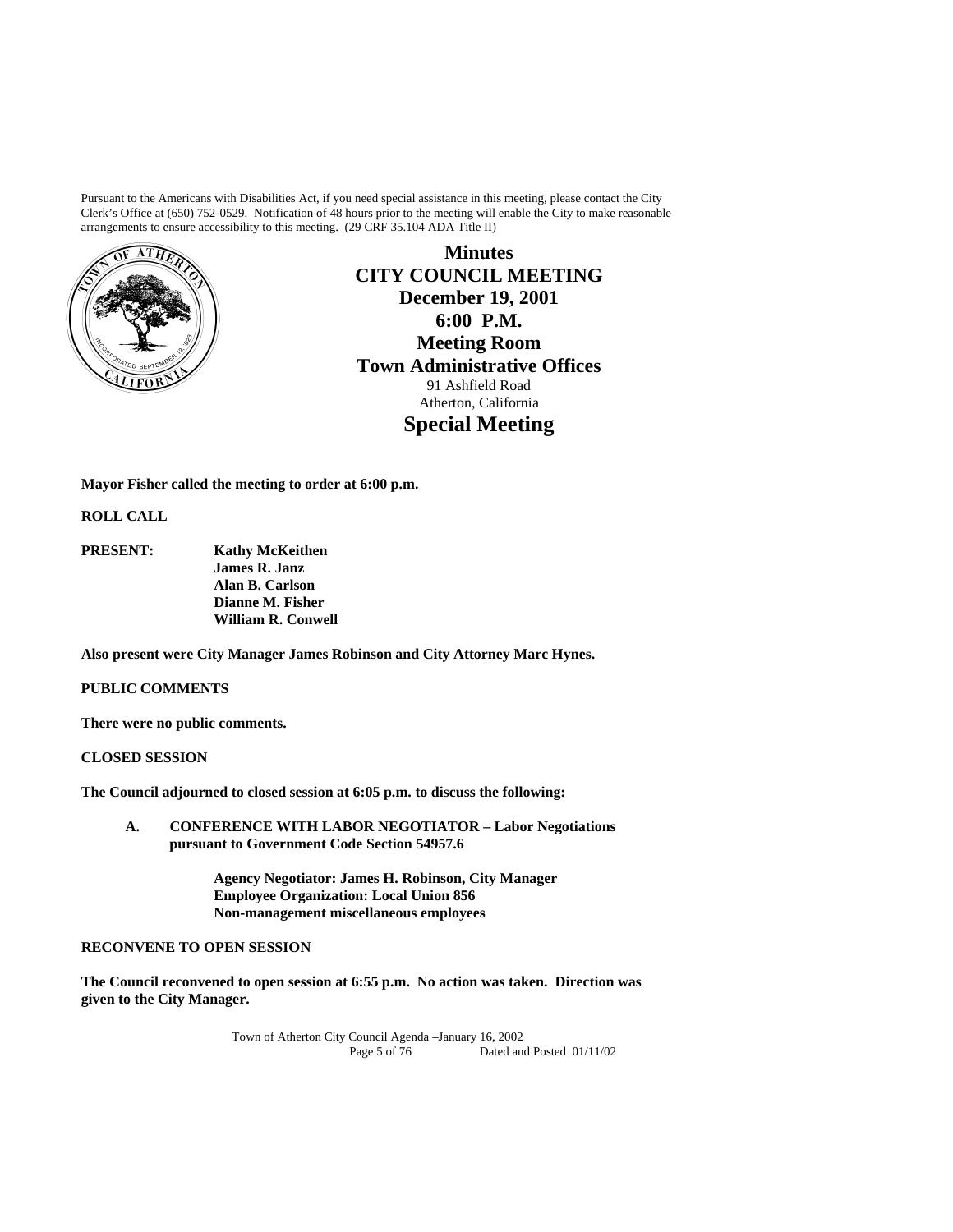**ADJOURN** 

**The meeting adjourned at 7:00 p.m.** 

**\_\_\_\_\_\_\_\_\_\_\_\_\_\_\_\_\_\_\_\_\_\_\_\_\_\_\_\_\_\_\_\_\_\_\_\_\_\_** 

**Dianne M. Fisher, Mayor Town of Atherton**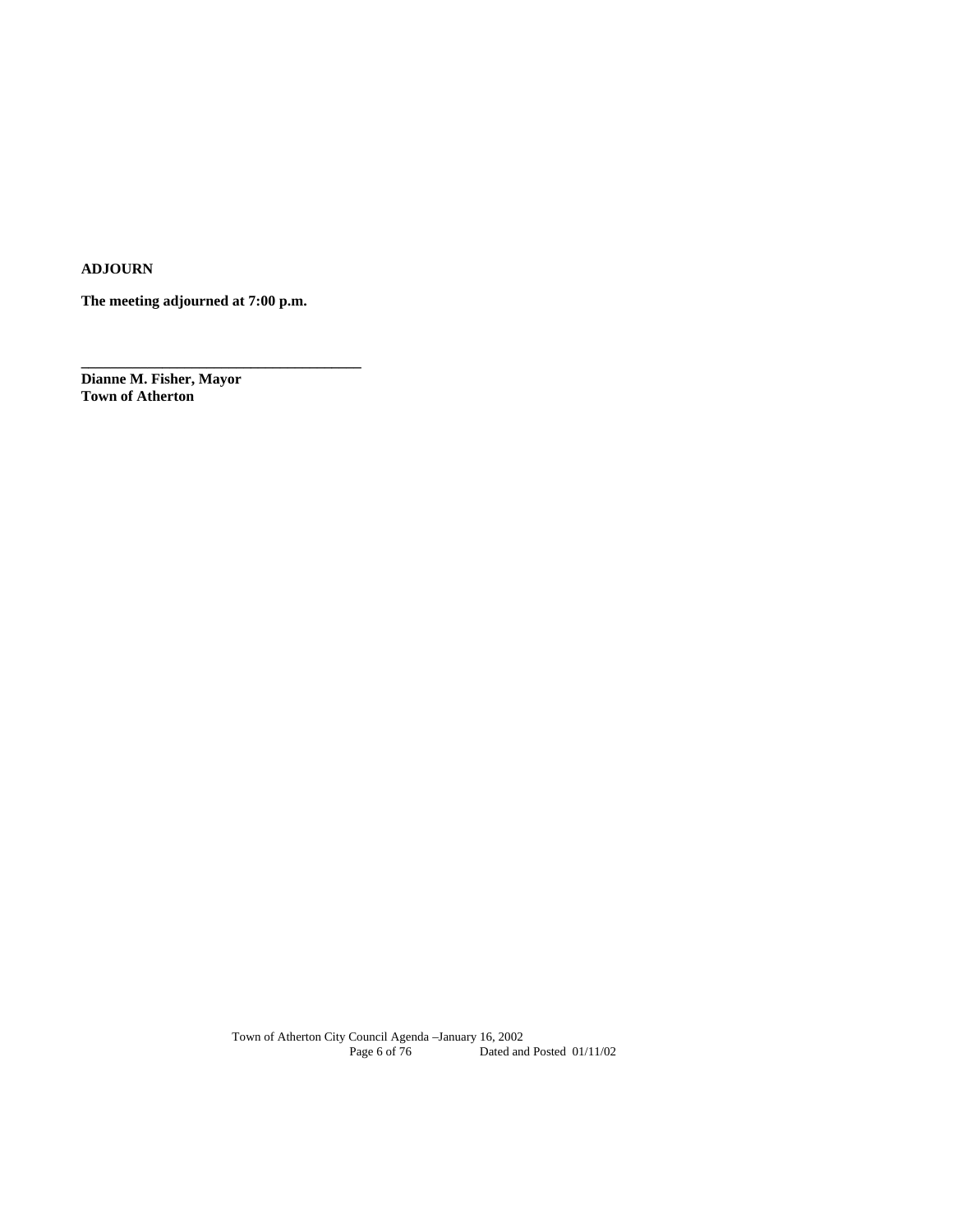

# **Draft Minutes CITY COUNCIL/ATHERTON CHANNEL DRAINAGE DISTRICT MEETING December 19, 2001 7:00 p.m. TOWN COUNCIL CHAMBERS** 94 Ashfield Road Atherton, California

# **REGULAR MEETING**

**Mayor Fisher called the meeting to order at 7:09 p.m.** 

**1. PLEDGE OF ALLEGIANCE** 

 **Mayor Fisher informed the audience that this meeting would be adjourned in memory of Henry Cartan III.** 

**2. ROLL CALL** 

 **PRESENT: Kathy McKeithen James R. Janz Alan B. Carlson Dianne M. Fisher William R. Conwell** 

 **City Manager James Robinson and City Attorney Marc Hynes were also present.** 

- **3. PRESENTATIONS/APPOINTMENTS**
	- **A. Appointment of representative to San Mateo County Mosquito Abatement District Board of Trustees.**

 **MOTION – to reappoint Doris Kellett to the San Mateo County Mosquito Abatement District for a four year term as recommended by the City Council Screening Committee.** 

**Motion – Carlson/Conwell Ayes: 5 Noes: 0 Abstain: 0 Absent: 0** 

**B. Appointment of representative from Holbrook-Palmer Park Foundation to the Park and Recreation Commission.**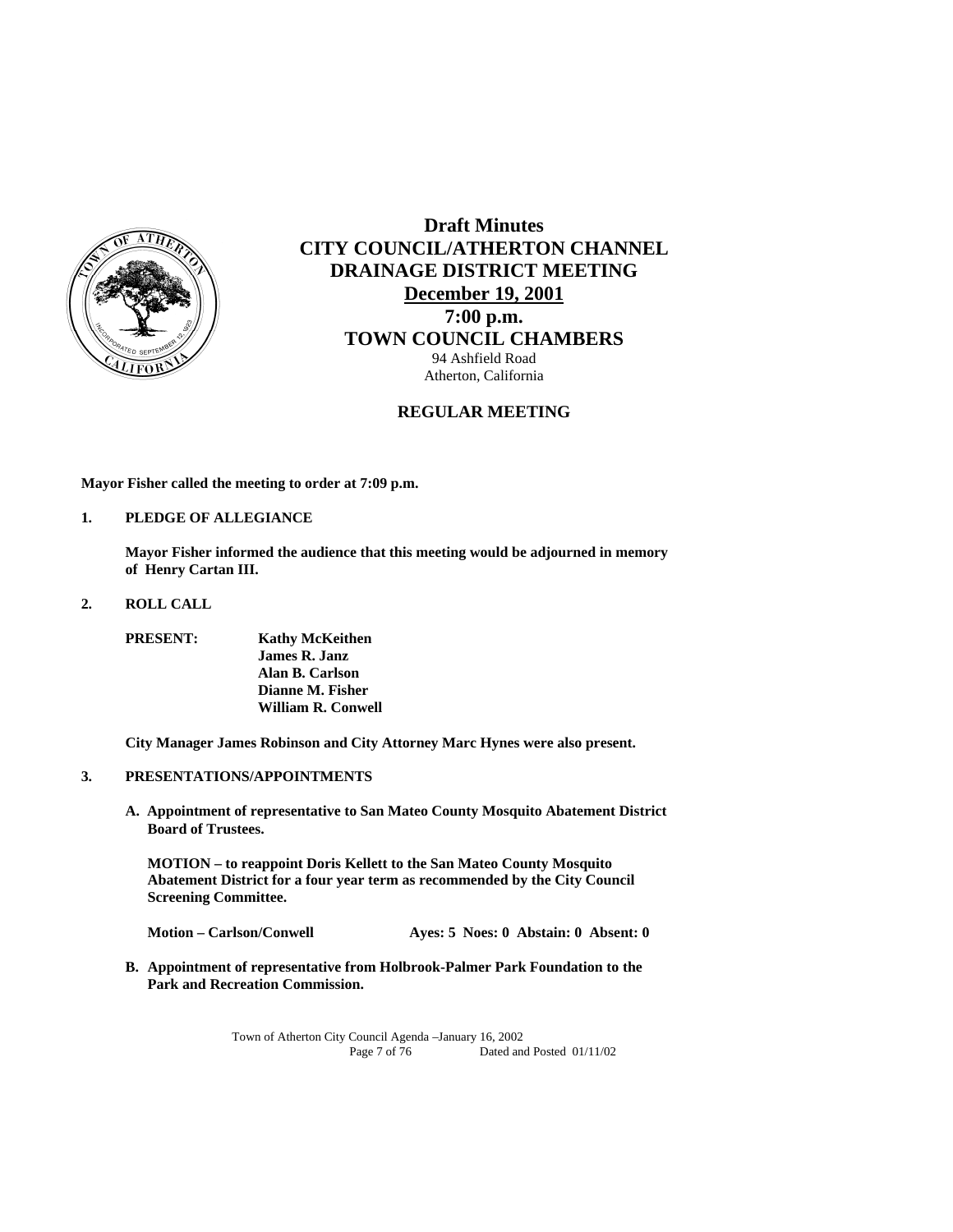**MOTION – to appoint Jim Massey to fill the term of Henry Cartan on the Park and Recreation Commission, as recommended by the City Council Screening Committee.** 

Motion – Janz/McKeithen **Ayes: 5 Noes: 0 Abstain: 0 Absent: 0** 

- **C. Mayor Fisher read a Proclamation "To the Good People of San Mateo County" supporting the Samaritan House Shelter.**
- **4. REORGANIZATION OF CITY COUNCIL AND ELECTION OF MAYOR AND VICE MAYOR**

 **Mayor Fisher commented on the positive progress the Town has made in the last six months. She then asked for public comments on the reorganization for the offices of Mayor and Vice Mayor. The following members of the audience spoke:** 

 **Sandy Crittenden, 117 Heather Drive John Ruggeiro, 10 Stockbridge Avenue Jim Dobbie, 124 James Avenue** 

 **Mayor Fisher asked for nominations for the office of Mayor.** 

 **MOTION – to nominate Vice Mayor Alan Carlson for the office of Mayor.** 

M/S Janz/McKeithen Ayes: 5 Noes: 0 Abstain: 0 Absent: 0

 **Vice Mayor Carlson took his seat as Mayor and asked for nominations for the office of Vice Mayor.** 

 **MOTION – by Council Member Fisher, to nominate Council Member Janz for the office of Vice Mayor.** 

 **MOTION - by Council Member McKeithen, to nominate Council Member William Conwell for office of Vice Mayor. Council Member Conwell declined the nomination.** 

 **Vote to appoint Council Member Janz as Vice Mayor. M/S Fisher/Carlson Ayes: 4 Noes: 1 (Conwell) Abstain: 0 Absent: 0** 

 **The oaths of office were administered to Mayor Carlson and Vice Mayor Janz by City Clerk Sharon Barker.** 

 **Mayor Carlson thanked the Council and former Mayor Fisher for their support. He stated the need to establish two additional Council standing committees including an Atherton Drainage Channel Committee and a Building Committee. He encouraged Council Member McKeithen to volunteer for the Channel Committee and Council Member Fisher to volunteer for the Building Committee. He asked the Transportation Committee and staff to keep the issues of streets and drainage at the forefront. He also**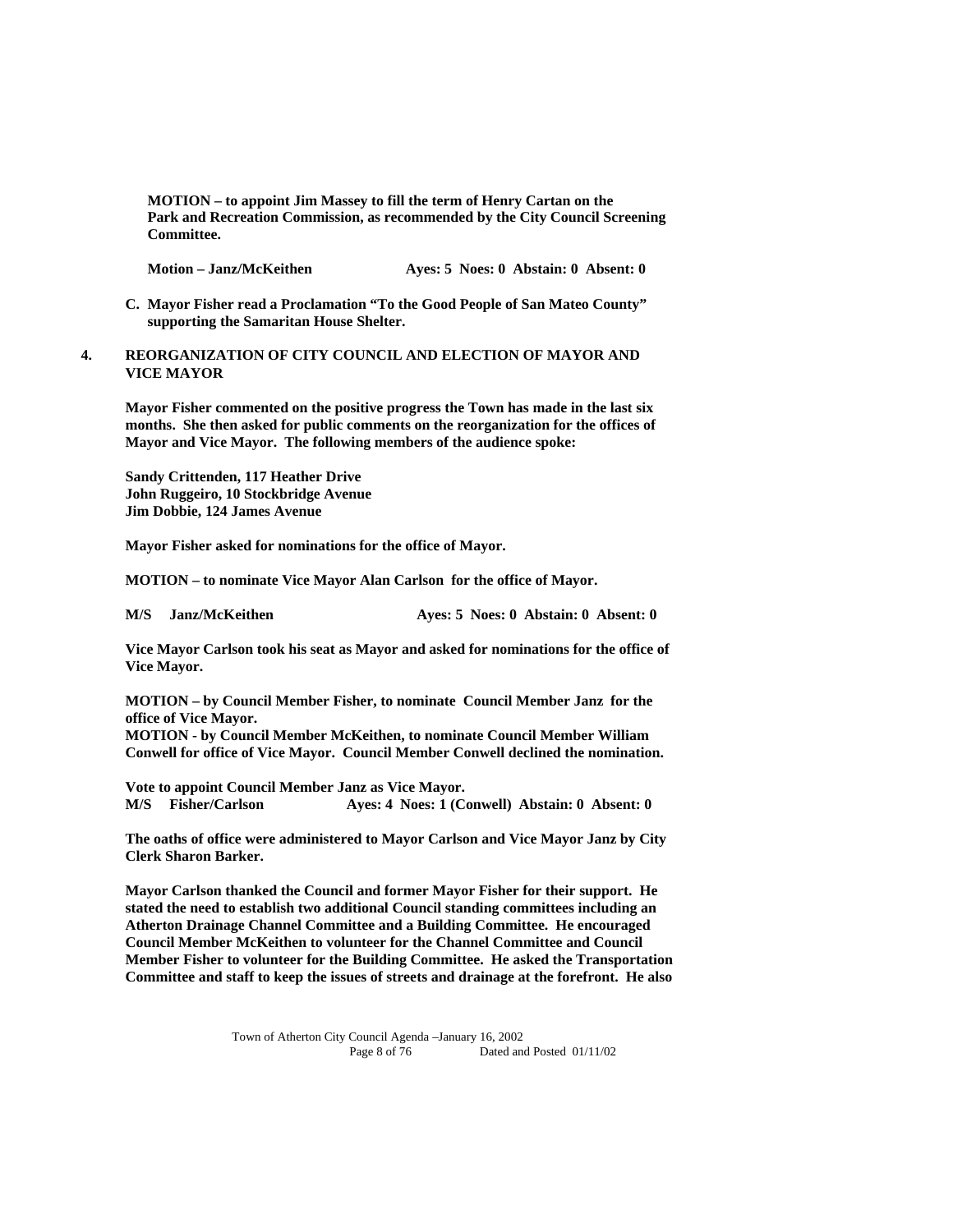**asked that Council Members who serve on the Finance Committee undertake the development of a long term financial plan for the Town.** 

## **5. COUNCIL REPORTS**

- **Council Member Conwell The Airport Roundtable is still working on the runway reconfiguration. The City/County Association of Governments addressed transportation issues at their last meeting. The Criminal Justice Commission met today.**
- **Council Member Fisher asked for information from staff on permitting for dead or dying trees. The Library JPA is searching for a new Library Administrator. The Operations Committee met last month, and a schedule of city donor funds was handed out. The Atherton Library's amount of donor funds is approximately \$340,000.**
- **Vice Mayor Janz There will be a meeting of the City County Selection Committee on Friday December 21 to elect city representatives to various entities.**
- **Council Member McKeithen asked the City Manager to look into cellular phone reception in the Lindenwood area and report back to at the next Council meeting. The street striping issue will be addressed at the January 8Transportation Committee meeting. She asked that striping be addressed in the future when street improvements are planned. She reported that as a result of calls received, the Police Department will be monitoring for speeders in Lindenwood and other neighborhoods. There was no meeting of the San Mateo County Office of Emergency Services in December.**
- **Mayor Carlson The Audit Committee met and reviewed the draft annual financial statements of the Town. The Audit Committee Chairperson will make a presentation at the January Council meeting. The Town investments were also reviewed by the Committee.**
- **City Manager Robinson– The Transportation Committee will meet Tuesday, January 8, at 7:00 p.m. The Joint City Council/Park and Recreation Commission meeting will be held January 10, 7:00 p.m. in the Pavilion. He answered questions regarding several items on the warrant list.**
- **5. PUBLIC COMMENTS The following members of the audience spoke:**

 **Steve Schmidt, Mayor, Menlo Park, seeking reappointment to SamTrans Board. Jim Dobbie, 124 James Avenue Steve Knox, Walsh Road** 

### **CONSENT CALENDAR**

 **MOTION - to approve Consent Calendar with the condition that Staff verify that the dates as published in the public notice for Item 11, Adoption of Disadvantage Business Enterprise Goal, be verified as correct.** 

 **M/S McKeithen/Fisher Ayes: 5 Noes: 0 Abstain: 0 Absent: 0**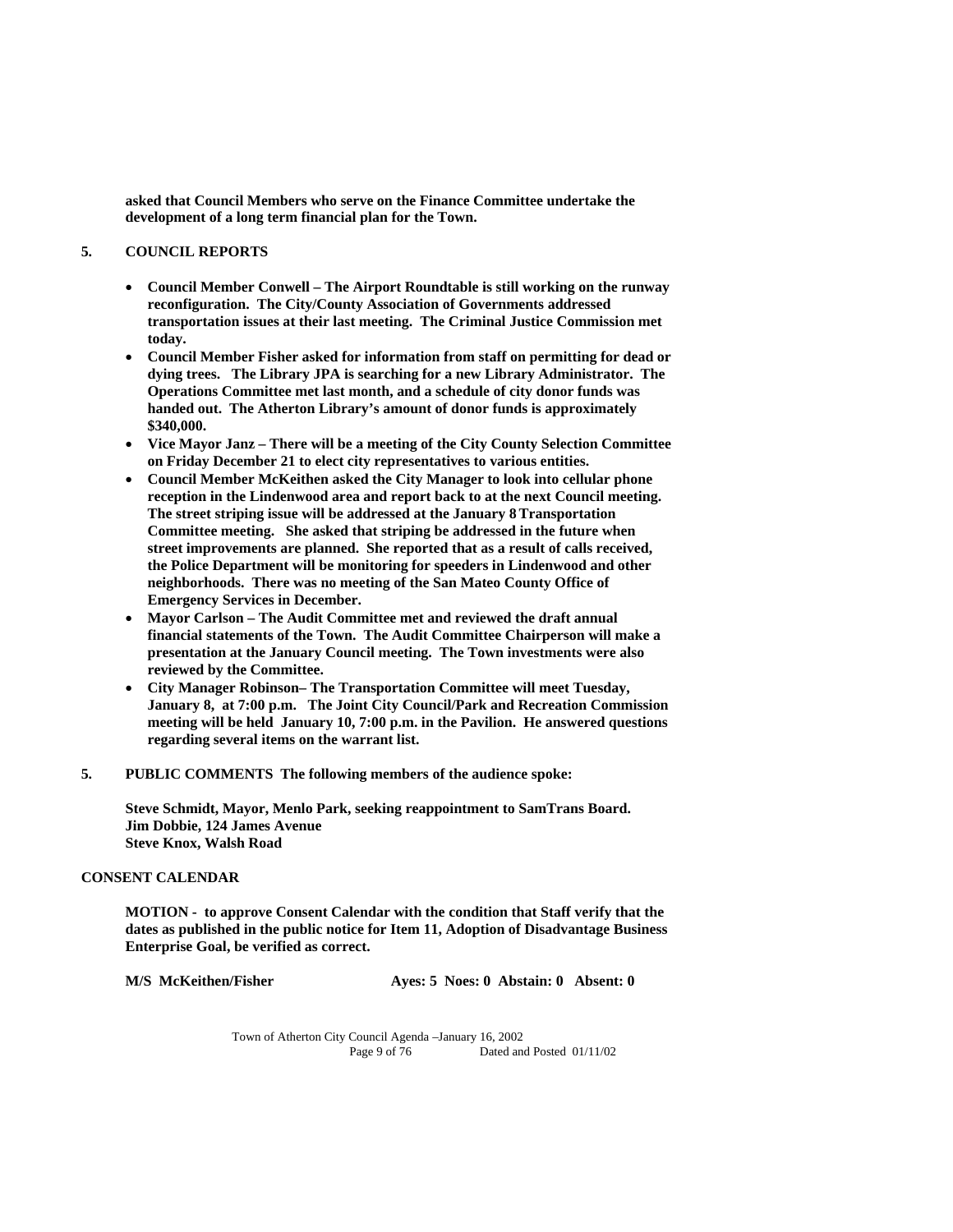- **8. MINUTES Approved minutes of Regular meeting and Special meeting of November 6, 2001.**
- **9. BILLS AND CLAIMS Approved bills and claims for November 1, 2001 through December 12, 2001 in the amount of \$1,351,434.17.**
- **10. MONTHLY FINANCIAL REPORT Accepted the monthly Financial Reports for the months of October and November, 2001.**
- **11. DISADVANTAGED BUSINESS ENTERPRISE (DBE) GOAL Adopted the Disadvantaged Business Enterprise Goal for Federal Fiscal Year 2001/2002.**
- **12. MIDDLEFIELD ROAD REHABILITATION PROJECT Approved plans and specifications for Middlefield Road Rehabilitation Project.**
- **13. RESOLUTION NO. 01-22, REGARDING A VETERANS' PREFERENCE SYSTEM FOR HIRING – Adopted Resolution No. 01-22, regarding a veterans' preference system for hiring in compliance with California Government Code Section 50088.**
- **14. POLICE DEPARTMENT COMMUNICATIONS CENTER REMODEL Accepted the work and authorized the recording of a notice of completion for Space Planning and Project Management Services for the remodel of the Police Dispatch Center.**
- **15. ORDINANCE NO. 529, AMENDING ATHERTON MUNICIPAL CODE CHAPTER 15.52 RELATING TO RECYCLING AND DIVERSION OF CONSTRUCTION AND DEMOLITION DEBRIS – Introduced Ordinance No. 529, and waived further reading.**
- **16. 2001 PAVEMENT MARKING, PROJECT 01-004 Accepted the work and authorized the recording of a notice of completion for the 2001 Pavement Marking Project.**
- **17. RESOLUTION NO. 01-23, DESIGNATING OFFICIAL POSTING PLACES Adopted Resolution No. 01-23 establishing two posting places, the Atherton City Council Chambers at 94 Ashfield Road, and the bulletin board located at the intersection of Selby Lane and Atherton Avenue, in addition to the four official posting places.**
- **18. AMICUS BRIEF Bonanno v. Contra Costa Transit Authority Approved support of the Amicus Brief.**

#### **PUBLIC HEARINGS**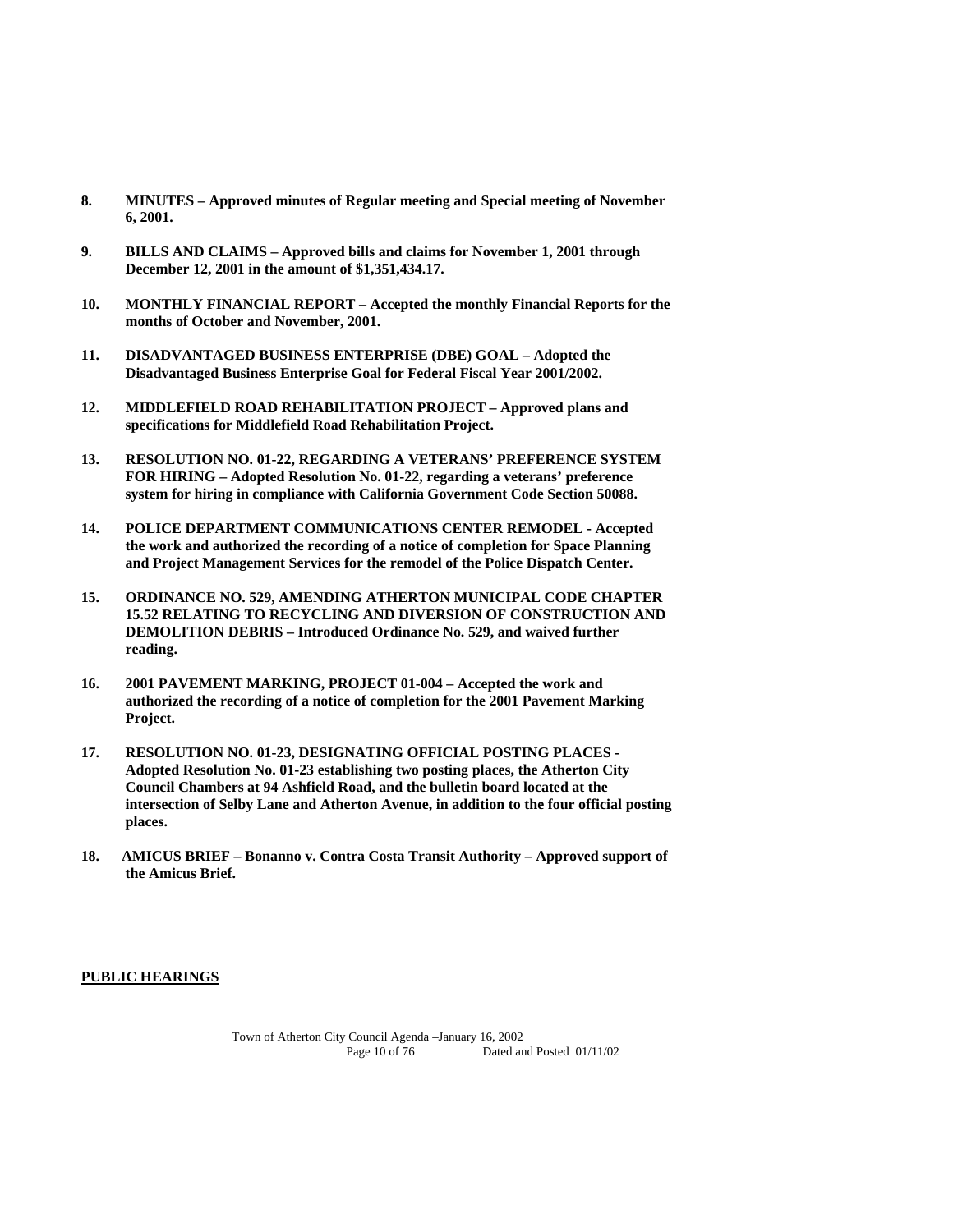**19. PUBLIC HEARING AND ADOPTION OF A RESOLUTION ORDERING VACATION OF A PORTION OF McCORMICK LANE RIGHT-OF-WAY, WITH RESERVATION OF EASEMENTS FOR PUBLIC UTILITIES AND SANITARY SEWERS** 

 **Public Works Director Cliff Temps introduced this item and stated that several parties were present to speak against the vacation of the section of McCormick Lane street right-of-way between Burns Avenue and the barricade across McCormick Lane. The Transportation Committee has approved the vacation, and the Planning Commission has found the vacation to not be inconsistent with the General Plan. Senior Planner Lisa Costa Sanders stated that this issue had also come before the General Plan Committee. The Public Works Director answered questions of the Council regarding the history of the barricades, and the recording of the resolution which will show the reservation of easements for utilities.** 

**Mayor Carlson opened the public hearing at 8:19 p.m. The following members of the audience spoke:** 

**Bill Griffith, 156 Burns Hildy Shandell, 85 McCormick Lane Dr. Barrett Anderson, 65 McCormick Lane Clifford Lavine, 85 McCormick Lane Richard Novak, 70 McCormick Lane** 

**Mayor Carlson closed the public hearing at 8:27 p.m.** 

**The Council then discussed the consequences of keeping the street open. The issue of the adjoining property owner being able to close off access was also discussed.** 

 **MOTION – to not vacate the portion of McCormick Lane right-of-way.** 

 **M/S Fisher/McKeithen Ayes: 5 Noes: 0 Abstain: 0 Absent: 0** 

# **20. PUBLIC HEARING ON APPEAL OF PLANNING COMMISSION DECISION AND CONSIDERATION OF VESTING TENTATIVE MAP – 19 SARGENT LANE**

**The Planning Commission, at their August 22, 2001 meeting, approved the Draft Vesting Tentative Parcel Map for 19 Sargent Lane with certain conditions as outlined in the Vesting Tentative Parcel Map Certificate. An appeal of the Planning Commission decision was filed on September 4, 2001. Town Planner Neal Martin presented this item to the Council and responded to questions regarding the effects of the proposed subdivision on drainage and on Heritage trees. Building Official Mike Hood responded to questions on current procedures the Town requires of developers to accommodate drainage. Concerns were addressed regarding the proximity of the proposed subdivision to the Atherton Channel, and the effect of storm runoff from development along the Channel.**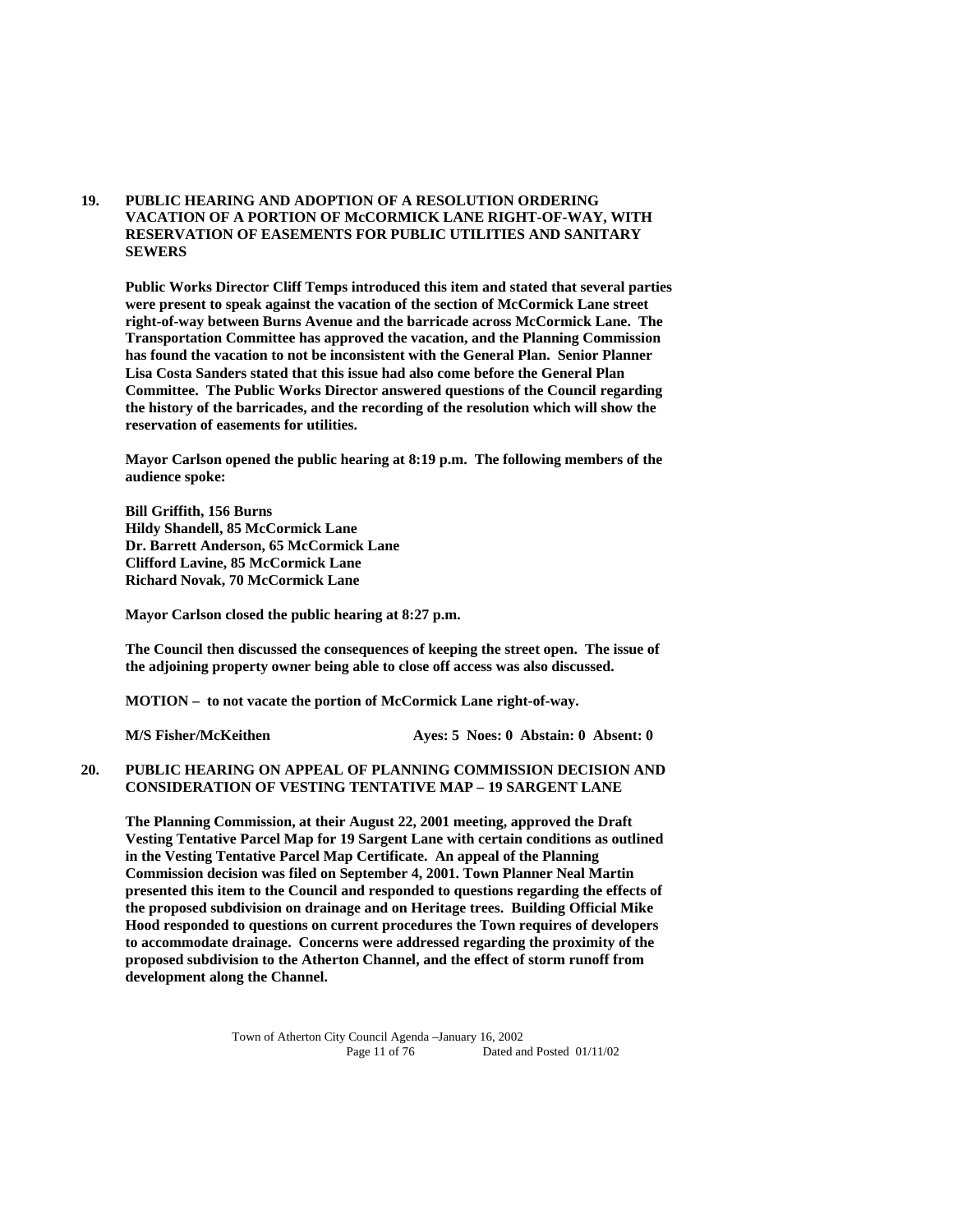**Mayor Carlson opened the public hearing at 9:35 p.m. Testimony was heard from the following:** 

- **Steve Nachtsheim, appellant, 420 Walsh Road**
- **Sandy Skaggs, McCutchen, Attorneys at Law, representing the applicant, Stanford Management Company** 
	- **John Jessup, appellant, 27 Sargent Lane**

**Mayor Carlson closed the public hearing at 10:17 p.m.** 

 **MOTION – by Council Member Conwell to declare a moratorium on further development along the Atherton Channel. Motion died for lack of a second.** 

 **Discussion ensued regarding placing performative standards on development of the parcel. Also discussed was requiring that there be proof of adequate drainage detention and a backup system, regular maintenance of the channel and the drains, and requiring Stanford Management Company to provide the drainage reports. It was the desire of the Council that all restrictions of the Certificate be recorded.** 

**The applicant, represented by Mr. Skaggs, agreed to Council continuing this item to the next meeting to be held on January 16, 2002, in order to develop conditions as discussed.** 

**MOTION – to continue this matter to the regular agenda of the January 16, 2002 City Council meeting with direction to staff that the terms of the Vesting Tentative Parcel Map Certificate be revised to reflect the conditions as per the discussion of the City Council, and to assure that the Certificate contains the sentiment of the Council on this matter.** 

**M/S Janz/Fisher Ayes: 5 Noes: 0 Abstain: 0 Absent: 0** 

**21. PUBLIC HEARING ON APPEAL OF PLANNING COMMISSION DECISION ON DENIAL OF VARIANCE – 396 SELBY LANE; EXCESSIVE SIDEWALL AND ROOF HEIGHT** 

 **The Planning Commission, at its September 26, 2001 meeting, denied the application made by the owner for a variance to construct a second story addition to the existing two-story residence. Senior Planner Lisa Costa Sanders addressed this item. Building Official Mike Hood answered questions from the Council.** 

 **Mayor Carlson opened the public hearing at 10:55 p.m.** 

 **Alan Salzman, owner, 396 Selby Lane, spoke.** 

 **Mayor Carlson closed the public hearing at 11:09 p.m.**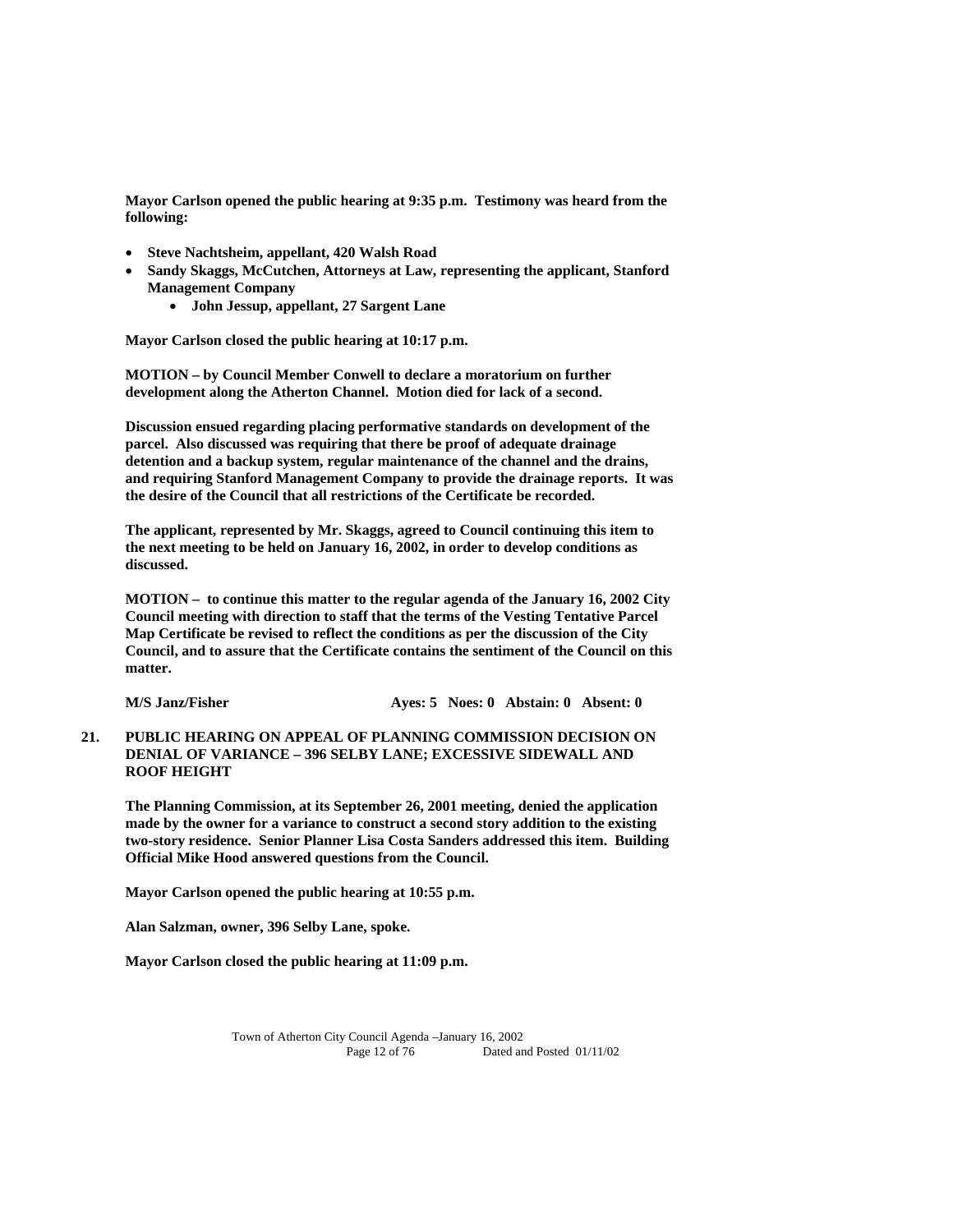**The Council concurred that the property does not meet the requirements to grant a variance.** 

 **MOTION – to deny the appeal and uphold the Planning Commission decision to deny the variance.** 

 **M/S Fisher/Janz <b>Ayes: 5 Noes: 0 Abstain: 0 Absent: 0** 

 **REGULAR AGENDA (Items 22 - 25)** 

### **22. CONSIDERATION OF KNOX PLAYSCHOOL REQUEST FOR AMENDMENT TO LEASE AGREEMENT REGARDING FUNDING OF ELECTRICAL WORK FOR PLAYSCHOOL EXPANSION**

 **This item was held over from the November 6, 2001 City Council meeting. City Manager James Robinson stated that Susan Knox, the owner of Knox Playschool, would not be present for this item. Staff recommended several alternatives to the request by the owner to provide funding for electrical work performed by P.G. & E. during the Playschool expansion project. Discussion ensued.** 

 **MOTION – to deny the request by Knox Playschool for funding for electrical work incurred during the Playschool expansion.** 

 **M/S Fisher/McKeithen Ayes: 5 Noes: 0 Abstain: 0 Absent: 0** 

### **23. APPROVAL OF CAPITAL IMPROVEMENT PROGRAM FOR FISCAL YEAR 2001/02**

 **MOTION – to approve the revised Fiscal Year 2001-02 portion of the 4-year Capital Improvement Program including a soils investigation for the tennis courts, excluding the Magnolia/Magnolia street project.** 

 **M/S Fisher/McKeithen Ayes: 5 Noes: 0 Abstain: 0 Absent: 0** 

 **MOTION – to approve the Magnolia to Magnolia street project as stated in the revised Fiscal Year 2001-02 portion of the 4-year Capital Improvement Program.** 

 **M/S Fisher/McKeithen Ayes: 4 Noes: 0 Abstain: 1 (Carlson) Absent: 0** 

# **24. CONSIDERATION OF ACCEPTANCE OF GRANT AWARD OF \$125,000 ADDING ONE (1) SCHOOL RESOURCE OFFICER**

 **Police Chief Brennan presented this item. He stated that the Town would incur no expense in accepting the Grant award because Sequoia Union High School District will participate in the additional funding needed, and other funds are available from the "Cops on the Street" program and the R.E.A.C.T. Task Force.**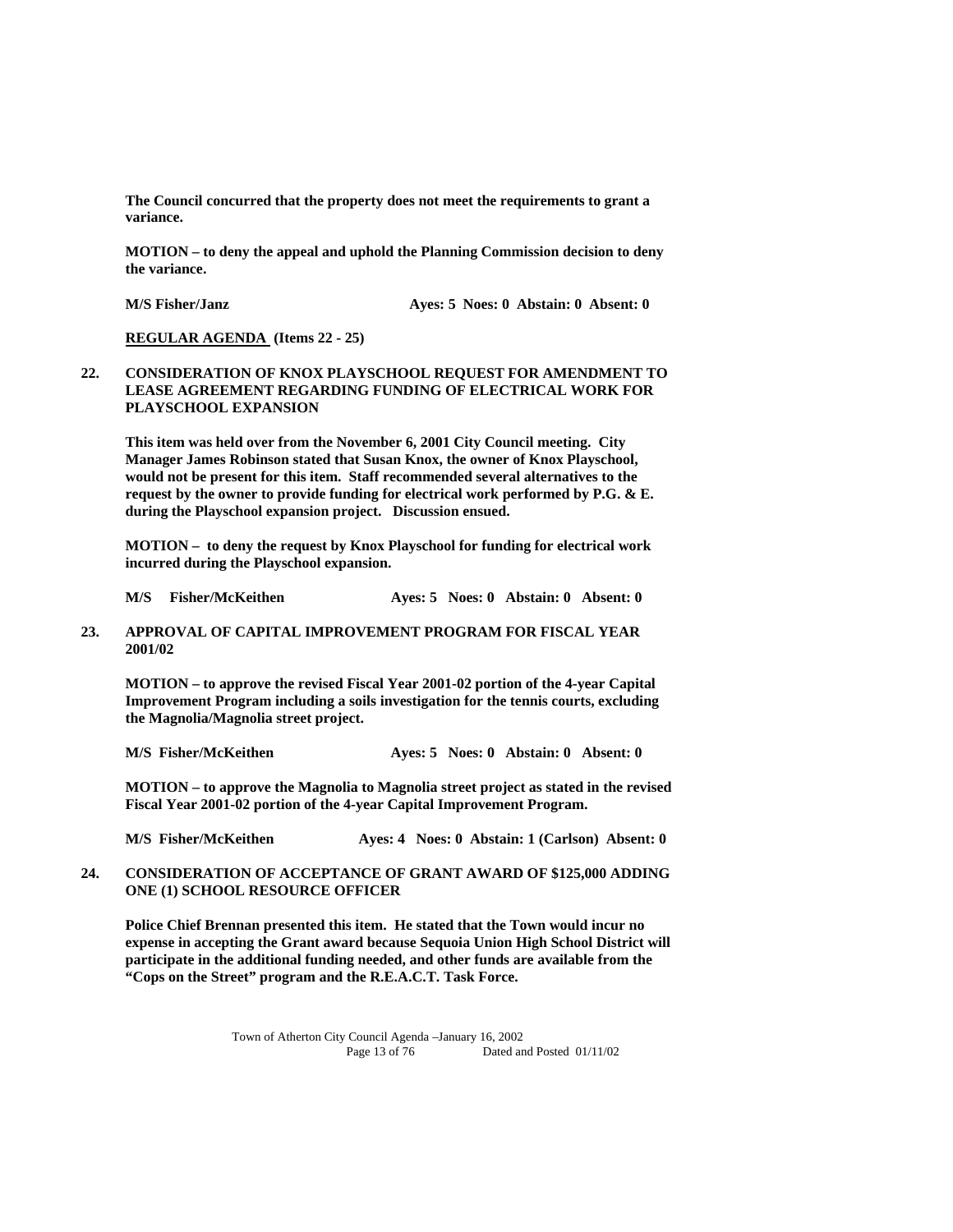**MOTION – to accept the School Resource Officer Grant Award in the amount of \$125,000, and approve the addition of one police officer position to the existing Police Department staff.** 

M/S McKeithen/Fisher **Ayes: 5 Noes: 0 Abstain: 0 Absent: 0** 

**25. SAN MATEO COUNTY CITY SELECTION COMMITTEE: CONSIDERATION OF ENDORSEMENT FOR APPOINTMENTS** 

 **Council Member Fisher asked that this item be addressed. Vice Mayor Janz stated that he would attend the City County Selection Committee meeting on Friday, December 21, 2001. The Council concurred that they would recommend Menlo Park Mayor Steve Schmidt for appointment to the SamTrans Board.** 

# **26. PUBLIC COMMENTS**

 **City Manager James Robinson stated that staff would be meeting tomorrow with Menlo Park staff on the Valparaiso Study corridor.** 

### **27. ADJOURN**

 **The meeting adjourned at 11:42 p.m. in memory of Henry Cartan III.** 

**Respectfully submitted,** 

**Sharon Barker, City Clerk** 

**\_\_\_\_\_\_\_\_\_\_\_\_\_\_\_\_\_\_\_\_\_\_\_\_\_\_\_**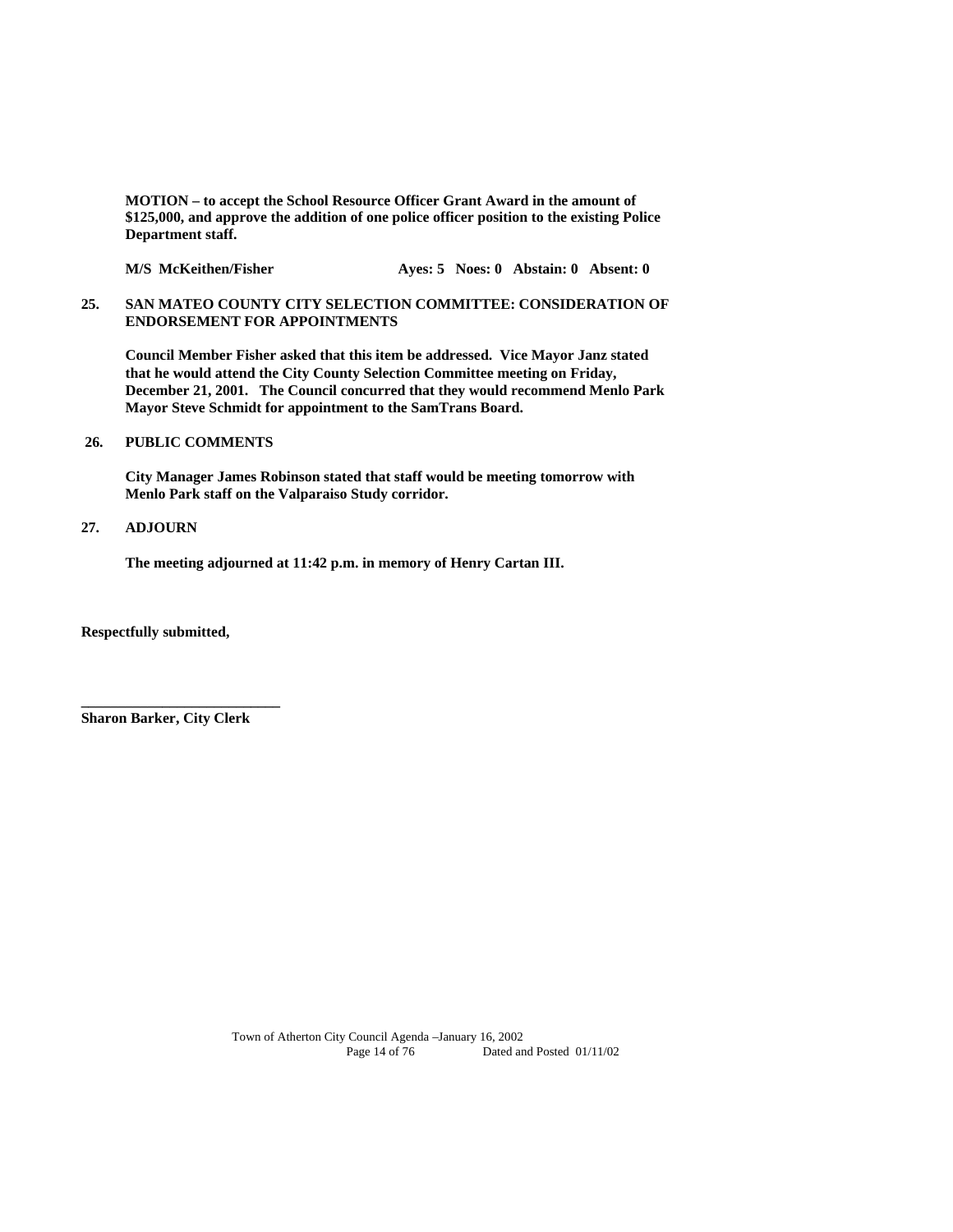#### **TOWN OF ATHERTON**

CLAIMS LIST December 21 - 28, 2001

| Payroll Checks       | $501741 - 501804$ | \$ 119,847.44 |
|----------------------|-------------------|---------------|
| Electronic Transfers |                   | 31.193.15     |
| $AP$ Checks          | $11834 - 11893$   | 127.721.68    |
|                      |                   |               |

TOTAL \$ 278,762.27

I, James H. Robinson, City Manager of the Town of Atherton, do hereby certify under penalty of perjury that the demands listed above, check numbers 501741 – 501804 (Payroll) 11834 – 11893 (Accounts Payable), and Electronic Transfers for Employees Federal Payroll Taxes and fees, inclusive, amount to \$278,762.27 are true and correct, and that there are funds for payment.

> James H. Robinson City Manager

\_\_\_\_\_\_\_\_\_\_\_\_\_\_\_\_\_\_\_\_\_\_\_\_\_\_\_\_\_\_\_

The above claims, Payroll check numbers 501741 – 501804, Accounts Payable check numbers 11834 – 11893 and Electronic Transfers for employees federal payroll taxes and fees, amount to \$278,762.67; and are hereby approved for payment.

Mayor, Town of Atherton

\_\_\_\_\_\_\_\_\_\_\_\_\_\_\_\_\_\_\_\_\_\_\_\_\_\_\_\_\_\_\_

### SOURCE OF FUNDS

| 101 | General Fund                          | \$197,042.90 |
|-----|---------------------------------------|--------------|
| 105 | Tennis Fund                           | 304.10       |
| 201 | Special Parcel Tax                    | 13,133.60    |
| 202 | Transportation                        |              |
| 203 | Gas Tax Fund                          | 52,512.35    |
| 210 | Road Construction Impact Fees         |              |
| 401 | <b>General Capital Projects</b>       |              |
| 402 | <b>Storm Drainage</b>                 |              |
| 404 | Park Playground Improvement           | 14,759.82    |
| 610 | Vehicle Replacement                   |              |
| 611 | Computer Maint. & Replacement         |              |
| 612 | <b>Administrative Services</b>        | 267.72       |
| 614 | <b>Workers Compensation Insurance</b> |              |
| 715 | <b>Evans Estate</b>                   | 741.78       |
| 730 | H-P Park Improvement                  |              |
| 731 | Tree Committee                        |              |
|     |                                       |              |

TOTAL \$278,762.27

### **Item No. 9**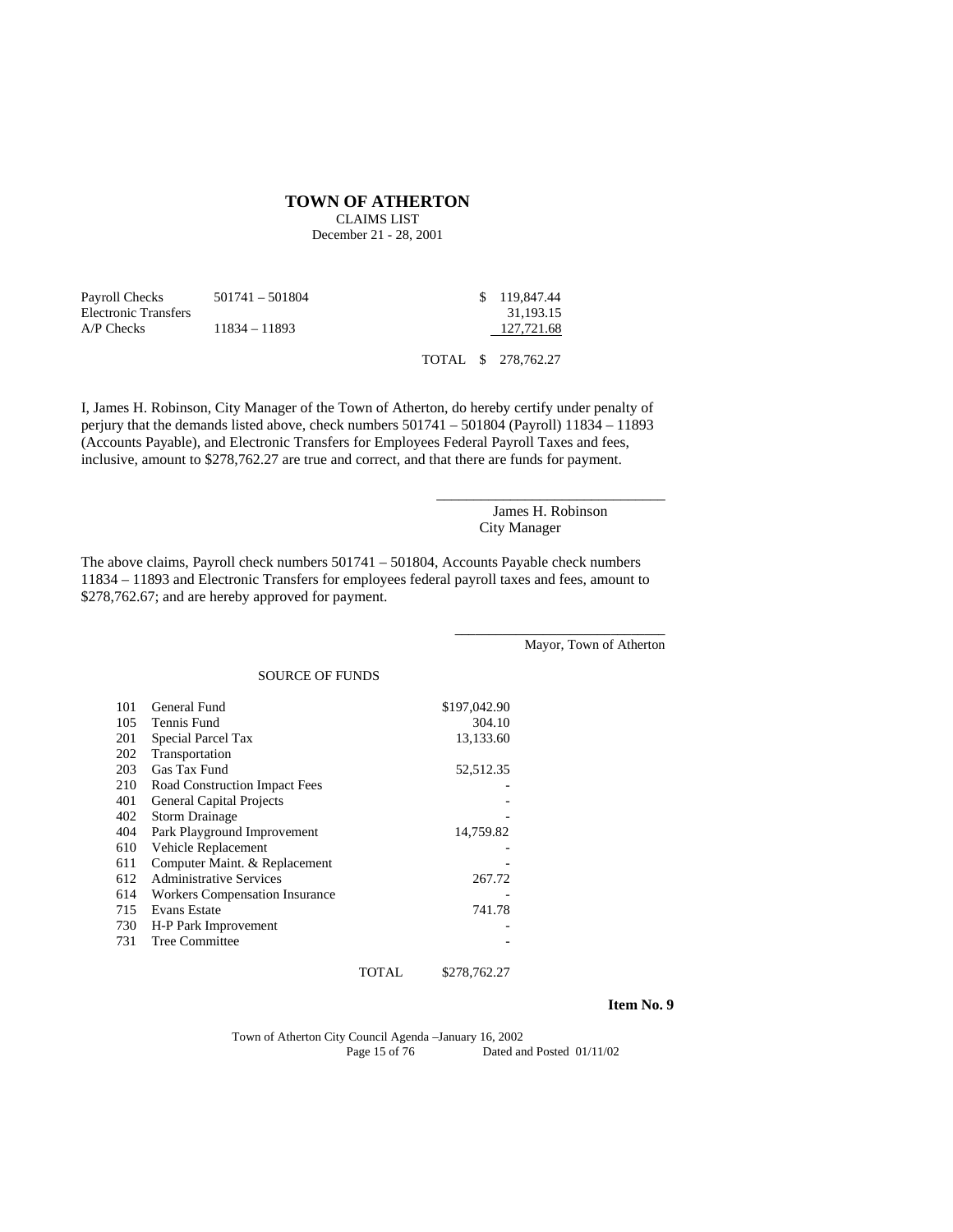

**Town of Atherton** 

# **CITY COUNCIL STAFF REPORT**

- **TO: HONORABLE MAYOR AND CITY COUNCIL**
- **FROM: JOHN P. JOHNS, FINANCE DIRECTOR**
- **DATE: FOR THE MEETING OF JANUARY 16, 2001**

# **SUBJECT: MONTHLY FINANCIAL REPORT, DECEMBER, 2001**

# **RECOMMENDATION:**

Receive and file Monthly Financial Report for December, 2001.

# **INTRODUCTION:**

The attached schedules show revenues and expenditures and changes in fund balances for the six months ended December 2001.

### **FINANCIAL HIGHLIGHTS**

In December, the Town realized \$2.2 million in revenues, \$2 million of which represented the apportionment from San Mateo County of the first of two installments of property taxes due each year.

For the first six months ended of Fiscal Year 2001-2002, the Town has realized approximately 40 percent of total estimated revenues. Although we have identified several revenue accounts (such as business licenses taxes) which appear to be short of budgetary projections, the Town's overall revenue position remains consistent with budget estimates prepared at the beginning of the year. (This due to the fact that other revenue accounts such as property taxes are projected to show favorable variances for the FY 2001-02.)

For the first six months ended, general fund expenditures amount to 49 percent of FY 2001-2002 appropriations. For all funds combined expenditures represent approximately 39 percent of what has been appropriated.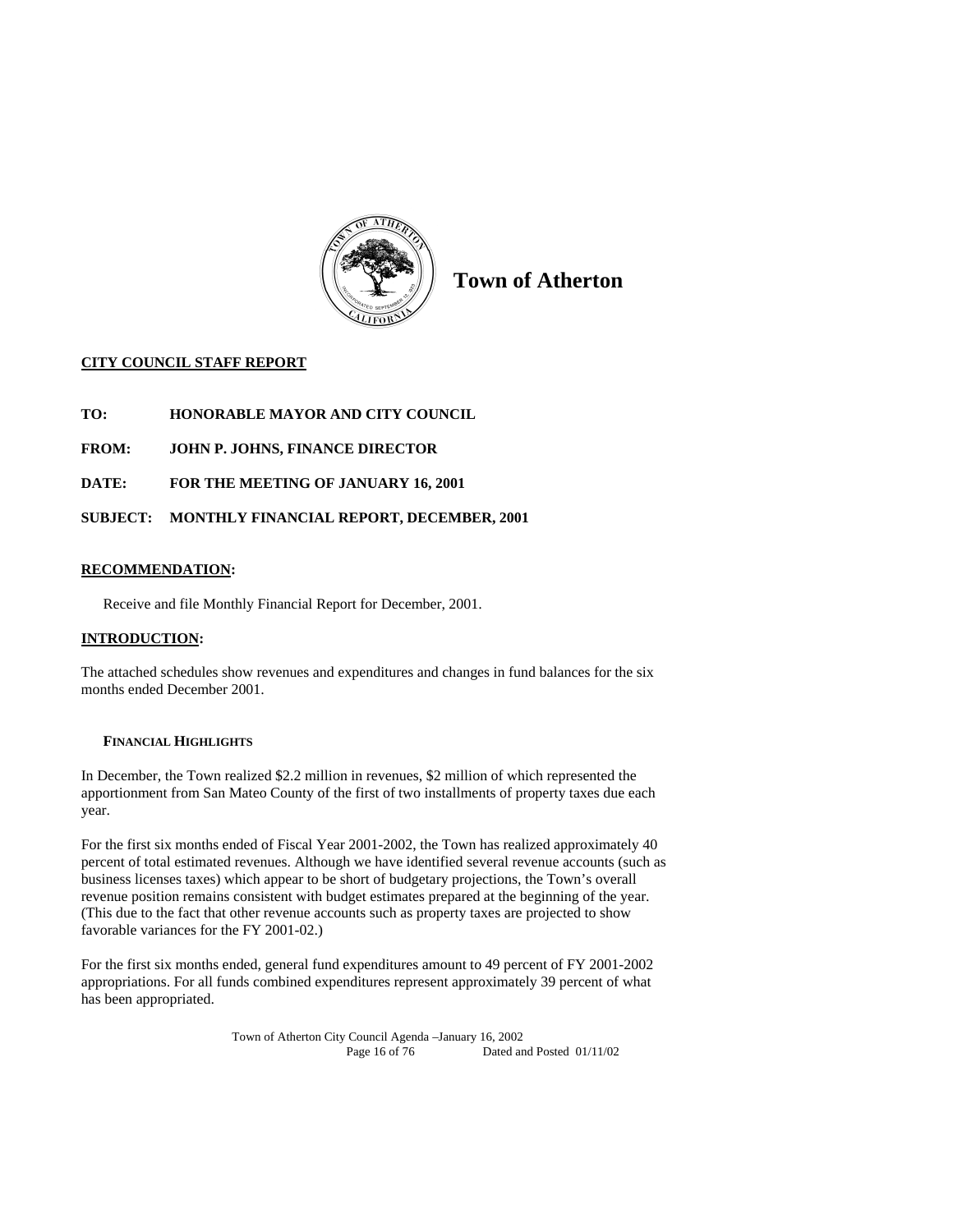# **FISCAL IMPACT:**

Informational only.

Prepared by: Approved by:

\_\_\_\_\_\_\_\_\_\_\_\_\_\_\_\_\_\_\_\_\_\_\_\_ \_\_\_\_\_\_\_\_\_\_\_\_\_\_\_\_\_\_\_\_\_\_\_\_\_

Finance Director

John P. Johns, CPA James H. Robinson<br>Finance Director City Manager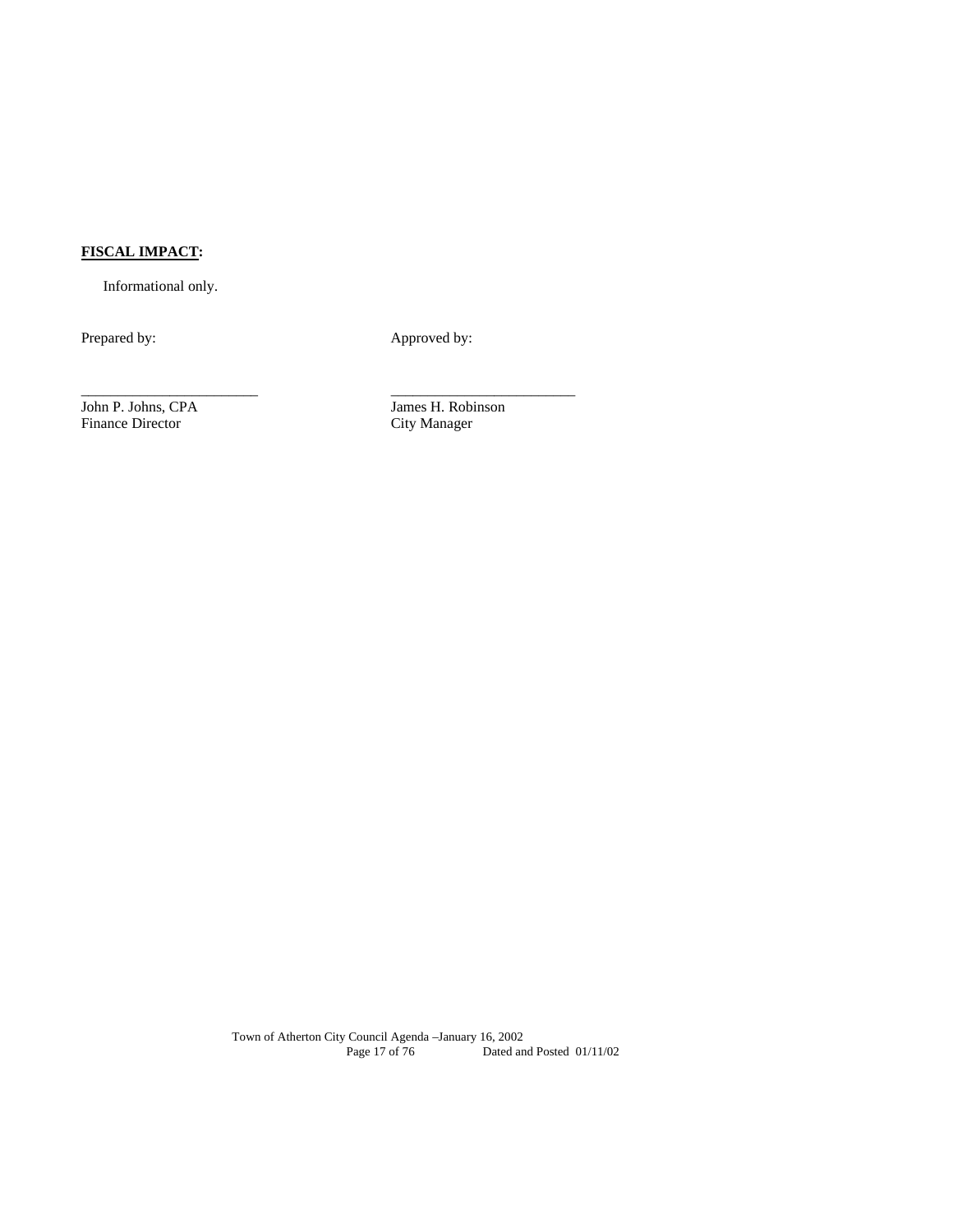|      |                   |  |                                              |             | <b>TOWN OF ATHERTON</b> |                           |                   |          |
|------|-------------------|--|----------------------------------------------|-------------|-------------------------|---------------------------|-------------------|----------|
|      |                   |  |                                              |             | <b>Revenue Summary</b>  |                           |                   |          |
|      |                   |  |                                              |             |                         | As of December 31st, 2001 |                   |          |
|      |                   |  |                                              |             | 2001-02                 | 2001-02                   | 2001-02           | $\%$     |
| Fund |                   |  | <b>Revenue Source</b>                        |             | <b>Estimate</b>         | Actual                    | Estimate $* 5/12$ | Received |
|      |                   |  | Property Tax                                 | $\mathbf S$ | 2,624,563               | 1.455.070                 | \$<br>1,093,568   | 55%      |
|      |                   |  | Sales and Use Tax                            |             | 306,000                 | 69,882                    | 127,500           | 23%      |
|      |                   |  | Other Taxes                                  |             | 481,133                 | 125,646                   | 200,472           | 26%      |
|      |                   |  | Licenses & Permits                           |             | 1,316,200               | 691,403                   | 548,417           | 53%      |
|      |                   |  | Fines & Forfeitures                          |             | 110,000                 | 32,378                    | 45,833            | 29%      |
|      |                   |  | Investment & Rental Income                   |             | 358,200                 | 192,634                   | 149,250           | 54%      |
|      |                   |  | Revenue from Other Agencies                  |             | 484,124                 | 230,762                   | 201,718           | 48%      |
|      |                   |  | Charges for Services                         |             | 502,700                 | 252,160                   | 209,458           | 50%      |
|      |                   |  | Other Revenues                               |             | 12,150                  | (11, 348)                 | 5,063             | $-93%$   |
|      |                   |  | <b>Total General Fund Revenues</b>           |             | 6,195,070               | 3,038,587                 | 2,581,279         | 49%      |
|      |                   |  | Interfund (Operating) Transfers In           |             | 450,000                 |                           | 187,500           | 0%       |
|      |                   |  | 101 General Fund Total                       |             | 6,645,070               | 3,038,587                 | 2,768,779         | 46%      |
|      |                   |  | <b>Special Revenue Funds:</b>                |             |                         |                           |                   |          |
| 105  |                   |  | Tennis                                       |             | 9.000                   | 2.109                     | 3.750             | 23%      |
| 201  |                   |  | Special Parcel Tax                           |             | 1,600,000               | 798,423                   | 666,667           | 50%      |
| 202  |                   |  | Transportation                               |             | 270,000                 | 92,913                    | 112,500           | 34%      |
| 203  |                   |  | Street Improvement (Gas Tax)                 |             | 200,000                 | 86,699                    | 83,333            | 43%      |
| 206  |                   |  | <b>SLESF</b>                                 |             |                         |                           |                   |          |
| 208  |                   |  | Police on the Street                         |             |                         | 22,000                    |                   |          |
| 209  |                   |  | Law Enforcement                              |             | 100,000                 |                           | 41,667            | 0%       |
| 210  |                   |  | Road Construction Impact Fees                |             | 450,000                 | 141.241                   | 187,500           | 31%      |
| 211  |                   |  | State Park Grants Fund                       |             | 89,910                  |                           | 37,463            | 0%       |
|      |                   |  | Total                                        |             | 2,718,910               | 1,143,385                 | 1,132,879         | 42%      |
|      |                   |  |                                              |             |                         |                           |                   |          |
| 401  |                   |  | <b>Capital Project Funds:</b>                |             |                         |                           |                   | 0%       |
| 402  |                   |  | Capital Improvement<br>Storm Drainage        |             | 10,000<br>10,000        | 230                       | 4,167<br>4,167    | 2%       |
| 403  |                   |  | Channel Drainage District                    |             | 38,000                  | 20,854                    | 15,833            | 55%      |
| 404  |                   |  | Park Playground Improvement                  |             | 325,000                 | 27,292                    | 135,417           | 8%       |
| 405  |                   |  | Middlefield Road Grants                      |             | 600,000                 | $\sim$                    | 250,000           | 0%       |
| 406  |                   |  | Facilities Construction                      |             | 220,000                 | $\overline{\phantom{a}}$  | 91,667            | 0%       |
|      |                   |  | Total                                        |             | 1.203.000               |                           | 501.250           | 4%       |
|      |                   |  |                                              |             |                         | 48,376                    |                   |          |
|      |                   |  | <b>Internal Service Funds:</b>               |             |                         |                           |                   |          |
| 610  |                   |  | Vehicle Replacement                          |             | 243.020                 | 59.592                    | 101.258           | 25%      |
| 611  |                   |  | <b>Information Technology</b>                |             | 77,610                  | 31,438                    | 32,338            | 41%      |
| 612  |                   |  | Administrative Services                      |             | 213,300                 | 88,877                    | 88,875            | 42%      |
| 614  |                   |  | Workers Compensation Insurance               |             | 170,000                 | 35,056                    | 70,833            | 21%      |
|      |                   |  | Total                                        |             | 703.930                 | 214,963                   | 293,304           | 31%      |
|      |                   |  |                                              |             |                         |                           |                   |          |
|      |                   |  | Total Revenues and Transfers -- All Funds \$ |             | 11,270,910              | 4,445,311                 | 4,696,213<br>\$   | 39%      |
|      |                   |  | <b>Trust and Agency Funds:</b>               |             |                         |                           |                   |          |
| 715  |                   |  | Evans Creative Design                        |             | 53,040                  | 51,291                    | 22,100            | 97%      |
| 720  |                   |  | Library Extension                            |             | L.                      |                           | L.                |          |
| 727  | Colley Trust Fund |  |                                              | L.          | 1.000                   | ÷.                        |                   |          |
| 730  |                   |  | H-P Park Improvement                         |             | ä,                      |                           | ÷.                |          |
| 731  |                   |  | MA Little League                             |             | à.                      |                           | L.                |          |
| 740  |                   |  | Tree Committee                               |             | L,                      |                           |                   |          |
|      |                   |  |                                              |             |                         |                           |                   |          |
|      |                   |  | Total                                        |             | 53,040                  | 52,291                    | 22,100            | 99%      |
|      |                   |  |                                              |             |                         |                           |                   |          |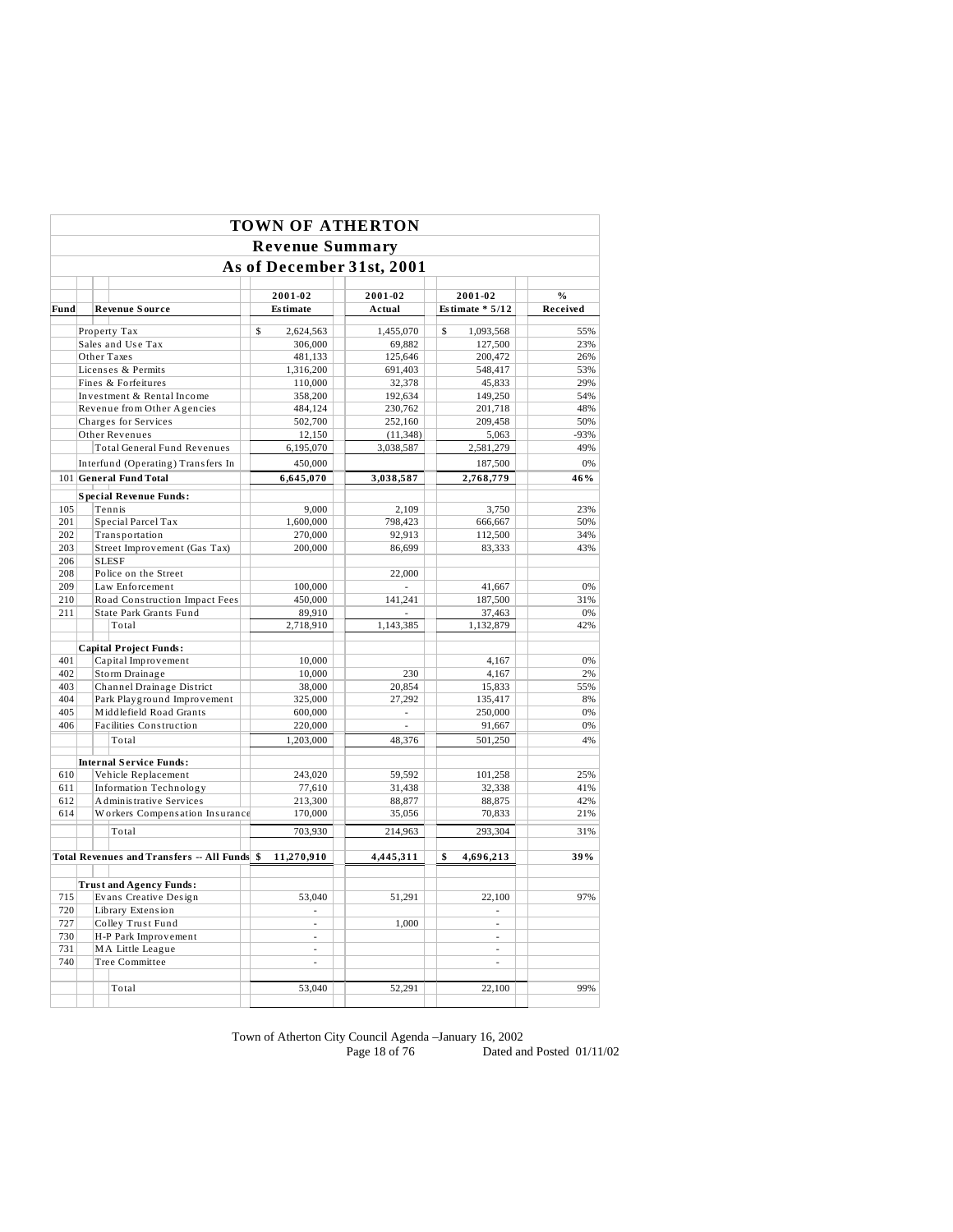# **TOWN OF ATHERTON Expenditure Summary**

# **As of December 31st, 2001**

| Fund<br>Description                                  | 2001-02               | 2001-02                                                 | 2001-02                   | $\%$  |
|------------------------------------------------------|-----------------------|---------------------------------------------------------|---------------------------|-------|
| Department                                           | <b>Budget</b>         | Actual                                                  | <b>Budget * 5/12</b>      | Spent |
| 101<br>General Fund                                  |                       |                                                         |                           |       |
| 11 City Council                                      | $\mathbb S$<br>21,739 | $\mathbb{S}$<br>12,917                                  | \$<br>9.058               | 59%   |
| 12 City Manager                                      | 442,706               | 210,985                                                 | 184,461                   | 48%   |
| 16 City Attorney                                     | 196,199               | 70,822                                                  | 81,750                    | 36%   |
| 18 Finance                                           | 362,600               | 198,917                                                 | 151,083                   | 55%   |
| 25 Building                                          | 713,814               | 388,143                                                 | 297,423                   | 54%   |
| 40 Police                                            | 3,268,584             | 1,685,187                                               | 1,361,910                 | 52%   |
| 50 Public Works                                      | 1,632,102             | 742,291                                                 | 680,043                   | 45%   |
| Contingency                                          | 100,000               |                                                         | 41,667                    | 0%    |
| <b>Total General Fund Expenditures</b>               | 6,737,744             | 3,309,261.94                                            | 2,807,393                 | 49%   |
| Interfund (Operating) Transfers Out                  | 320,000               |                                                         | 133,333                   | 0%    |
| 101 General Fund Total                               | 7,057,744<br>\$       | 3,309,262<br>\$                                         | 2,940,727<br>\$           | 47%   |
| <b>Special Revenue Funds:</b>                        |                       |                                                         |                           |       |
| 105<br>Tennis                                        | 7,500                 | 370                                                     | 3,125                     | 5%    |
| 201<br>Special Parcel Tax                            | 1,600,000             | 136,336                                                 | 666,667                   | 9%    |
| Transportation<br>202                                | 267,950               | 177,366                                                 | 111,646                   | 66%   |
| 203<br>Street Improvement (Gas Tax)                  | 430,700               | 327,977                                                 | 179,458                   | 76%   |
| 208<br>SLESF                                         |                       | ä,                                                      |                           |       |
| 208<br>Police on the Street                          |                       | ä,                                                      |                           |       |
| 209<br>Law Enforcement                               | 199,424               | 51,225                                                  | 83,093                    | 26%   |
| 210<br>Road Impact Fees                              | 450,000               | 2,845                                                   | 187,500                   | 1%    |
| 211<br><b>State Park Grants</b>                      | 89,910                | ä,                                                      | 37,463                    | 0%    |
| Total                                                | 3,045,484             | 696,119                                                 | 1,268,952                 | 23%   |
|                                                      |                       |                                                         |                           |       |
| <b>Capital Project Funds:</b>                        |                       |                                                         |                           |       |
| 401<br>Capital Improvement                           |                       |                                                         |                           |       |
| 402<br>Storm Drainage                                | 162,409               | 6,250                                                   | 67,670                    | 4%    |
| 403<br>Channel Drainage District                     | 251,000               |                                                         | 104,583                   | 0%    |
| Park Playground Fund<br>404                          | 325,000               | 37,684                                                  | 135,417                   | 12%   |
| 406<br>Middlefield Road Grants                       | 600,000               |                                                         | 250,000                   | 0%    |
| Total                                                | 1,338,409             | 43,934                                                  | 557,670                   | 3%    |
| <b>Internal Service Funds:</b>                       |                       |                                                         |                           |       |
| 610<br>Vehicle Replacement                           | 106,041               | 39,403                                                  | 44,184                    | 37%   |
| 611<br><b>Information Technology</b>                 | 90,166                | 13,145                                                  | 37,569                    | 15%   |
| 612<br><b>Administrative Services</b>                | 233,756               | 159,051                                                 | 97,398                    | 68%   |
| 614<br><b>Workers Compensation Insurance</b>         | 135,000               | 61,691                                                  | 56,250                    | 46%   |
| Total                                                | 564,963               | 273,291                                                 | 235,401                   | 48%   |
| <b>Total Expenditures and Transfers -- All Funds</b> | \$12,006,600          | 4,322,606<br>\$                                         | \$5,002,750               | 36%   |
|                                                      |                       |                                                         |                           |       |
|                                                      |                       |                                                         |                           |       |
| <b>Trust and Agency Funds:</b>                       |                       |                                                         |                           |       |
| <b>Evans Creative Design</b><br>715                  | 54,010                | 50,808                                                  |                           |       |
| 727<br>Colley Reward Fund                            |                       |                                                         |                           |       |
| H-P Park Improvement<br>730                          |                       | 583                                                     |                           |       |
| 731<br><b>MA Little League</b>                       |                       |                                                         |                           |       |
| 740<br>Tree Committee                                |                       |                                                         |                           |       |
| Total                                                | 54,010                | 51,391                                                  |                           |       |
| <b>Total Expenditures</b>                            | 12,060,610            | 4,373,998                                               | 5,002,750                 | 36%   |
|                                                      |                       | Town of Atherton City Council Agenda - January 16, 2002 |                           |       |
|                                                      | Page 19 of 76         |                                                         | Dated and Posted 01/11/02 |       |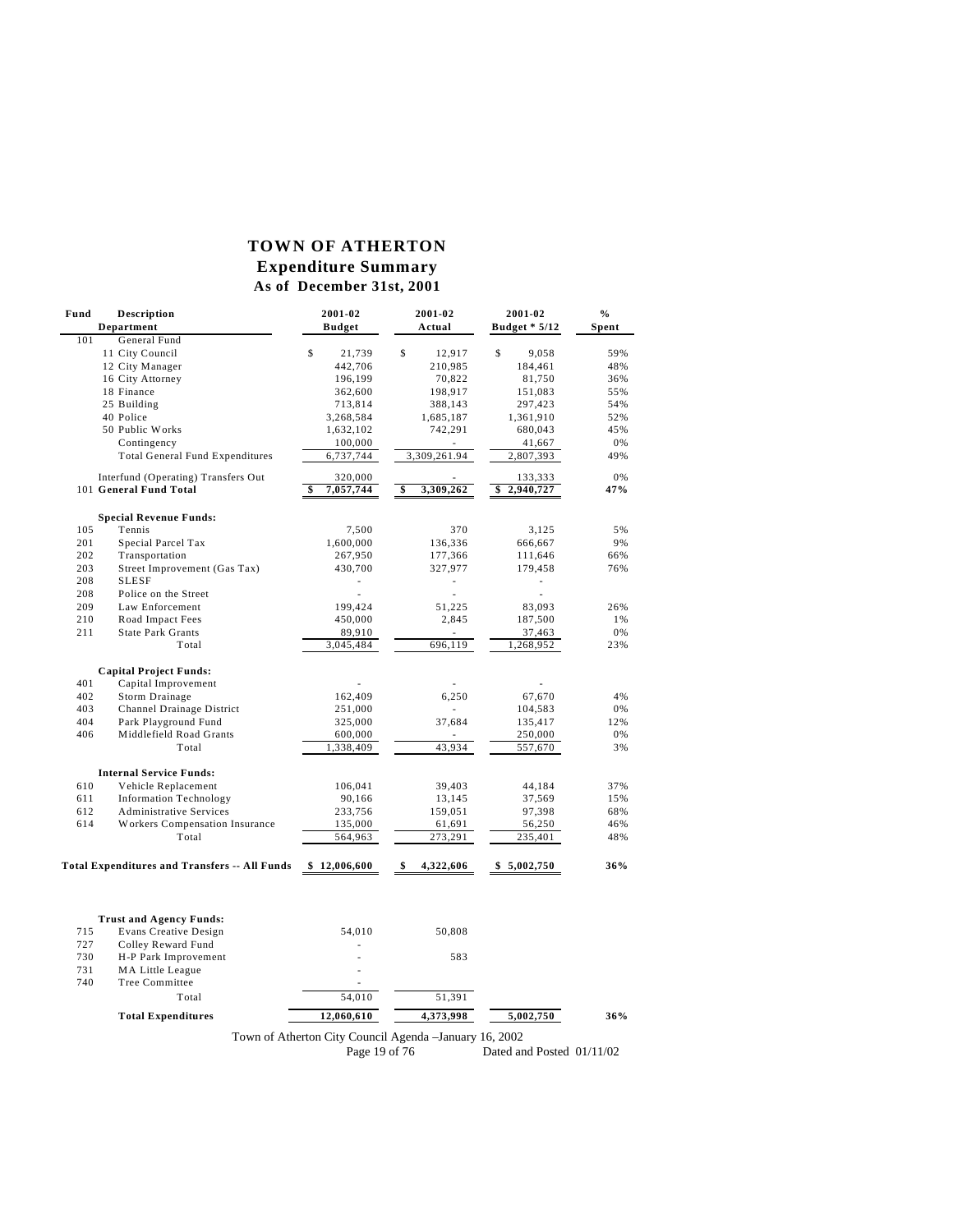# **As of December 31st, 2001 TOWN OF ATHERTON Budget Summary Fiscal Year 2001-02**

L

| Fund | <b>Description</b>               | <b>Beginning</b><br><b>Fund Balance</b><br><b>July 1, 2001</b> | <b>Revenues</b><br>to Date | <b>Transfers</b><br>to Date | To Date         | <b>Ending</b><br><b>Expenditures</b> Fund Balance<br>to Date |
|------|----------------------------------|----------------------------------------------------------------|----------------------------|-----------------------------|-----------------|--------------------------------------------------------------|
|      | 101 General Fund                 | 5,070,783                                                      | 3,038,587                  |                             | 3,309,262       | 4,800,108                                                    |
|      | <b>Special Revenue Funds:</b>    |                                                                |                            |                             |                 |                                                              |
| 105  | <b>Tennis</b>                    | 19,496                                                         | 2,109                      |                             | 370             | 21,235                                                       |
| 201  | Special Municipal Tax            |                                                                | 798,423                    |                             | 136,336         | 662,087                                                      |
| 202  | Transportation                   | 235,556                                                        | 92,913                     |                             | 177,366         | 151,103                                                      |
| 203  | Street Improvement (Gas Tax)     | 257,225                                                        | 86,699                     |                             | 327,977         | 15,947                                                       |
| 206  | <b>SLESF</b>                     | 10,956                                                         | ÷,                         |                             | $\overline{a}$  |                                                              |
| 208  | Police on the Street             | 20,235                                                         | 22,000                     |                             |                 |                                                              |
| 209  | Law Enforcement                  | 105,350                                                        |                            |                             | 51.225          | 54.125                                                       |
| 210  | Road Construction Impact Fees    | 378,028                                                        | 141,241                    |                             | 2,845           | 516,424                                                      |
| 211  | <b>State Park Grants Fund</b>    |                                                                |                            |                             | $\overline{a}$  |                                                              |
|      | Sub Total                        | 1,026,846                                                      | 1,143,385                  | $\overline{a}$              | 696.119         | 1,420,921                                                    |
|      | <b>Capital Projects Funds:</b>   |                                                                |                            |                             |                 |                                                              |
| 401  | Capital Improvement              | 432.662                                                        |                            |                             |                 | 432,662                                                      |
| 402  | Storm Drainage                   | 120,286                                                        | 230                        |                             | 6,250           | 114,266                                                      |
| 403  | <b>Channel Drainage District</b> | 377,396                                                        | 20,854                     |                             |                 | 398,250                                                      |
| 404  | Park Playground Improvement      | 305,774                                                        | 27,292                     |                             | 37,684          | 295,382                                                      |
| 405  | Middlefield Road Grants          | ÷,                                                             | L,                         |                             | $\ddot{ }$      |                                                              |
| 406  | <b>Facilities Construction</b>   | 220,000                                                        |                            |                             |                 | 220,000                                                      |
|      | Sub Total                        | 1,456,118                                                      | 48,376                     | $\bar{a}$                   | 43,934          | 1,460,560                                                    |
|      | <b>Internal Service Fund</b>     |                                                                |                            |                             |                 |                                                              |
| 610  | Vehicle Replacement              | 147,415                                                        | 59,592                     |                             | 39,403          | 167,604                                                      |
| 611  | <b>Information Technology</b>    | 19,890                                                         | 31,438                     |                             | 13,145          | 38,183                                                       |
| 612  | <b>Administrative Services</b>   | 9,125                                                          | 88,877                     |                             | 159,051         | (61,049)                                                     |
| 614  | Workers Compensation Insurance   | (31,794)                                                       | 35,056                     |                             | 61,691          | (58, 429)                                                    |
|      | Sub Total                        | 144,636                                                        | 214,963                    | L.                          | 273,291         | 86,308                                                       |
|      | <b>Trust and Agency Funds</b>    |                                                                |                            |                             |                 |                                                              |
| 715  | <b>Evans Creative Design</b>     | 110,464                                                        | 51,291                     |                             | 54,010          | 107,745                                                      |
| 727  | Colley Reward Fund               | 66,931                                                         | 1.000                      |                             |                 | 67,931                                                       |
| 730  | H-P Park Improvement             | 6,339                                                          | $\overline{a}$             |                             |                 | 6.339                                                        |
| 731  | <b>MA Little League</b>          | (1,571)                                                        |                            |                             |                 | (1,571)                                                      |
| 740  | <b>Tree Committee</b>            | 1,137                                                          | $\overline{a}$             |                             | $\ddot{ }$      | 1,137                                                        |
|      | Sub Total                        | 183,300                                                        | 52,291                     | L,                          | 54,010          | 181,581                                                      |
|      | <b>Grand Total</b>               | 7,881,683<br>\$                                                | 4,497,602<br>\$            | \$                          | 4,376,616<br>\$ | 7,949,478<br>\$                                              |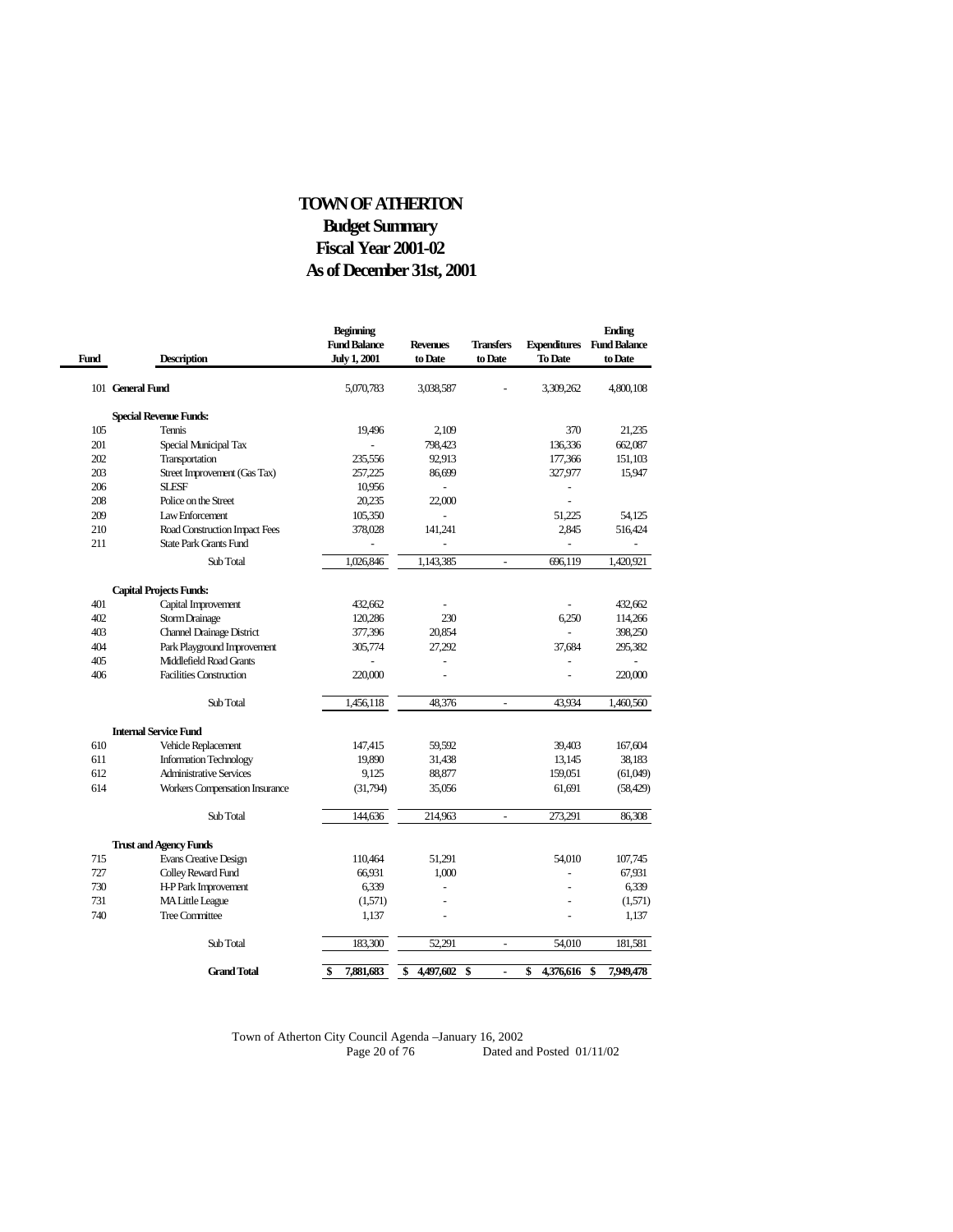**Item No. 10** 



**Town of Atherton**

# **TO: HONORABLE MAYOR AND CITY COUNCIL**

# **FROM: LINDA KELLY, ASSISTANT TO THE CITY MANAGER**

# **DATE: FOR THE MEETING OF JANUARY 16, 2002**

## **SUBJECT: ADOPTION OF RESOLUTION ADDING THE POSITIONS OF ASSISTANT ENGINEER AND ASSOCIATE ENGINEER TO THE TOWN'S JOB CLASSIFICATION LISTING**

## **RECOMMENDATION**

Adopt the attached Resolution adding the positions of Assistant Engineer and Associate Engineer to the Town's classification listing and setting the salary and benefits for these positions.

### **INTRODUCTION:**

At the regular City Council meeting of November 6, 2001, the Public Works Director/City Engineer presented an agenda item, Consideration of Content and Implementation of the Capital Improvement Program (CIP). One of the motions adopted by the City Council as part of the approval of that item was the "authorization to the City Manager to augment to the Town engineering staff by the method he and the Public Works Director/City Engineer determine to be the most cost-efficient and that will provide the highest quality of service."

Town staff is now recommending that the best means by which to meet the Town's CIP engineering needs is through the creation of a both an Assistant Engineer classification and Associate Engineer classification. Only **one** of these positions would be filled, based on the qualifications of the candidate selected and the specific needs of the Public Works Department. Both positions are recommended for creation in order to give the widest latitude for staff in hiring. The position would be filled for a limited term of three years, in conjunction with the CIP.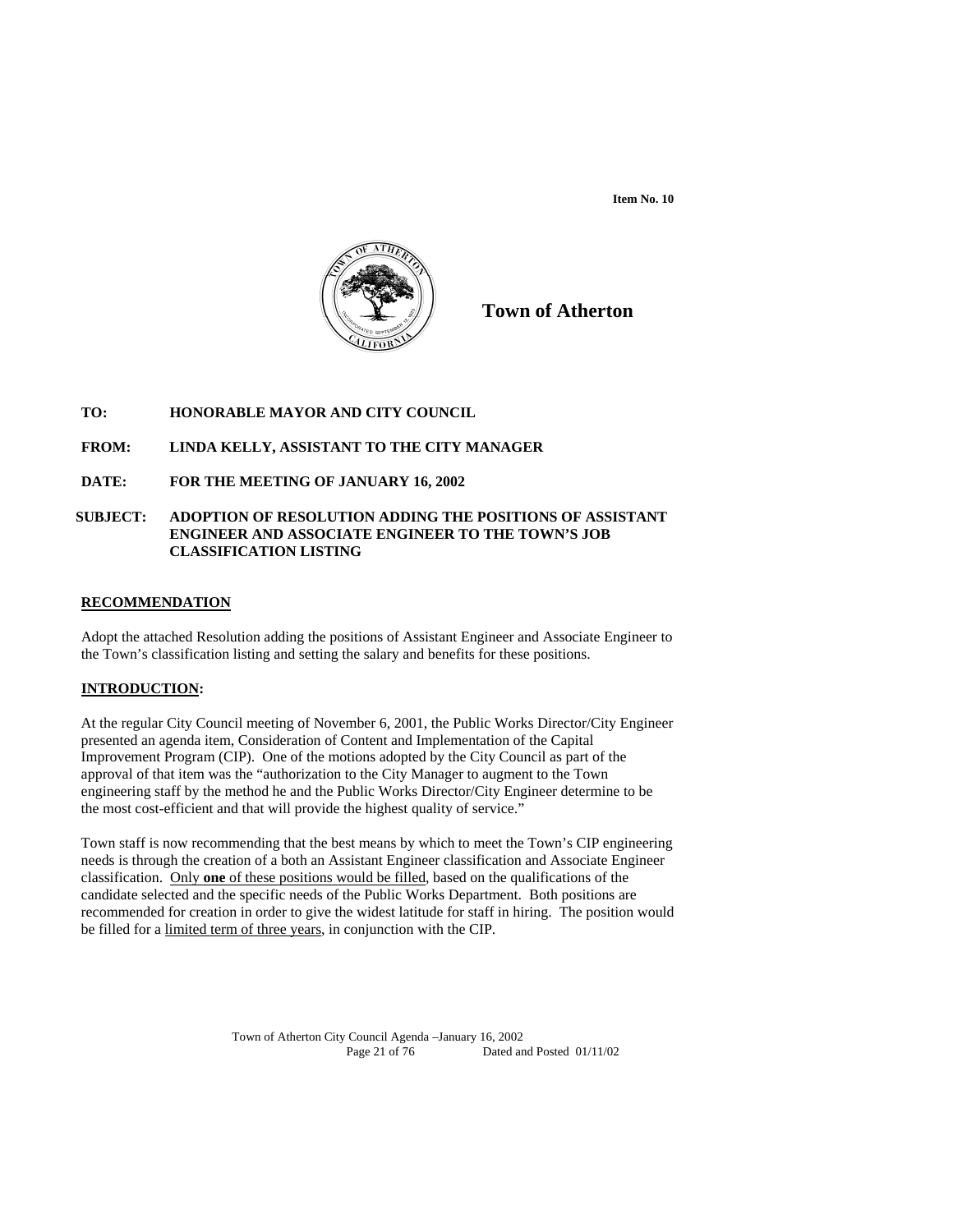# **ANALYSIS:**

Subsequent to the City Council meeting of November 6, 2001, the Public Works Director/City Engineer attempted to secure staff assistance through the "rent-an-engineer" approach. The intent was to utilize someone from a local engineering firm and have the person on-site working from the Town's offices. Due to the inability to locate the proper level of talent through the attempts made using this approach, staff is now pursuing the alternative of hiring an in-house staff Engineer. As was stated in the Council staff report of the Public Works Director/City Engineer for the meeting of November 6, 2001, staff's first preference was to hire an Assistant or Associate Engineer and assign that person, full-time, to design and inspection of CIP projects.

Due to the anticipated difficulty in finding qualified applicants, and due to the project management level experience needed, staff is recommending that two positions be added to the Town's classification system: Assistant Engineer and Associate Engineer. If approved, staff will begin recruiting for this position immediately in order that the Town's CIP projects be maintained on schedule. The position will be filled at either the Assistant or Associate level, based on the qualifications and expertise of the candidate selected.

Thus, staff is now seeking authorization of the position descriptions and salary ranges (see attachments). The salary ranges were determined through the use of a survey which utilized the same comparator agencies used for other Town management and miscellaneous positions, and is set at the 70<sup>th</sup> percentile for salary and Public Employees Retirement System (PERS) benefits.

As is required by the Town's Municipal Code, Town personnel staff reviewed this matter with representatives of the affected employee association (Teamsters Union) on January 11, 2002.

## **FISCAL IMPACT:**

The total fiscal impact for Fiscal Year 2001-02, based on filling this position by March 15, 2002, is \$30,331 (based on Associate Engineer top step). The fiscal impact of filling this position from March 1, 2002 through the end of Fiscal Year 2004-05 would be \$342,307. This amount reflects salary (at top step) and all roll-up costs, including PERS contribution, and the standard employee benefit package (health insurance, life insurance, etc.). The amount could be less based on the actual start date of an individual hired, and at the step the individual is brought in at (either Assistant or Associate Engineer).

The funding for this position was identified in the Public Works Director/City Engineer's staff report as \$326,000 earmarked in the 4-year CIP budget for staffing needs. Specific funding sources will be identified in the Mid-Year Budget Review process scheduled for February 2002.

\_\_\_\_\_\_\_\_\_\_\_\_\_\_\_\_\_\_\_\_\_\_\_\_ \_\_\_\_\_\_\_\_\_\_\_\_\_\_\_\_\_\_\_\_\_\_\_\_\_

Prepared by: Approved by: Approved by:

Linda Kelly James H. Robinson Assistant to the City Manager City Manager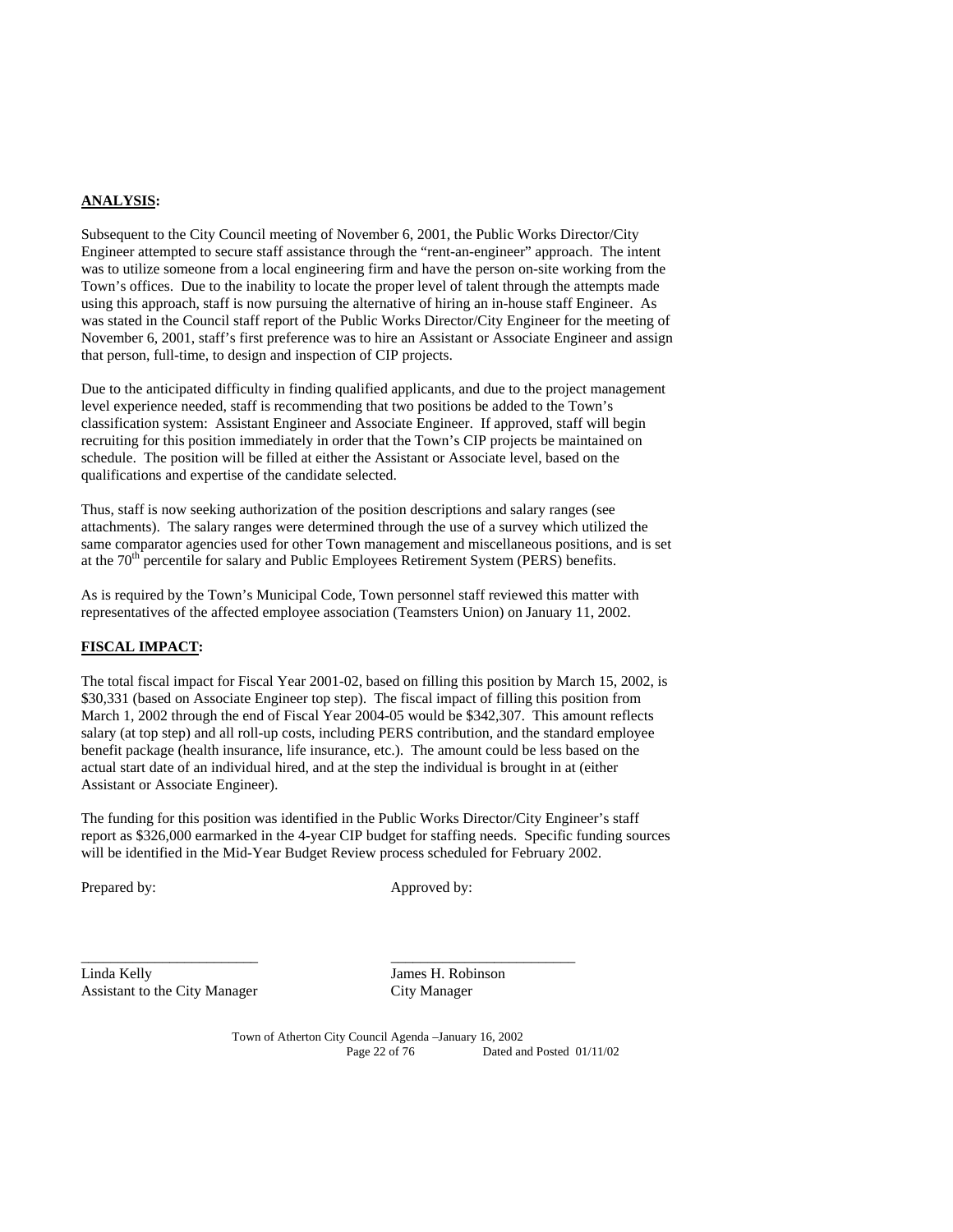#### **RESOLUTION NO. 02-\_\_\_\_\_**

# **A RESOLUTION OF THE CITY COUNCIL OF THE TOWN OF ATHERTON ADDING THE POSITIONS OF ASSISTANT AND ASSOCIATE ENGINEER TO THE TOWN'S CLASSIFICATION LISTING AND SETTING SALARY AND BENEFITS FOR THE POSITIONS**

The City Council of the Town of Atherton hereby resolves as follows:

**WHEREAS**, the City Council has determined that it is in the best interests of the Town to create the positions of Assistant Engineer and Associate Engineer; and

**WHEREAS**, Attachments A and B to this Resolution specify the job classifications and salary ranges for this positions; and

**WHEREAS**, these positions will be afforded the standard Town employee benefits package appropriate to the level of the position;

**NOW, THEREFORE, BE IT RESOLVED,** by the City Council of the Town of Atherton that the positions of Assistant Engineer and Associate Engineer are hereby added to the Town's classification listing.

\* \* \* \* \* \* \* \* \* \*

*I hereby certify that the foregoing Resolution was duly and regularly passed and adopted by the City Council of the Town of Atherton at a regular meeting thereof held on the 16th day of January, 2002, by the following vote.* 

*\_\_\_\_\_\_\_\_\_\_\_\_\_\_\_\_\_\_\_\_\_* 

| AYES:                 | Councilmembers: |
|-----------------------|-----------------|
| NOES:                 | Councilmembers: |
| <i><b>ABSENT:</b></i> | Councilmembers: |
| ABSTAIN:              | Councilmembers: |

 Alan B. Carlson, Mayor Town of Atherton

ATTEST:

Sharon Barker, City Clerk

APPROVED AS TO FORM:

*\_\_\_\_\_\_\_\_\_\_\_\_\_\_\_\_\_\_\_\_\_\_\_\_\_* 

*/s/Marc Hynes* 

Marc Hynes, City Attorney

\_\_\_\_\_\_\_\_\_\_\_\_\_\_\_\_\_\_\_\_\_\_\_\_\_\_\_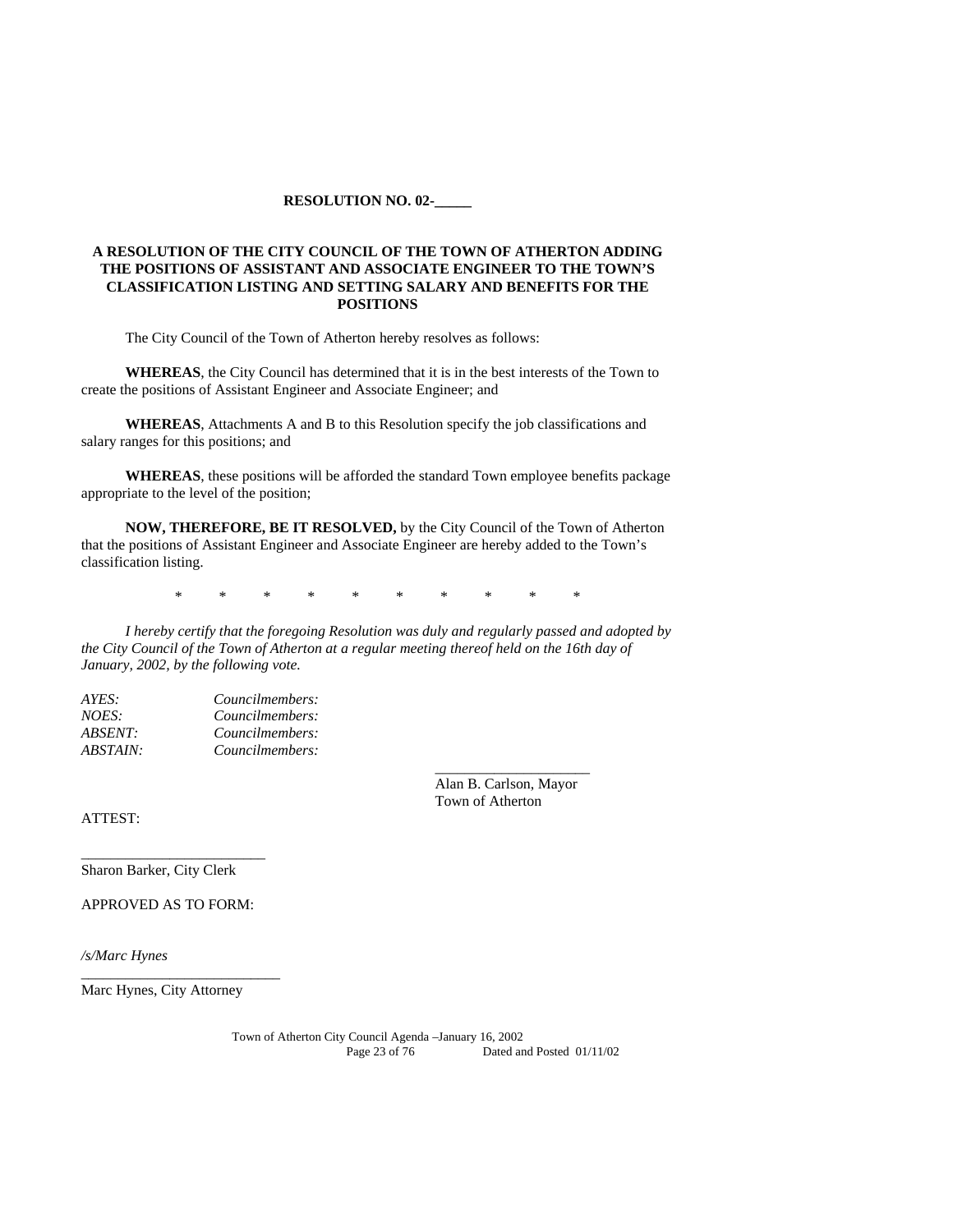### **TOWN OF ATHERTON** January 2002

#### **ASSISTANT ENGINEER**

#### **Salary Range \$5,061 – 5,954 per month**

#### **Definition**

Under direction of the Public Works Director/City Engineer, performs professional field and office engineering work of basic to moderate complexity in conjunction with the Town's Capital Improvement Program (CIP). Coordinates with contractors and representatives of other agencies; performs a variety of studies and prepares reports; and performs related work as required. Work is performed initially under close supervision, and under general supervision as knowledge and experience is gained.

#### **Class Characteristics**

This single-position class provides technical assistance to the Town in the area of CIP project management and coordination. Initially under close supervision, incumbents with an appropriate educational or equivalent technical background apply basic municipal engineering design, plan review and contract administration practices and techniques. As knowledge and experience are gained, the work may become broader in scope, assignments may become more varied, and performed under more general supervision. Successful performance requires professional skill in engineering project coordination, and skill in coordinating work with other Town departments and public agencies as well as dealing with the public. This class is distinguished from Public Works Superintendent and Public Works Director/City Engineer in that the latter are management classes with responsibility for all capital improvement, engineering and maintenance activities for the Town.

# **Examples of Duties** (Illustrative Only)

 Under general supervision, administers major public works construction and repair projects from conceptualization to filing of the notice of completion.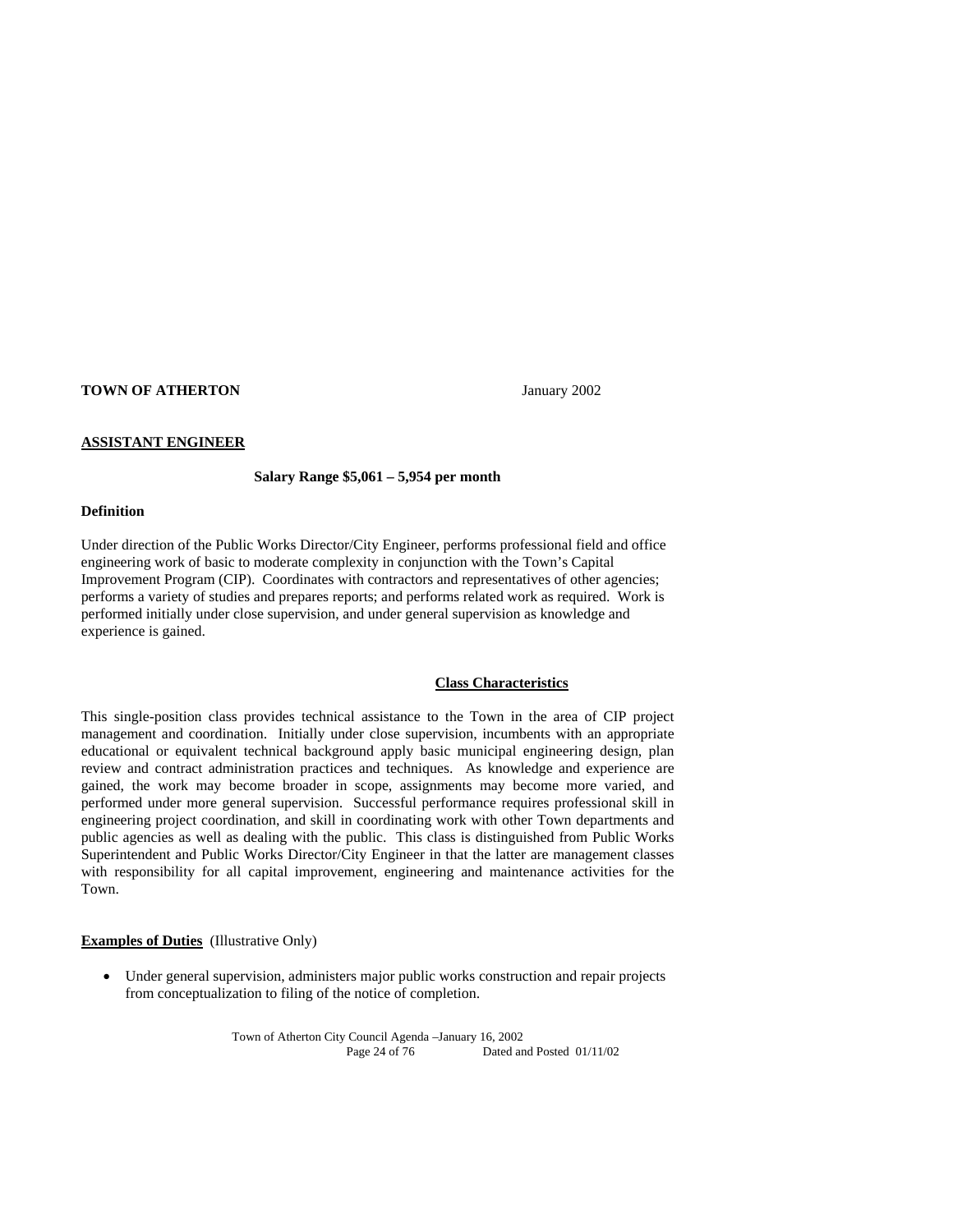- Assists in managing, coordinating and monitoring the work of contractors; ensures compliance with contract documents, time and budget estimates; recommends field changes as required.
- Assists in planning, designing, reviewing, and preparing detailed engineering plans, drawings, specifications, cost estimates.
- Participates in the preparation of basic designs, specifications, plans, estimates and reports for the development and modification of Town infrastructure, including streets, curbs, gutters, underground lines and various facilities and appurtenances.
- Participates in the development of consultant requests for proposal for professional and/or construction services and the advertising and bid processes; evaluates proposals and recommends project award.
- May assist in the NPDES and STOPPP operational and financial program development and monitoring.
	- Confers with and provides information to property owners, contractors, developers, engineers, architects and the public regarding conformance to standards, plans, specifications and codes; explains codes, requirements and procedures and evaluates alternatives.
- May act as the Town liaison with a variety of committees, construction and design engineers, developers and represents the Town and the department in meetings with other public, regulatory and private organizations
- Prepares a variety of written correspondence, reports, grant applications, master plans, procedures, ordinances and other written materials.
- Maintains accurate records and files.

# **Qualifications**

# **Knowledge of:**

- Basic principles, practices, procedures and standards related to Town public works and engineering infrastructure development and maintenance.
- Basic principles and practices of civil engineering in a municipal setting.
- Basic principles of capital improvement cost estimation and contract administration.
- Computer applications related to the work, including computer-aided drafting concepts and applications.
- Applicable laws, codes and regulations.
- Techniques for effectively representing the Town in contacts with governmental agencies, community groups, various business, professional, educational and regulatory organizations and with property owners, developers, contractors and the public.
- Basic practices of researching engineering and design issues, evaluating alternatives, making sound recommendations and preparing and presenting effective staff reports.

# **Skill in:**

 Assisting with the development and review of standard plans for municipal public work projects.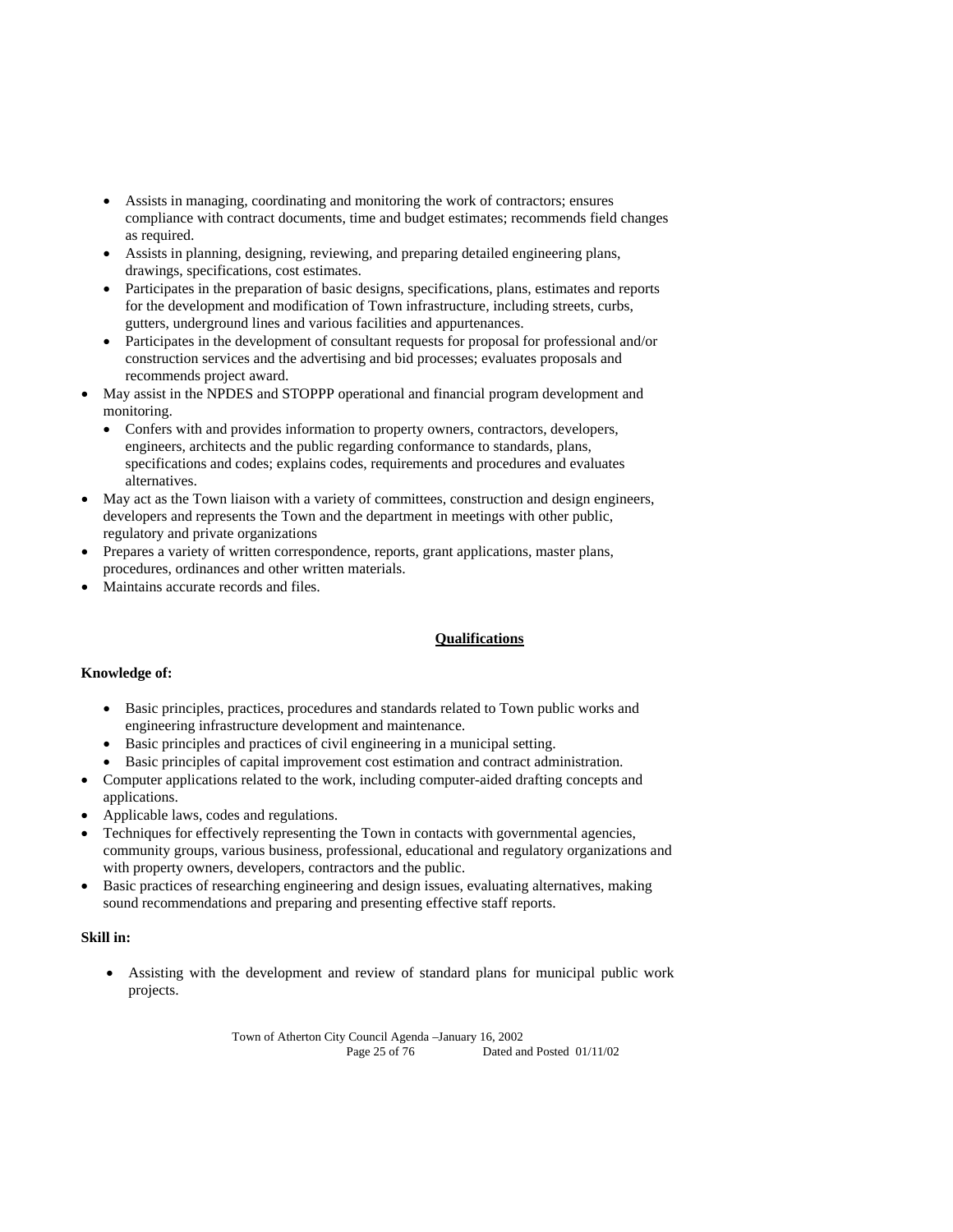- Assisting in developing and administering contracts for professional services and construction in a public agency setting.
- Conducting basic research projects, evaluating alternatives, making sound recommendations and preparing effective technical staff reports.
- Interpreting, applying and explaining codes, regulations and ordinances.
- Effectively representing the department and the Town in meetings with governmental agencies, community groups and various business, professional, and regulatory organizations and in meetings with individuals.
- Preparing clear and concise reports, correspondence, policies, procedures and other written materials.
- Maintaining accurate records and files.
- Establishing and maintaining effective working relationships with those contacted in the course of the work.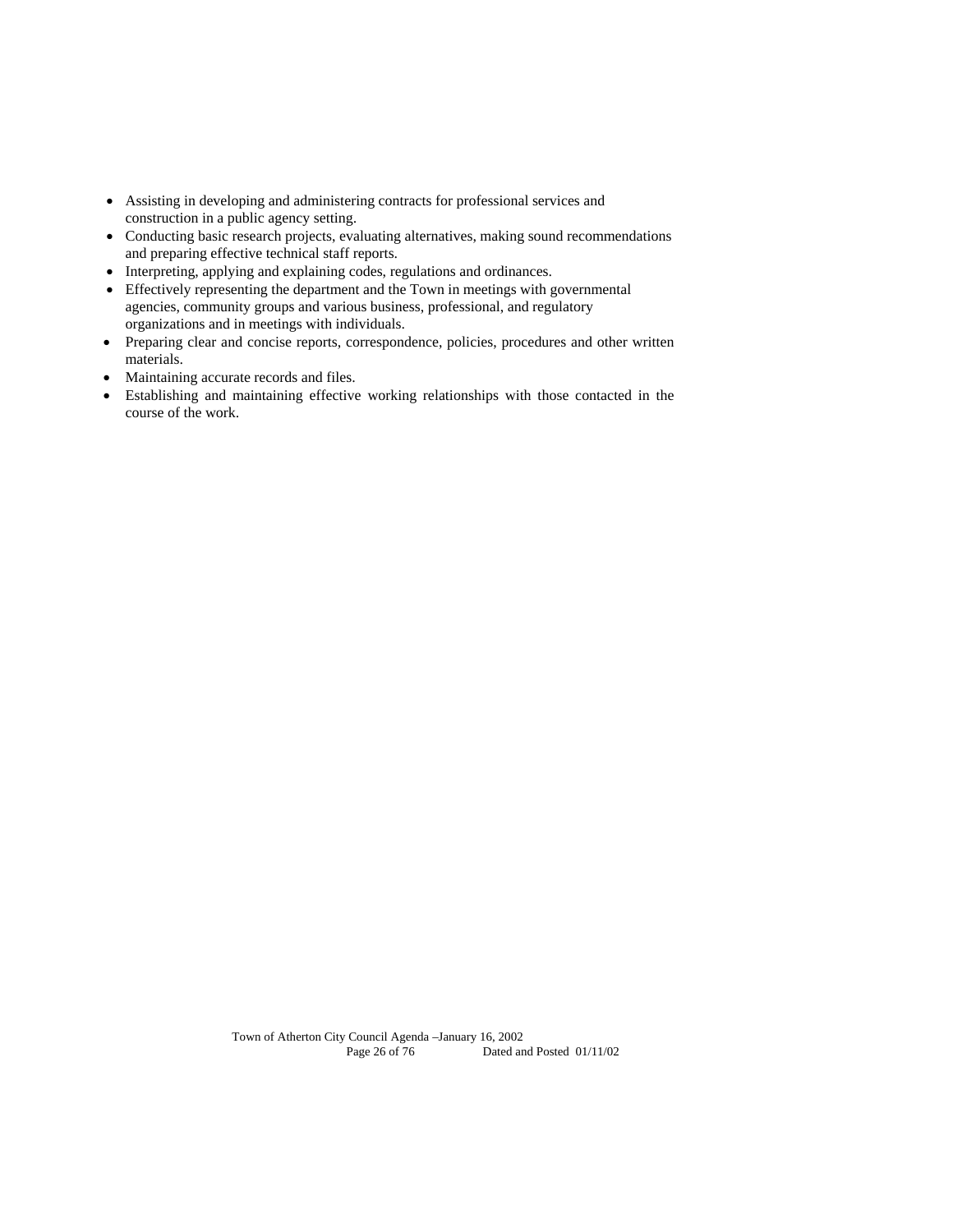### **Education and Experience:**

### **Education:**

Equivalent to graduation from a four year college or university with major course work in civil engineering a field related to the work.

### **Experience:**

Two years of professional engineering design, plan review and project administration experience, preferably in a public agency setting. Possession of an Engineer-in-Training certificate from the State of California, or substantial progress toward same, is desirable.

License:

Must possess a valid California class C driver's license and have a satisfactory driving record Possession of an Engineer-in-Training certificate from the State of California is desirable.

## Physical Demands:

Must possess mobility to work in a standard office setting, to inspect development and construction sites, to operate a motor vehicle and to visit various sites; vision to read printed materials and a computer screen; and hearing and speech to communicate in person, before groups and over the telephone.

Approved by Council: \_\_\_\_\_\_\_\_\_\_\_\_\_\_\_\_\_\_\_\_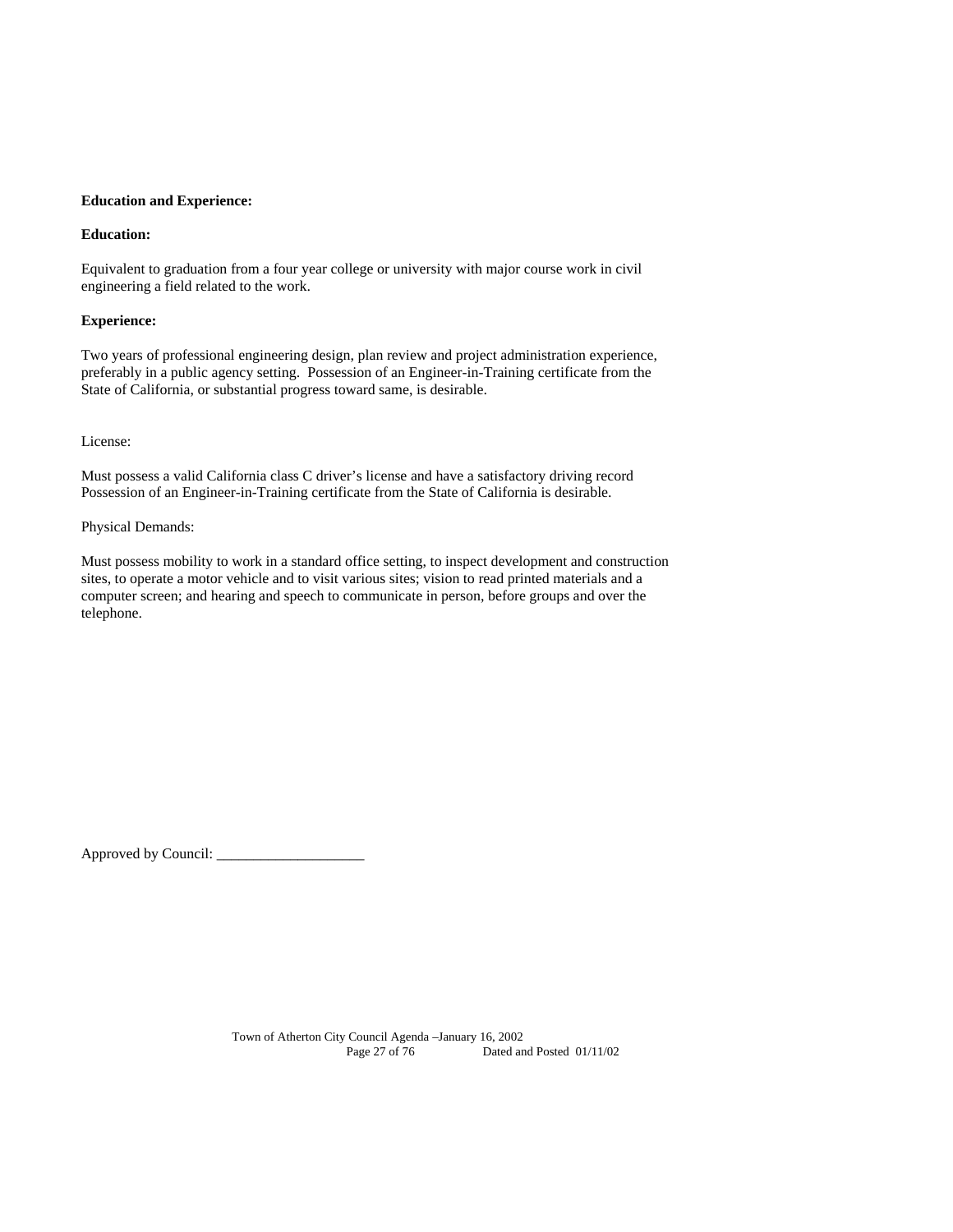## **TOWN OF ATHERTON** January 2002

### **ASSOCIATE ENGINEER**

#### **Salary Range \$5,802 – 6,826 per month**

#### **Definition**

Under general direction of the Public Works Director/City Engineer, performs professional field and office engineering work of moderate to considerable complexity in conjunction with the Town's Capital Improvement Program (CIP). Coordinates with contractors and representatives of other agencies; performs a variety of studies and prepares reports; and performs related work as required. Work is performed under general supervision or independently with review primarily for results obtained.

### **Class Characteristics**

This single-position class is an experienced journey-level professional who provides expert technical assistance to the Town in the area of CIP project management and coordination. Successful performance requires a related professional background and skill in coordinating work with other Town departments and public agencies as well as dealing with the public. The Associate Engineer completes complex engineering assignments and manages projects and programs requiring the use of judgment and initiative in developing solutions to problems, interpreting general policies, and determining work task methods. This class is distinguished from Public Works Superintendent and Public Works Director/City Engineer in that the latter are management classes with responsibility for all capital improvement, engineering and maintenance activities for the Town.

### **Examples of Duties** (Illustrative Only)

- Administering major public works construction and repair projects from conceptualization to filing of the notice of completion.
- Managing, coordinating and monitoring the work of contractors; ensures compliance with contract documents, time and budget estimates; recommends field changes as required.
- Planning, designing, reviewing, and preparing detailed engineering plans, drawings, specifications, cost estimates.
- Prepares basic designs, specifications, plans, estimates and reports for the development and modification of Town infrastructure, including streets, curbs, gutters, underground lines and various facilities and appurtenances.
- Develops consultant requests for proposal for professional and/or construction services and the advertising and bid processes; evaluates proposals and recommends project award.
- Assists in the NPDES and STOPPP operational and financial program development and monitoring.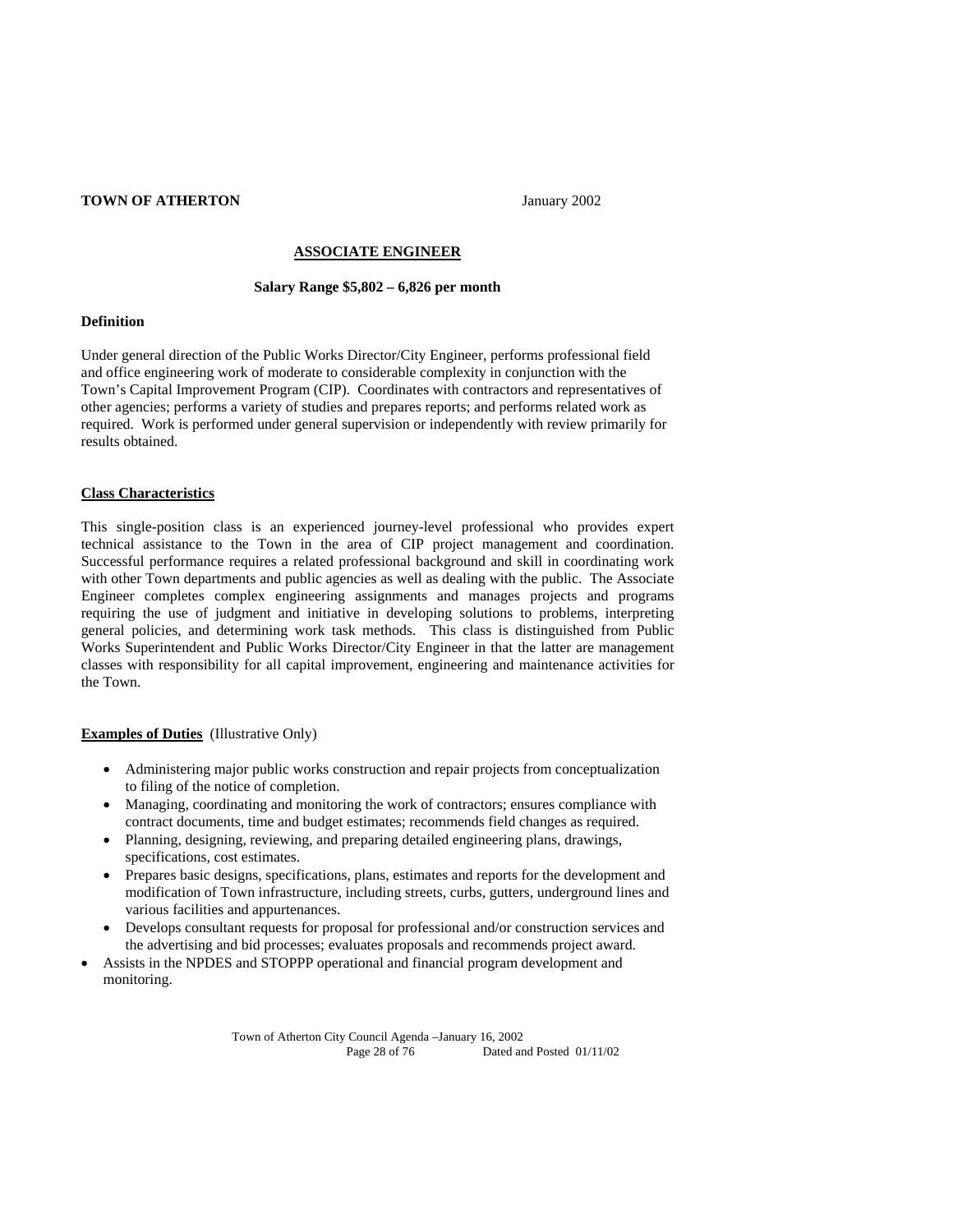- Confers with and provides information to property owners, contractors, developers, engineers, architects and the public regarding conformance to standards, plans, specifications and codes; explains codes, requirements and procedures and evaluates alternatives.
- May act as the Town liaison with a variety of committees, construction and design engineers, developers and represents the Town and the department in meetings with other public, regulatory and private organizations
- Prepares a variety of written correspondence, reports, grant applications, master plans, procedures, ordinances and other written materials.
- Maintains accurate records and files.

# **Qualifications**

# **Knowledge of:**

- Basic principles, practices, procedures and standards related to Town public works and engineering infrastructure development and maintenance.
- Principles and practices of civil engineering in a municipal setting.
- Basic principles of capital improvement cost estimation and contract administration.
- Computer applications related to the work, including computer-aided drafting concepts and applications.
- Applicable laws, codes and regulations.
- Techniques for effectively representing the Town in contacts with governmental agencies, community groups, various business, professional, educational and regulatory organizations and with property owners, developers, contractors and the public.
- Practices of researching engineering and design issues, evaluating alternatives, making sound recommendations and preparing and presenting effective staff reports.

## **Skill in:**

- Developing and reviewing standard plans for municipal public work projects.
- Assisting in developing and administering contracts for professional services and construction in a public agency setting.
- Conducting basic research projects, evaluating alternatives, making sound recommendations and preparing effective technical staff reports.
- Interpreting, applying and explaining codes, regulations and ordinances.
- Effectively representing the department and the Town in meetings with governmental agencies, community groups and various business, professional, and regulatory organizations and in meetings with individuals.
- Preparing clear and concise reports, correspondence, policies, procedures and other written materials.
- Maintaining accurate records and files.
- Establishing and maintaining effective working relationships with those contacted in the course of the work.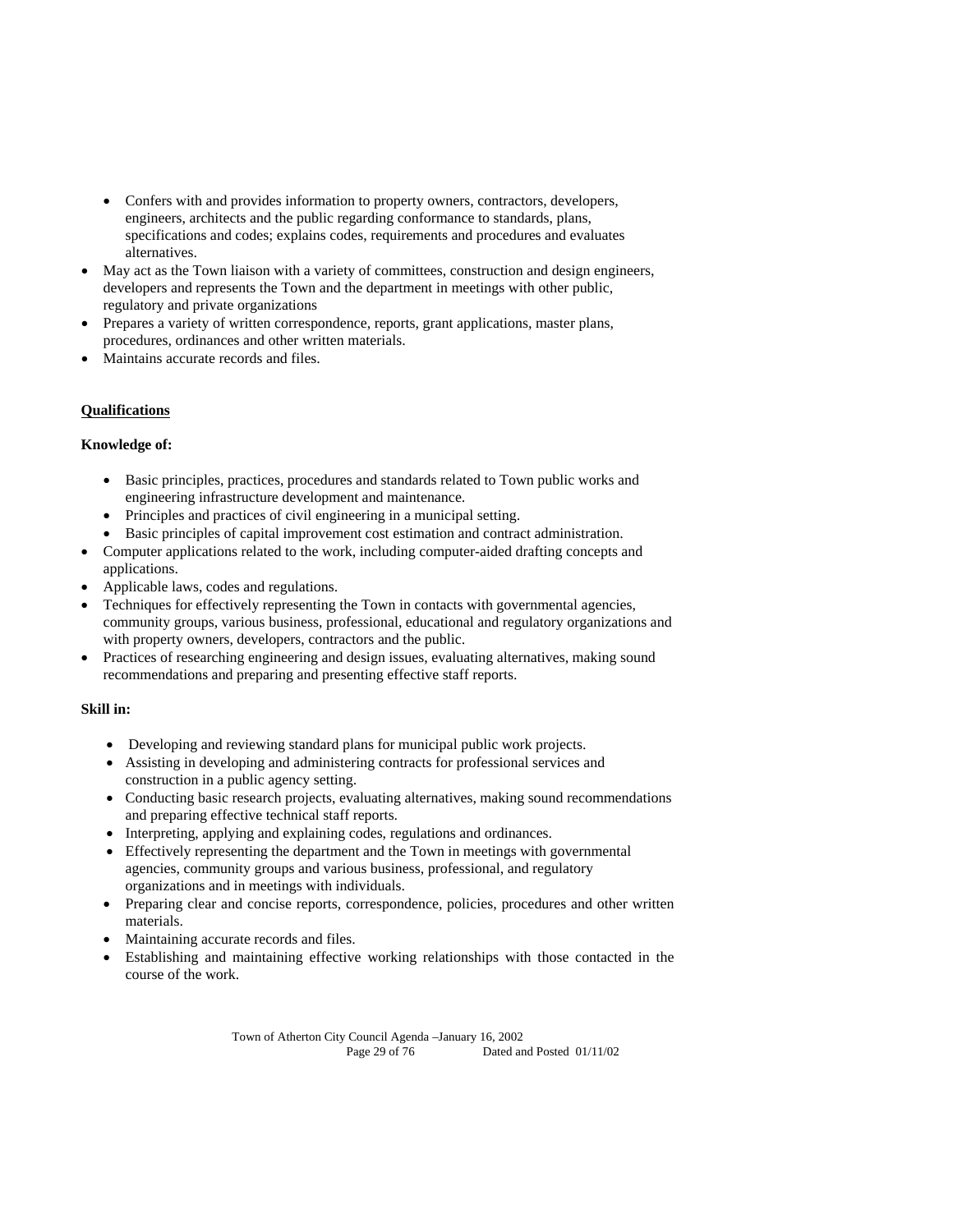#### Education and Experience:

Education:

Equivalent to graduation from a four year college or university with major course work in civil engineering a field related to the work. A graduate degree in a related field may substitute for two years of the required experience.

### Experience:

Four years of professional engineering work and related responsibilities comparable to duties required by the position leading up to qualifications, knowledge and abilities to perform all duties of the position. Experience in a public agency setting preferred. Requires registration as a Professional Engineer in the State of California, or ability to obtain registration within one year of employment. A graduate degree in a related field may substitute for two years of the required experience.

#### License:

Must possess a valid California class C driver's license and have a satisfactory driving record Must possess registration as a Professional Engineer in the State of California, or ability to obtain registration within one year of employment.

### Physical Demands:

Must possess mobility to work in a standard office setting, to inspect development and construction sites, to operate a motor vehicle and to visit various sites; vision to read printed materials and a computer screen; and hearing and speech to communicate in person, before groups and over the telephone.

Approved by Council: \_\_\_\_\_\_\_\_\_\_\_\_\_\_\_\_\_\_\_\_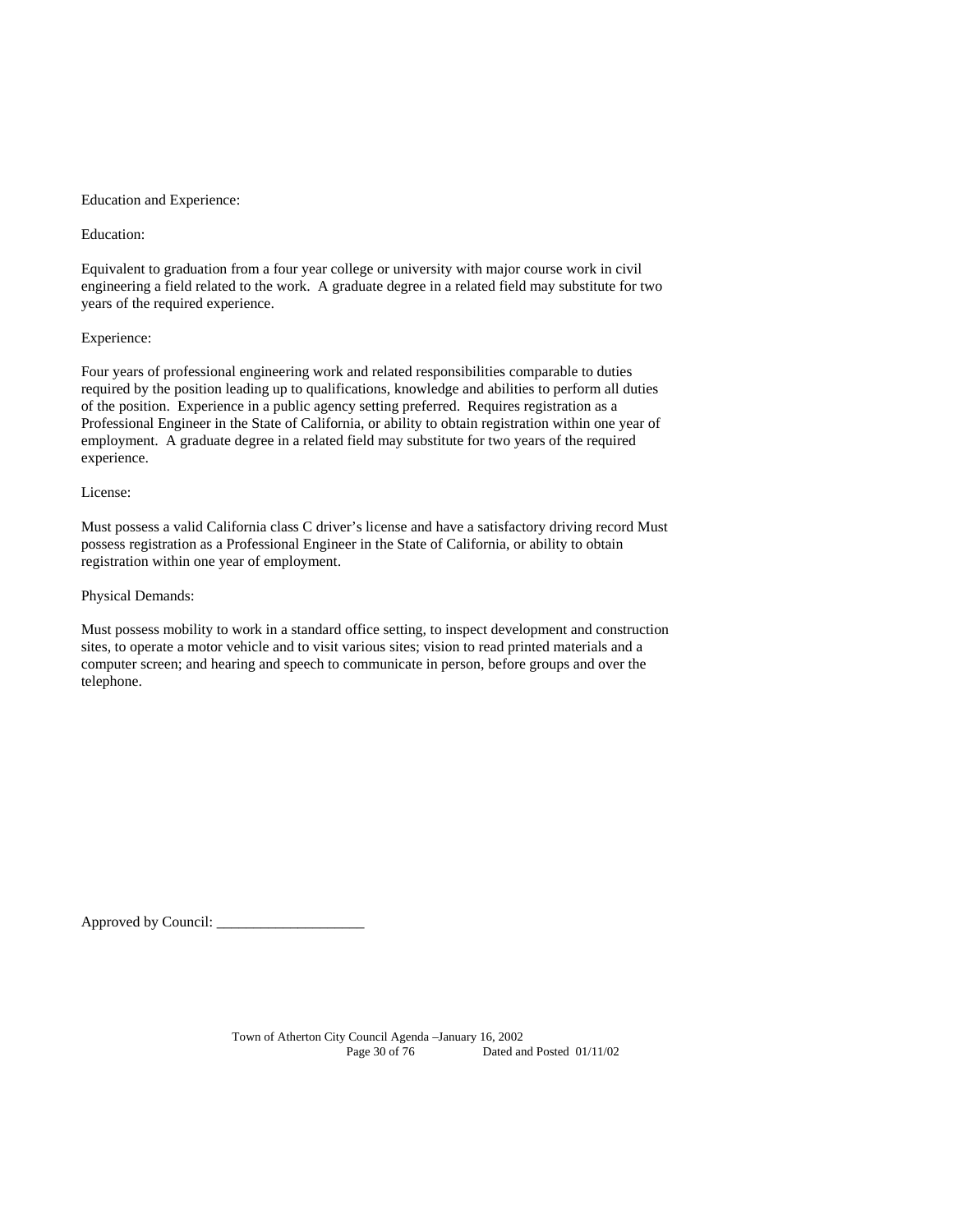

 **Item No. 11** 

Town of Atherton

# **CITY COUNCIL STAFF REPORT**

**TO: HONORABLE MAYOR AND CITY COUNCIL** 

- **FROM: JAMES H. ROBINSON, CITY MANAGER**
- **DATE: FOR THE CITY COUNCIL MEETING OF JANUARY 16, 2002**

# **SUBJECT: ADOPTION OF ORDINANCE 529, AMENDING CHAPTER 15.52 OF THE ATHERTON MUNICIPAL CODE RELATING TO RECYCLING AND DIVERSION OF CONSTRUCTION AND DEMOLITION DEBRIS**

## **RECOMMENDATION:**

Adopt Ordinance No. 529, amending Chapter 15.52 of the Atherton Municipal Code relating to recycling and diversion of construction and demolition debris.

# **DISCUSSION:**

This Ordinance was introduced, and first reading was held, at the regular City Council meeting on December 19, 2001. Further reading was waived. The attached Ordinance is presented for adoption by the City Council.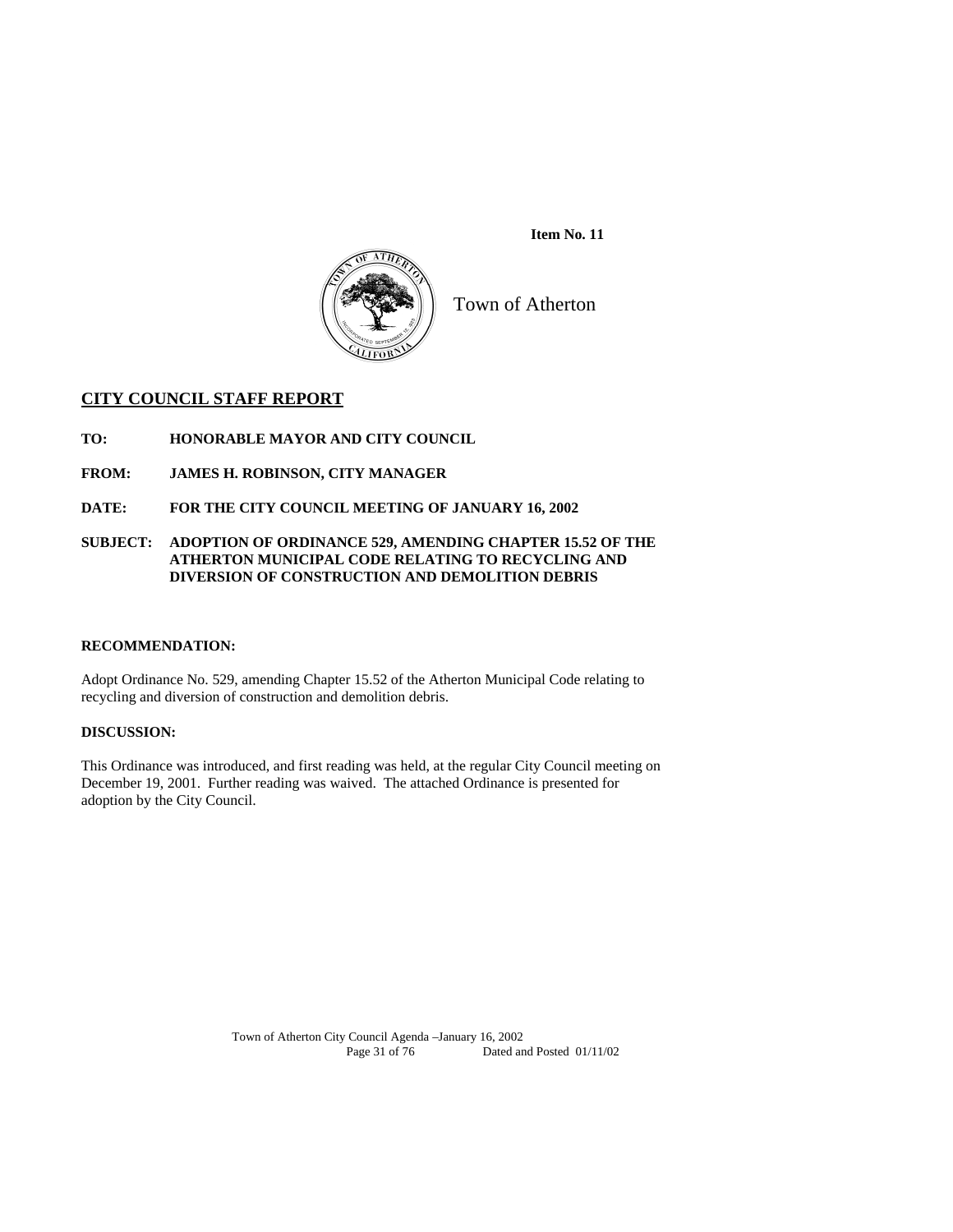### **ORDINANCE NO. 529**

# **AN ORDINANCE OF THE TOWN OF ATHERTON AMENDING CHAPTER 15.52 OF THE ATHERTON MUNICIPAL CODE, RELATING TO RECYCLING AND DIVERSION OF CONSTRUCTION AND DEMOLITION DEBRIS \_\_\_\_\_\_\_\_\_\_\_\_\_\_\_\_\_\_\_\_\_\_\_\_\_\_\_\_\_\_\_\_\_\_\_\_\_\_\_\_\_\_\_\_\_\_\_\_\_\_\_\_\_\_\_\_\_\_\_\_\_\_\_\_\_\_\_\_\_\_**

The City Council of the Town of Atherton, California, does hereby ordain as follows:

**Section 1.** Chapter 15.52 of the Atherton Municipal Code is hereby amended to read as follows:

## **Chapter 15.52** RECYCLING AND DIVERSION OF DEBRIS FROM **CONSTRUCTION AND DEMOLITION**

#### **Sections:**

 $\overline{\phantom{a}}$ 

| 15.52.010 | <b>Findings and Purpose</b>                                                                         |
|-----------|-----------------------------------------------------------------------------------------------------|
| 15.52.020 | <b>Definitions</b>                                                                                  |
| 15.52.030 | <b>Deconstruction and Salvage and Recovery</b>                                                      |
| 15.52.040 | <b>Diversion Requirements</b>                                                                       |
| 15.52.050 | <b>Information Required Before Issuance of Permit</b>                                               |
| 15.52.060 | <b>Deposit Required</b>                                                                             |
| 15.52.070 | <b>Administrative Fee</b>                                                                           |
| 15.52.080 | <b>On Site Practices</b>                                                                            |
| 15.52.090 | <b>Reporting</b>                                                                                    |
| 15.52.100 | <b>Violation a Public Nuisance</b>                                                                  |
| 15.52.110 | <b>Penalties</b>                                                                                    |
| 15.52.120 | <b>Exemption from Diversion Requirements</b>                                                        |
| 15.52.130 | <b>Designation of Approved Mixed C&amp;D Recycling Facility</b><br>Formatted: Bullets and Numbering |
|           |                                                                                                     |

# **15.52.10 Findings and Purpose**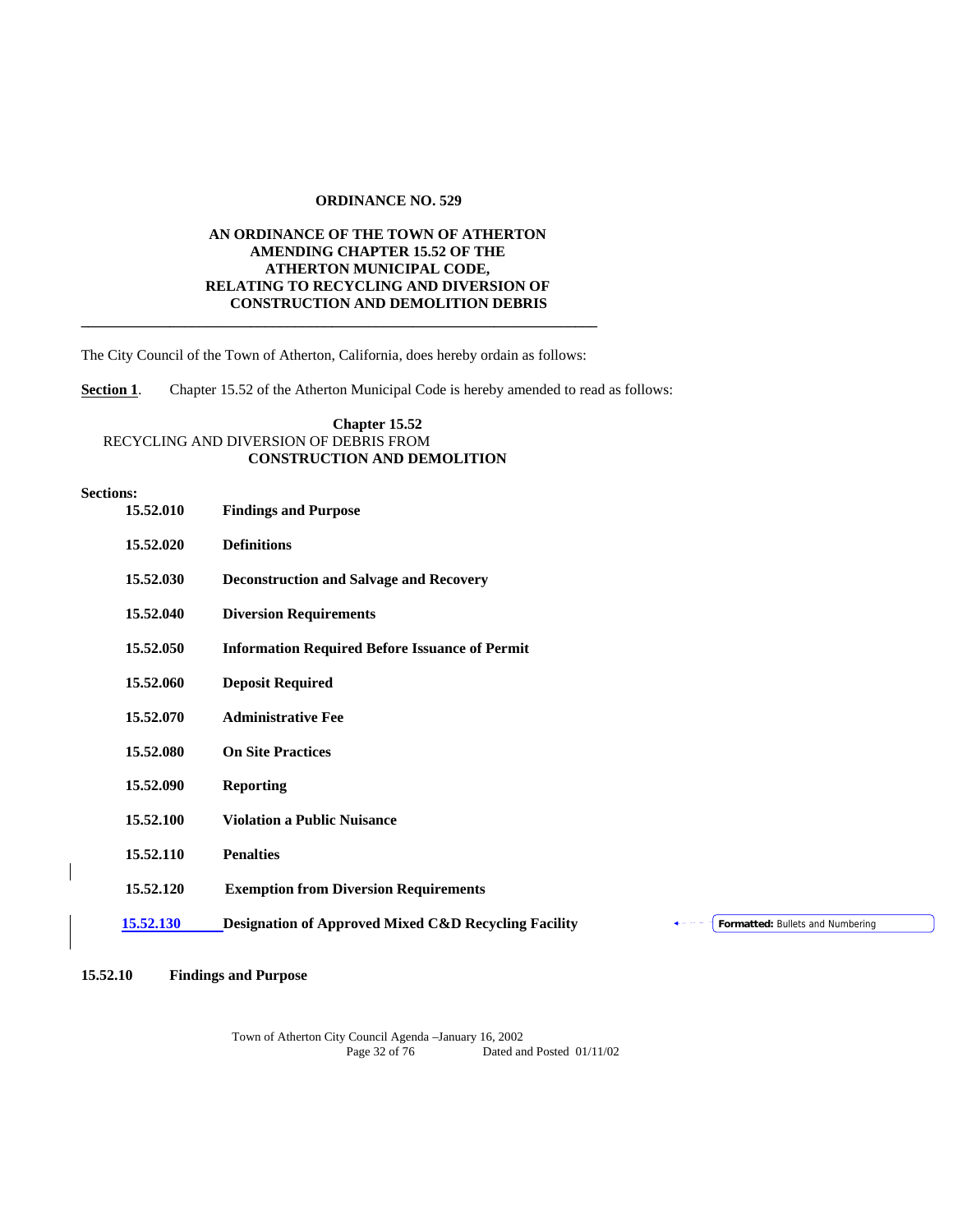The City Council of the Town of Atherton hereby finds and determines that the Town is committed to protecting the public health, safety, welfare and environment; that in order to meet these goals it is necessary that the Town promote the reduction of solid waste and reduce the stream of solid waste going to land fills; that under California law as embodied in the California Waste Management Act (California Public Resources Code Sections 40000 et seq.), Atherton is required to prepare, adopt and implement source reduction and recycling elements to reach reduction goals, and is required to make substantial reductions in the volume of waste materials going to landfill, under the threat of penalties of \$10,000 per day; that debris from demolition and construction of buildings represents a large portion of the volume presently coming from Atherton, and that much of said debris is particularly suitable for recycling; that Atherton' s commitment to the reduction of waste and to compliance with state law requires the establishment of programs for recycling and salvaging construction and demolition materials; the City Council recognizes that requiring demolition and construction debris to be recycled and reused may in some respects add modestly to the cost of demolition and in other respects may make possible some cost recovery and cost reduction; and that it is necessary in order to protect the public health, safety and welfare that the following regulations be adopted.

### **15.52.020 Definitions**

For purposes of this chapter the following definitions apply:

A. "Contractor" means any person or entity holding, or required to hold, a contractor's license of any type under the laws of the State of California, or who performs (whether as contractor, subcontractor or owner-builder) any construction, demolition, remodeling, or landscaping service relating to buildings or accessory structures in Atherton.

B. "Covered Project" means any project that has an estimated cost above \$50,000 or will generate more than ten tons of construction and demolition debris.

### **"Covered Project" shall not include:**

| 1. drainage     | 5. foundation | 9. landscape screening | Formatted: Bullets and Numbering                           |
|-----------------|---------------|------------------------|------------------------------------------------------------|
| 2. electrical   | 6. grading    | 10, tree removal       |                                                            |
| 3. encroachment | 7. mechanical | 11, new pools and spas | $\leftarrow - - -$ <b>Formatted:</b> Bullets and Numbering |
| 4. excavation   | 8. plumbing   |                        |                                                            |

# **C. "Demolition and Construction Debris" means:**

1. Discarded materials generally considered to be not water soluble and non-hazardous in nature, including but not limited to steel, glass, brick, concrete, asphalt material, pipe, gypsum, wallboard, and lumber from the construction or destruction of a structure as part of a construction or demolition project or from the renovation of a structure and/or landscaping, and including rocks, soils, tree remains, trees, and other vegetative matter that normally results from land clearing, landscaping and development operations for a construction project.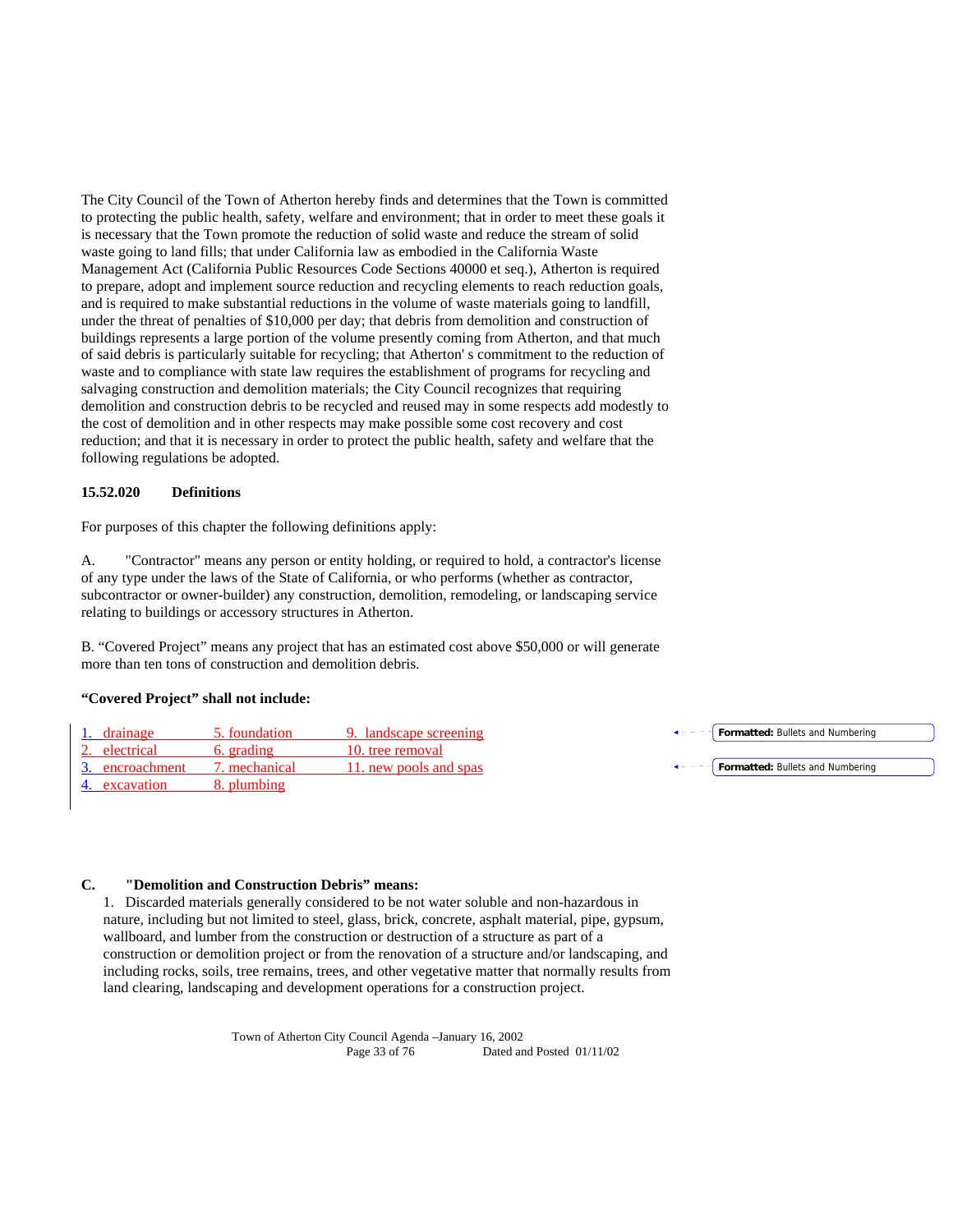- 2. Clean cardboard, paper, plastic, wood, and metal scraps from any construction and/or landscape project.
- 3. Non-construction and demolition debris wood scraps.
- 4. De-minimis amounts of other non hazardous wastes that are generated at construction or demolition projects, provided such amounts are consistent with best management practices of the industry.
	- 5. Mixing of construction and demolition debris with other types of solid waste will cause it to be classified as other than construction and demolition debris.
- D. "Designated Recyclable and Reusable Materials" means:
- 1. Masonry building materials including all products generally used in construction including, but not limited to asphalt, concrete, rock, stone and brick.
	- 2. Wood materials including any and all dimensional lumber, fencing or construction wood that is not chemically treated, creosoted, CCA pressure treated, contaminated or painted.
	- 3. Vegetative materials including trees, tree parts, shrubs, stumps, logs, brush or any other type of plants that are cleared from a site for construction or other use.
	- 4. Metals including all metal scrap such as, but not limited to, pipes, siding, window frames, door frames and fences.
	- 5. Roofing Materials including wood shingles as well as asphalt, stone and slate based roofing material.
	- 6. Salvageable Materials includes all salvageable materials and structures Including, but not limited to wallboard, doors, windows, fixtures, toilets, sinks, bath tubs and appliances.
- E. "Mixed C&D Recycling Facility" means: a facility that accepts mixed construction and demolition debris for the purpose of manually and/or mechanically sorting the material into recyclable components for the purpose of recycling a portion of the total material entering the facility.
- F. "Approved Mixed C&D Recycling Facility" means: a facility which has been identified by the Building Official as having diversion rates, reporting mechanisms, and sorting systems which have the highest potential for helping the Town achieve its diversion goals and policies.

### **15.52.030 Deconstruction and Salvage and Recovery**

 Every structure planned for demolition shall be made available for deconstruction, salvage and recovery prior to demolition. No demolition shall commence until a period of 10 working days has elapsed from the date of issuance of the demolition permit, in order to facilitate de-construction, salvage and recovery prior to demolition. It shall be the responsibility of the owner, the general contractor and all subcontractors to recover the maximum feasible amount of salvageable designated recyclable and reusable materials prior to demolition. Recovered and salvaged designated recyclable and reusable materials from the deconstruction phase shall qualify to be counted in meeting the diversion requirements of this chapter. Recovered or salvaged materials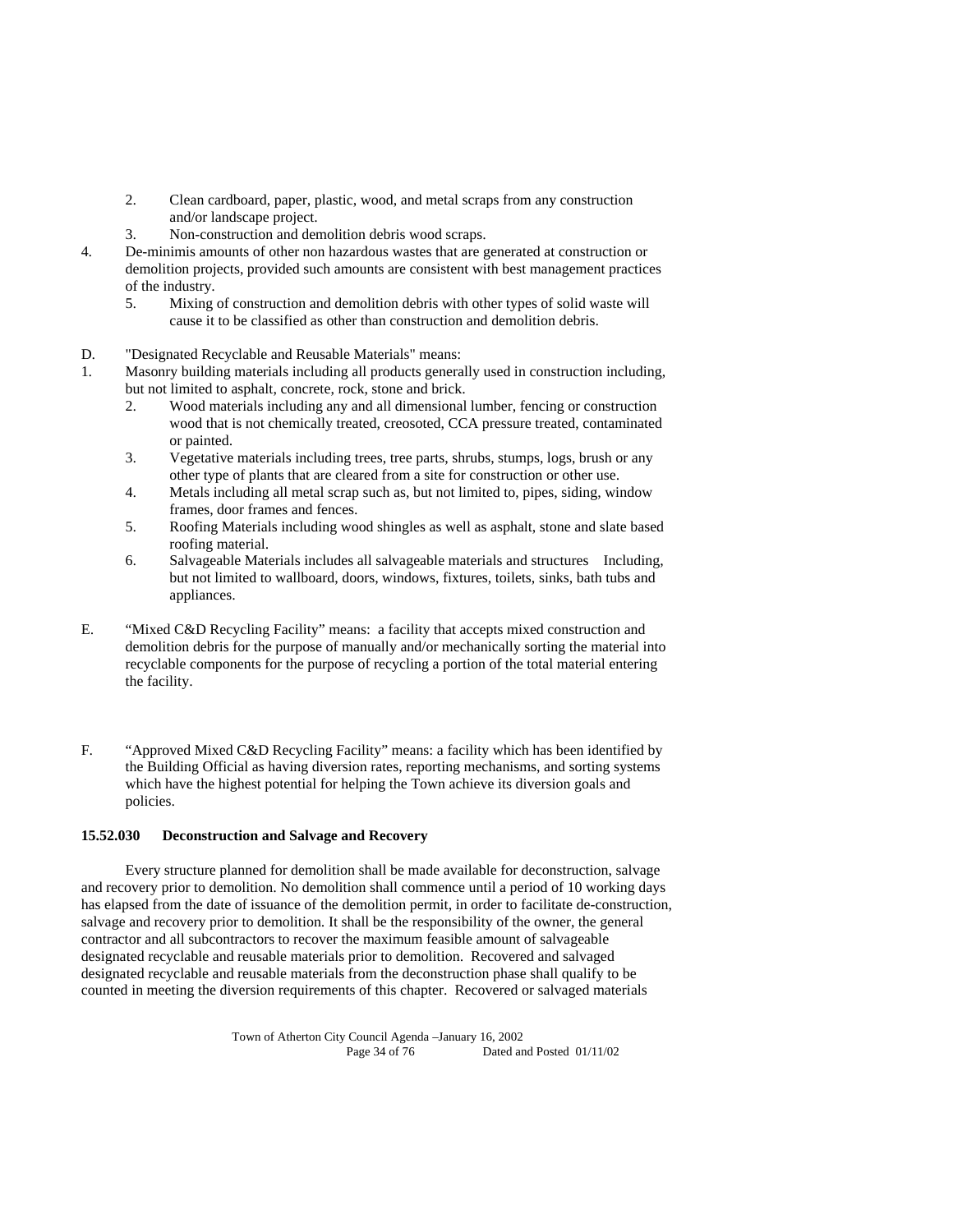may be given or sold on the premises, or may be removed to reuse warehouse facilities for storage or sale. Title to recyclable materials forwarded to the operator of recycling facilities or of a landfill that is under contract to the cities in southern San Mateo County will transfer to the service provider upon departure of materials from the site.

### **15.52.040 Diversion Requirements**

 It is required that at least the following specified percentages of the waste tonnage of demolition and construction debris generated from the following categories of Covered Projects shall be diverted from land fills by using recycling, reuse and diversion programs:

- A. Demolition: Sixty percent (60%) of total waste tonnage.
- B. Full residential Reroofing projects: Fifty percent (50%) of waste tonnage.
- C. New Construction : Sixty percent (60%) of waste tonnage.
- D. Alteration and Additions: Fifty (50%) percent of total waste tonnage.

Separate calculations and reports will be required for the demolition and for the construction portion of projects involving both demolition and construction.

### **15.52.050 Information Required Before Issuance of Permit**

 Every applicant shall submit a properly completed "Recycling and Waste Reduction Plan", on a form as prescribed by the Building Official

 The form shall contain an accurate estimate of the tonnage or other specified units of construction and/or demolition debris to be generated from construction and demolition on the site. Approval of the form as complete and accurate shall be a condition precedent to issuance of any building or demolition permit.

### **15.52.060 Deposit Required**

 As a condition precedent to issuance of any permit that involves the production of solid waste destined to be delivered to a landfill and is identified as a Covered Project needing to comply with the diversion requirements of this Ordinance, the applicant shall post a cash deposit in the amount of fifty dollars (\$50.00) for each estimated ton of construction and/or demolition debris to be recycled, but not less than One thousand dollars (\$1,000.00) for all covered projects except residential reroofing projects, which shall be required to post a cash deposit of not less than five hundred dollars (\$500). The deposit or cash bond shall be returned, without interest, in total or in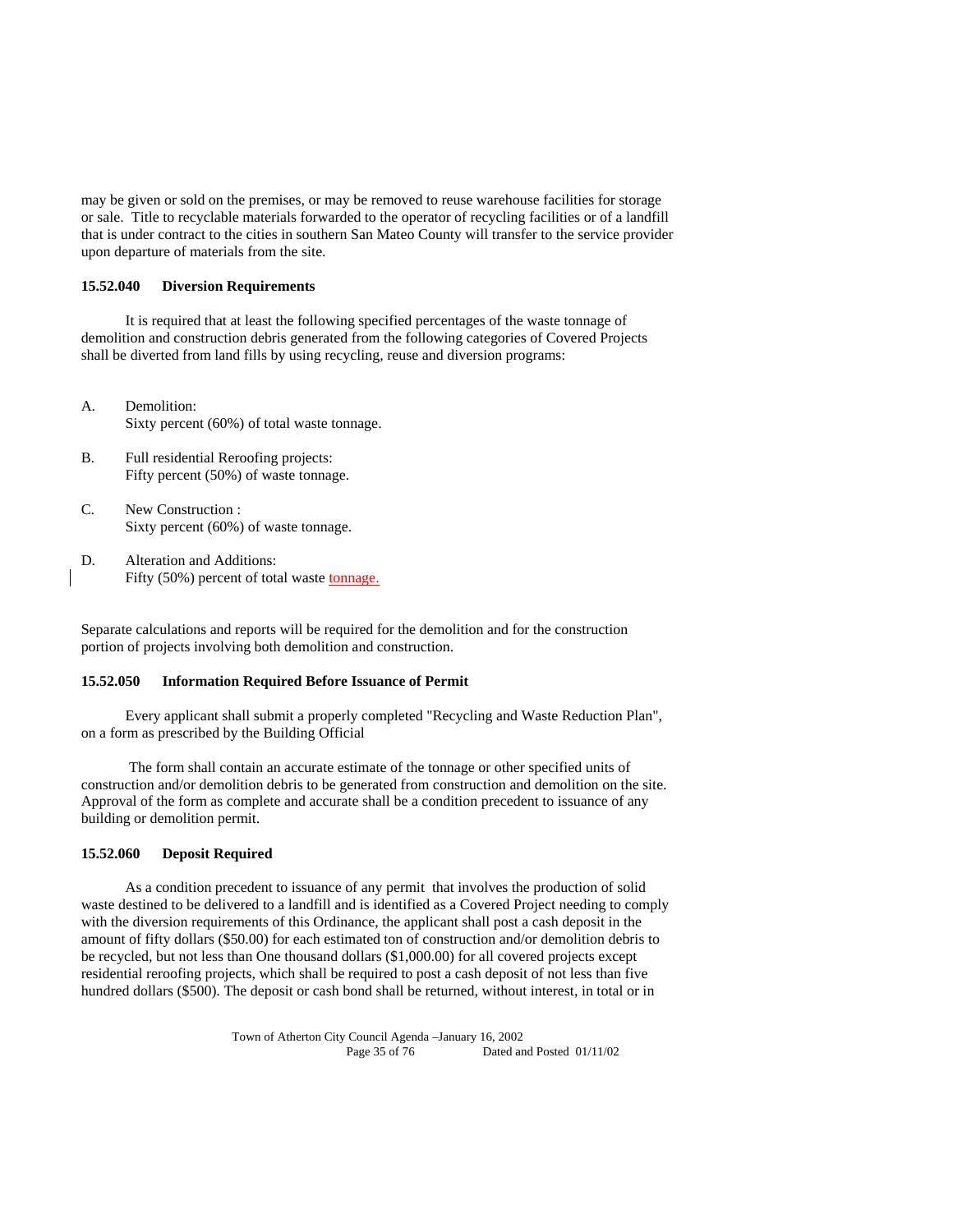proportion, upon proof to the satisfaction of the building official, that no less than the required percentages or proven proportion of those percentages of the tons of debris generated by the demolition and /or construction project have been diverted from landfills and have been recycled or reused. If a lessor percentage of tons or cubic yards than required is diverted, a proportionate share of the deposit will be returned. The deposit shall be forfeited entirely if there is a failure to comply with the requirements of this chapter.

# **15.52.070 Administrative Fee**

 As a condition precedent to issuance of any permit for a Covered Project that involves the production of solid waste destined to be delivered to a landfill, the applicant shall pay to the Town a cash fee sufficient to compensate the Town for all expenses incurred in administering the permit. The amount of this fee shall be determined in accordance with the then current resolution of the City Council.

### **15.52.080 On Site Practices**

.

 During the term of the Covered Project, the contractor shall recycle or divert the required percentages of materials, and keep records thereof in tonnage or in other measurements approved by the Building Official that can be converted to tonnage. The Building Official will evaluate and monitor each project to gauge the percentage of materials recycled, salvaged and disposed from the project. The required diversion of a minimum of the required percentages of the demolition and construction debris will be measured separately with respect to the demolition segment and the construction segment of a project where both demolition and construction are involved. To the maximum extent feasible on-site separation of scrap wood and clean green waste in a designated debris box or boxes shall be arranged, in order to permit chipping and mulching for soil enhancement or land cover purposes. In order to protect chipping and grinding machinery, metal and other materials which cannot be chipped or ground shall not be placed in such boxes. On-site separation shall be undertaken for wallboard to the extent feasible on new construction.

#### **15.52.090 Reporting**

 Within sixty (60) days following the completion of any Covered Project, the contractor shall, as a condition precedent to the return of any cash deposits, submit documentation to the Building Official which proves compliance with the requirements of Section 15.52.040. Separate reports shall be required for the demolition and new construction phases of a covered project. The documentation shall consist of a final completed "Recycling and Waste Reduction Report" showing actual data of tonnage of materials recycled and diverted, supported by originals or certified photocopies of receipts and weight tags or other records of measurement from recycling companies, deconstruction contractors and/or landfill and disposal companies. Receipts and weight tags will be used to verify whether materials generated from the site have been or are to be recycled, reused, salvaged or otherwise disposed of. If a project involves both demolition and construction, the report and documentation for the demolition project must be submitted and approved by the Building Official before issuance of a building permit for the construction project. Alternately, the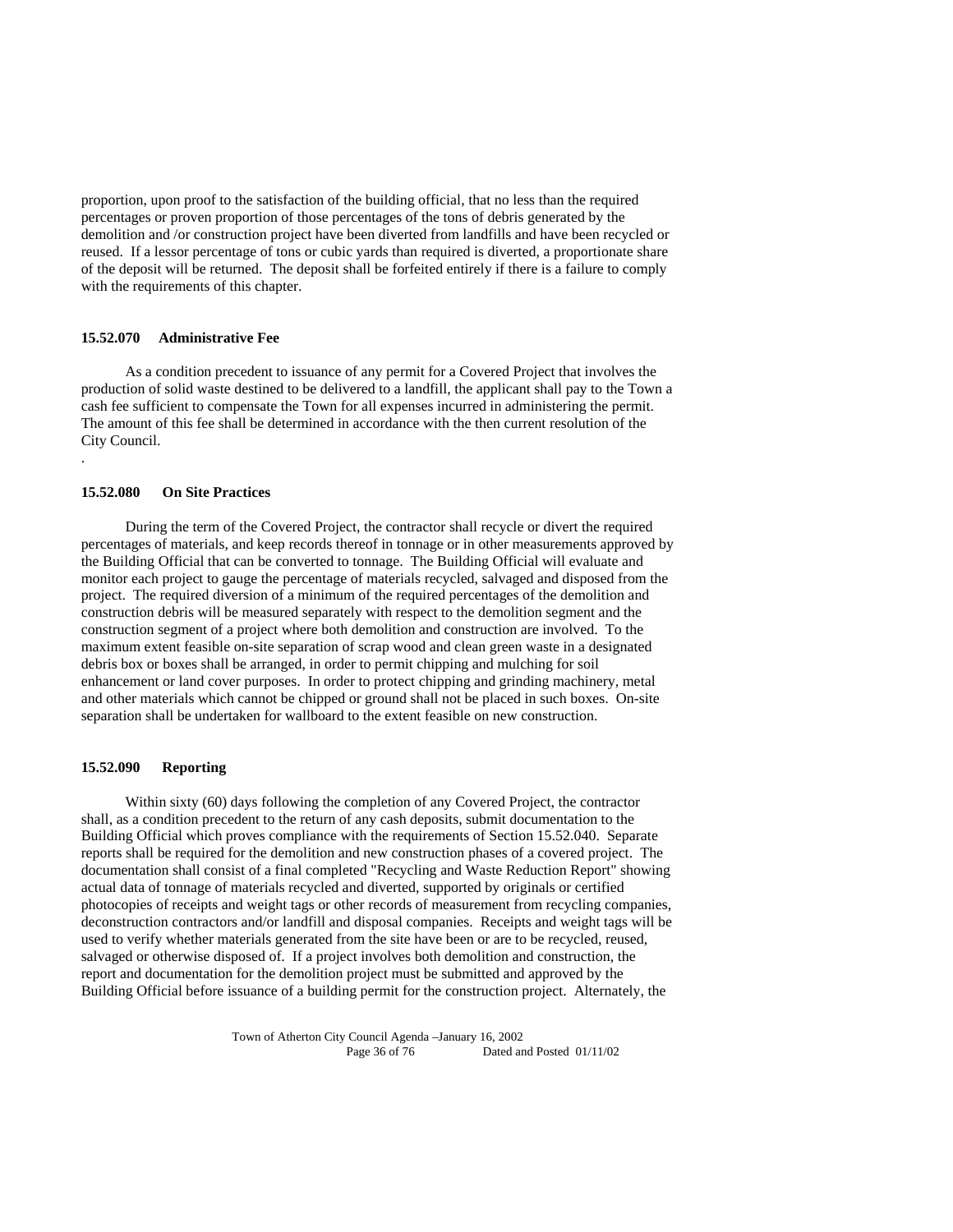permitee may submit a letter stating that no waste or recyclable materials were generated from the project, in which case this statement shall be subject to verification by the Building Official. Any deposit posted pursuant to Section 15.52.060 shall be forfeited if the permitee does not meet the timely reporting requirements of this section.

As required, the Building Official shall prepare a report that describes the number and type of permit issued; the number and type of projects covered by diversion requirements; the amount of deposit received; and the total tonnage generated and diverted from completed projects.

#### 15.52.100 Violation a Public Nuisance

 Each violation of the provisions of this chapter shall constitute a public nuisance and be subject to abatement as such, pursuant to the provisions of Chapter 8.20 of this Code. The costs of abatement of any such nuisance shall be a lien upon the property involved.

#### **15.52.110 Penalties**

 Each violation of the provisions of this chapter shall constitute a misdemeanor, and shall be punishable by imprisonment in the county jail for not to exceed six (6) months, or by fine not exceeding one thousand dollars (\$1,000.00), or by both such fine and imprisonment. Each day that a violation continues shall be deemed a new and separate offense.

#### **15.52.120 Exemption from Diversion Requirements**

 A permit applicant may apply to the Building Official for an exemption to the diversion requirements of this Ordinance at the time of the submittal of the Recycling and Waste Reduction Plan. The Recycling and Waste Reduction Plan must still be filled out, with data indicating what diversion percentage the applicant considers feasible. In addition, a Waiver Request Form must be completed that indicates the reasons the applicant is requesting an exemption from the diversion requirements. Exemptions will be considered based on contamination by hazardous materials and low recyclability of specific materials.

#### **15.52.130 Designation of Approved Mixed C&D Recycling Facility**

 The Building Official may identify individual facilities as an Approved Mixed C&D Recycling Facility and require contractors working on projects covered by the diversion requirements of this Ordinance to deliver non-source-separated construction and demolition materials to these facilities for the purpose of helping to increase Town diversion rates and achievement of AB939 goals.

**Section 2.** Except as hereby amended, said Atherton Municipal Code as amended shall be and remain in full force and effect.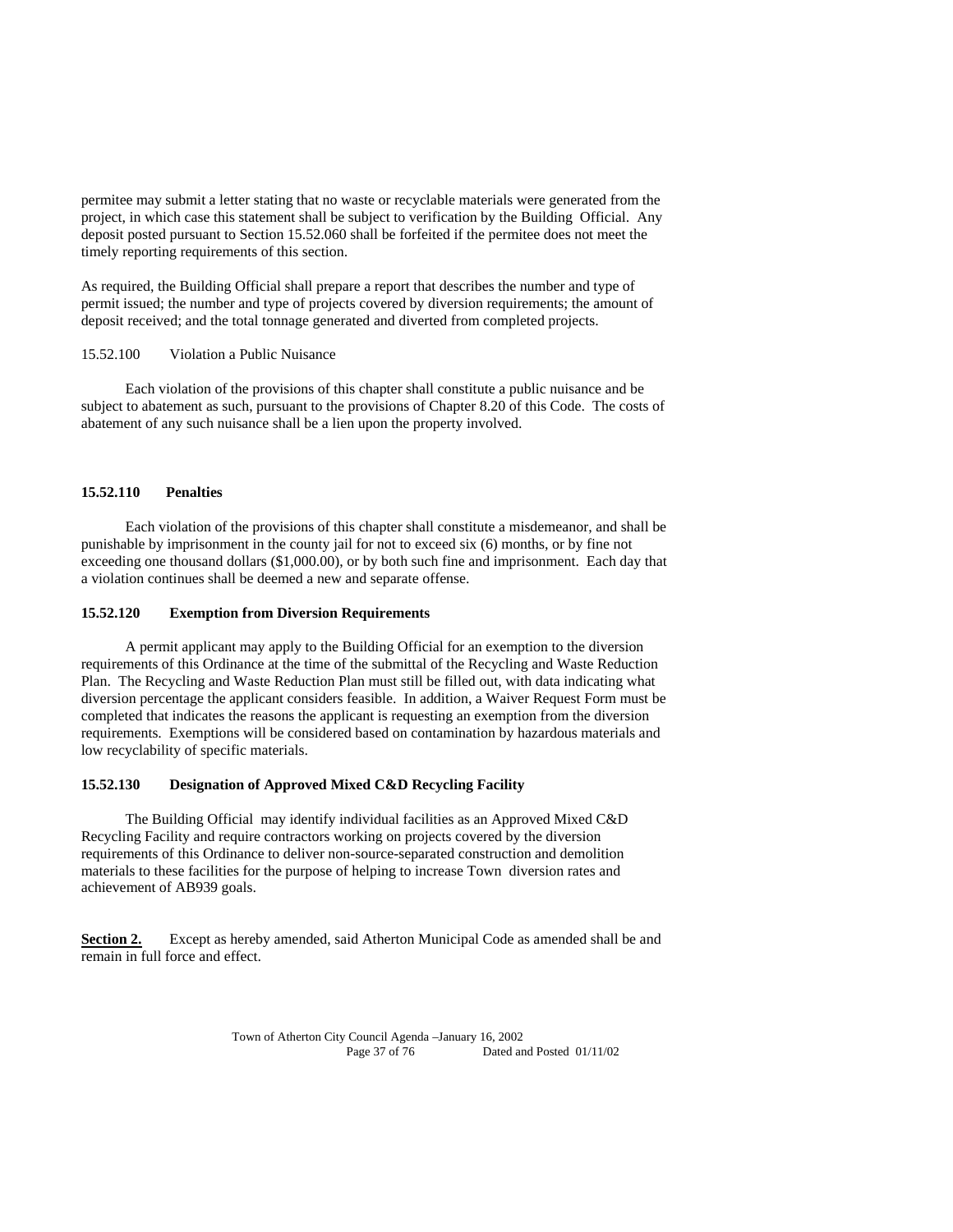**Section 3.** If any section, subsection, sentence, clause, phrase, or portion of this ordinance or the application thereof to any person or circumstances is for any reason held invalid or unconstitutional by any court of competent jurisdiction, such portion shall be deemed a separate, distinct and independent provision and such holding shall

not affect the validity of the remaining portions hereof nor other applications of the ordinance which can be given effect without the invalid provision or application, and to this end the provisions of this ordinance are declared to be severable.

**Section 4.** This Ordinance shall be posted in at least three public places within the Town of Atherton and shall be effective from and after thirty (30) days following its adoption.

\* \* \* \* \* \* \* \* \* \* \* \* \* \* \* \* \* \* \* \* \*

I hereby certify that the foregoing ordinance was introduced at a regular meeting of the City Council of the Town of Atherton held on December 19, 2001, and was adopted by said City Council at a regular meeting held on \_\_\_\_\_\_\_\_\_\_, 2002 by the following roll call vote:

 $\_$ 

| COUNCILMEMBERS:       |
|-----------------------|
| COUNCILMEMBERS        |
| <b>COUNCILMEMBERS</b> |
| COUNCILMEMBERS        |
|                       |

\_\_\_\_\_\_\_\_\_\_\_\_\_\_\_\_\_\_\_\_\_\_\_\_\_\_\_\_\_\_\_\_\_\_\_\_\_\_

 Alan B. Carlson, Mayor Town of Atherton

ATTEST:

Sharon Barker, City Clerk Town of Atherton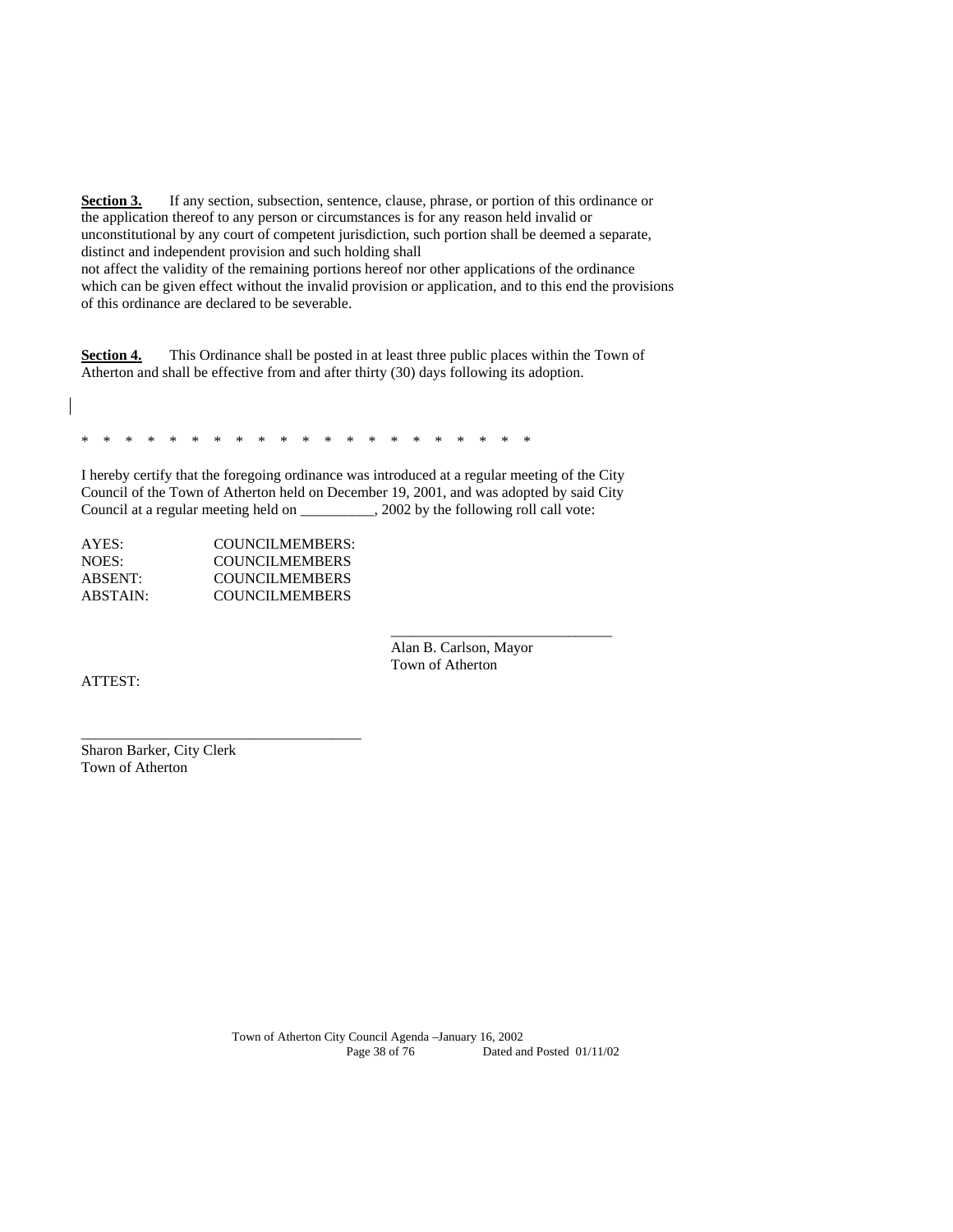

**Town of Atherton**

## **TO: HONORABLE MAYOR AND CITY COUNCIL**

#### **FROM: LINDA KELLY, ASSISTANT TO THE CITY MANAGER**

#### **DATE: FOR THE MEETING OF JANUARY 16, 2002**

## **SUBJECT: AGREEMENT FOR LABOR RELATIONS LEGAL SERVICES WITH LIEBERT CASSIDY WHITMORE**

#### **RECOMMENDATION**

Authorize the Mayor to execute the attached agreement with Liebert Cassidy Whitmore for legal services relating to labor relations.

#### **INTRODUCTION:**

Since 1991, the Town has been contracting with Liebert Cassidy Whitmore (formerly Whitmore, Johnson & Bolanos, which superceded Whitmore, Kay & Stevens) for advice and consultation regarding legal matters related to employee relations, labor relations, union negotiations, and general personnel issues. The agreement for 2002 is hereby presented for City Council consideration and approval in compliance with the Town's Municipal Code.

#### **ANALYSIS:**

Due to the small size of Atherton's staffing resources in the area of personnel, and due to the need for specialized advice on labor laws and employee relations, the Town has traditionally contracted with a labor relations firm. Staff recommends that the Town continue retaining the firm of Liebert Cassidy Whitmore since some of the firm's attorneys have past experience with the Town's labor relations issues. This history and understanding is very helpful to personnel staff in making decisions and for policy matters that arise in the area of human resources. Furthermore, Town staff is in the process of reviewing many previous personnel policies and issues that have not been updated or revisited in many years, and the historical perspective has helped staff facilitate this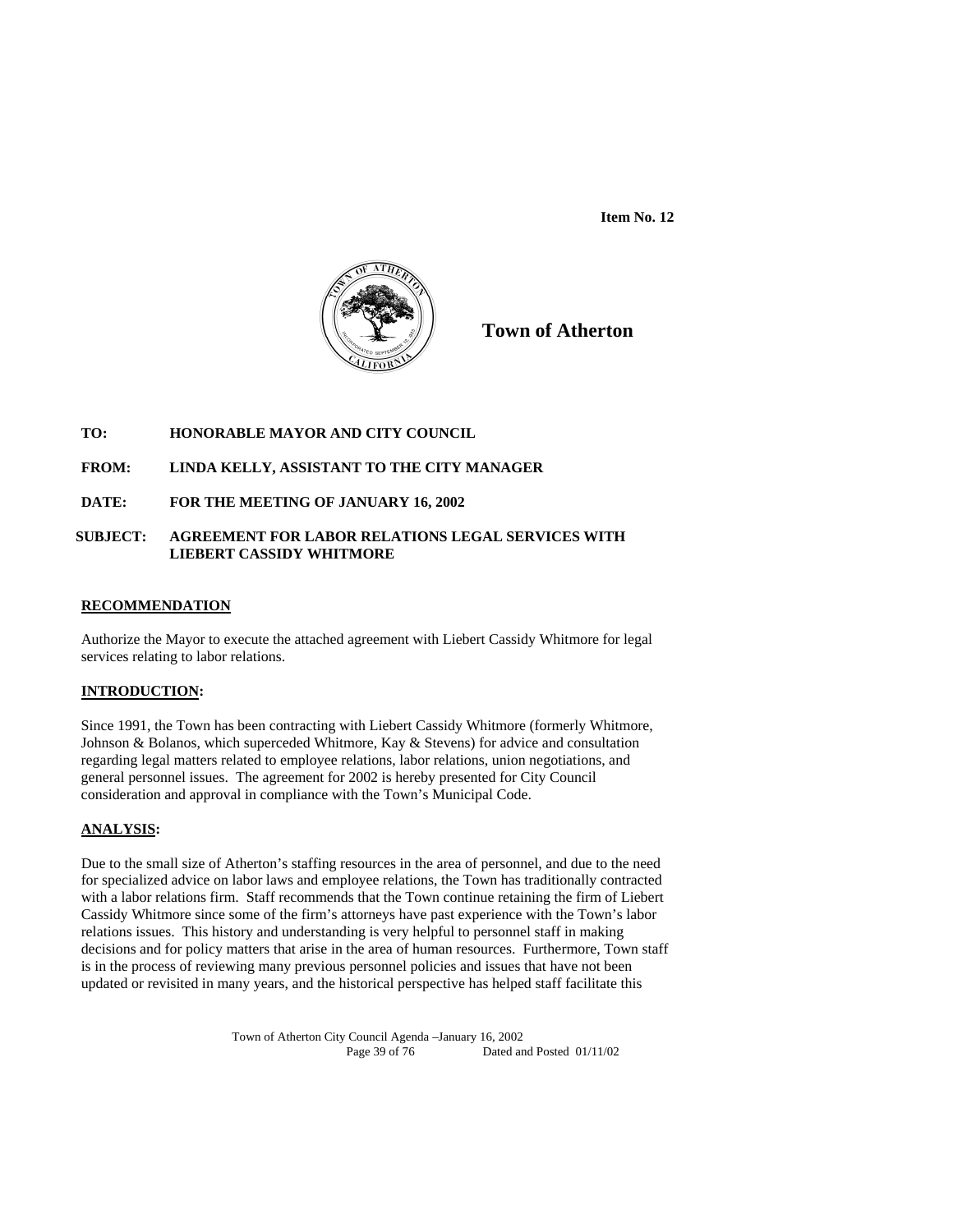process. In addition, Liebert Cassidy Whitmore is well-known for its expertise and professional reputation in the specialized area of municipal employee labor relations.

Town staff is extremely judicious in its use of Liebert Cassidy Whitmore labor relations services, and only consults with their attorneys when the matter cannot be resolved in another way or if advice cannot be obtained through other means. Due the changing nature of labor relations laws, and due to issues may arise from time to time throughout the year, it is not always possible to predict with accuracy the amount of labor relations advice that will be utilized in any given fiscal year.

The proposed agreement is not for a specified time period and may be terminated by either party upon 30 days written notice.

Staff asked for and received a copy of the firm's general liability insurance in the amount of \$2 million. (See attachment)

## **FISCAL IMPACT:**

The Town is billed on an hourly basis for services utilized, with actual billing in either one-tenth of an hour or three-tenths of an hour increments. The rates of the two attorneys who primarily respond to Town staff inquiries reflect an increase as follows, effective January 1, 2002:

|                 | <b>Current Rate</b> | New Rate |
|-----------------|---------------------|----------|
| Cynthia O'Neill | \$205.00            | \$225.00 |
| Deborah G. Leon | \$155.00            | \$175.00 |

The new rates for other services are specified on the last page of the agreement.

In Fiscal Year 2000-01, the Town expended \$20,384.75 on labor relations services from Liebert Cassidy Whitmore. For the current Fiscal Year, 2001-02, it is projected that the Town will expend \$15,000 by Fiscal Year end.

Funds for these contract services are included in the City Attorney budget for the current Fiscal Year in the amount of \$30,000, budgeted in the Personnel Attorney account.

\_\_\_\_\_\_\_\_\_\_\_\_\_\_\_\_\_\_\_\_\_\_\_\_ \_\_\_\_\_\_\_\_\_\_\_\_\_\_\_\_\_\_\_\_\_\_\_\_\_

Prepared by: Approved by: Approved by:

Linda Kelly James H. Robinson Assistant to the City Manager City Manager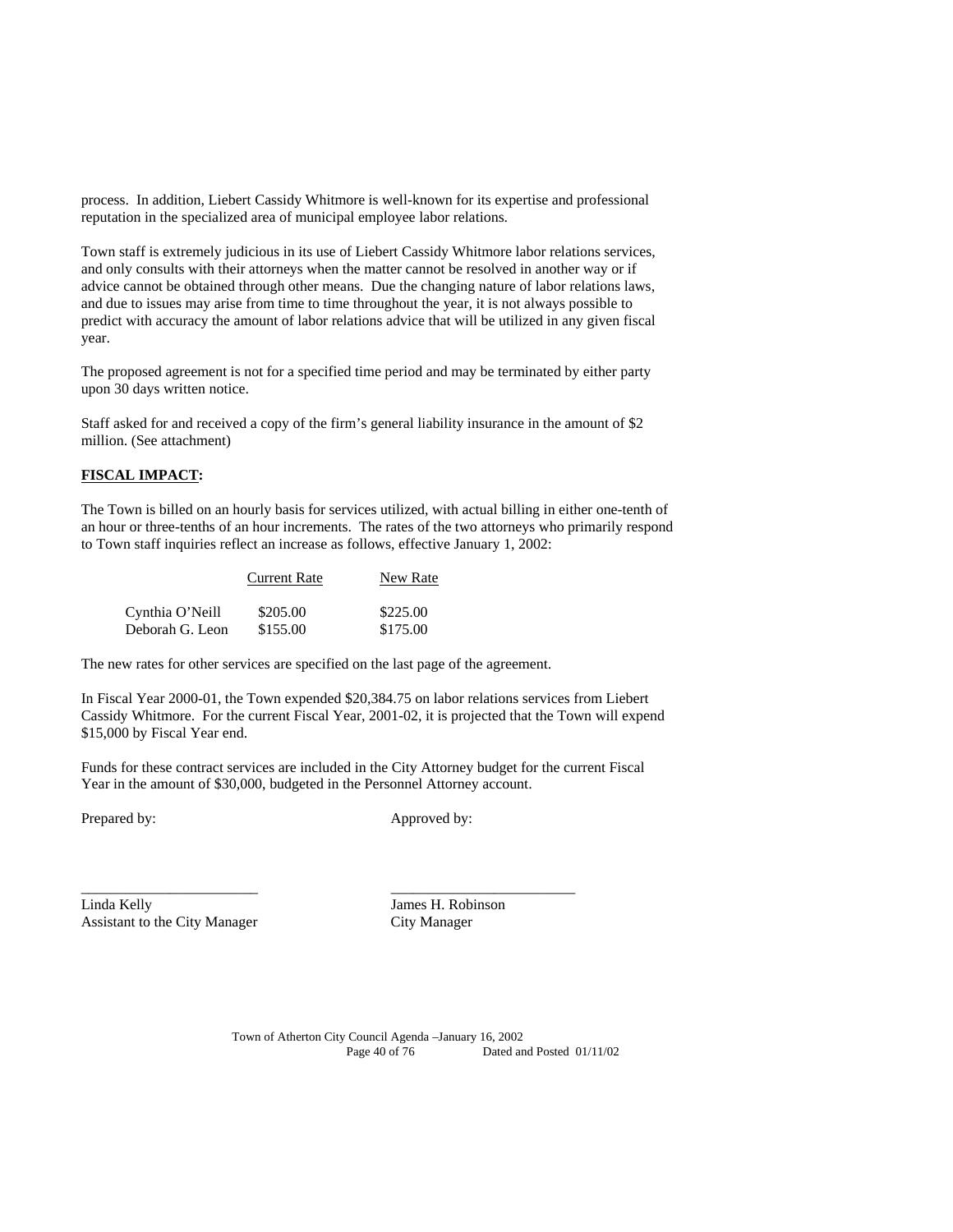

**Town of Atherton** 

## **CITY COUNCIL STAFF REPORT**

- **TO: HONORABLE MAYOR AND CITY COUNCIL**
- **FROM: JOHN P JOHNS, FINANCE DIRECTOR**
- **DATE: FOR THE MEETING OF JANUARY 16, 2001**

## **SUBJECT: RESOLUTION ACCEPTING SUPPLEMENTAL LAW ENFORCEMENT SERVICES GRANT**

#### **RECOMMENDATION:**

That the Council adopt the attached resolution declaring its intention to accept the Supplemental Law Enforcement Services Grant from the State of California, and to account for the expenditure of such funds in accordance with the requirements of Government Code Section 30061 through 30065.

## **DISCUSSION:**

In 1996 Assembly Bill 3229, Chapter 134, added Government code sections 30061 through 30065 requiring that California cities and counties establish a separate fund to account for receipts of Supplemental Law Enforcement Services (SLES) grant receipts.

The amount originally appropriated by the State Legislature for the SLES grant program was \$100 million in Fiscal Years 1997 through 2000. In 2000, the SLES grant program was extended to FY 2001-2002. During fiscal years 2001 and 2002 Atherton's share of the SLES grant has been \$100,000 or .1 percent of the total statewide appropriation.

In accordance with the provisions of the AB 3229, the Town of Atherton has established a Special Law Enforcement Services Grant fund (Fund 209) and has reported the expenditure of such funds to the State Controller annually.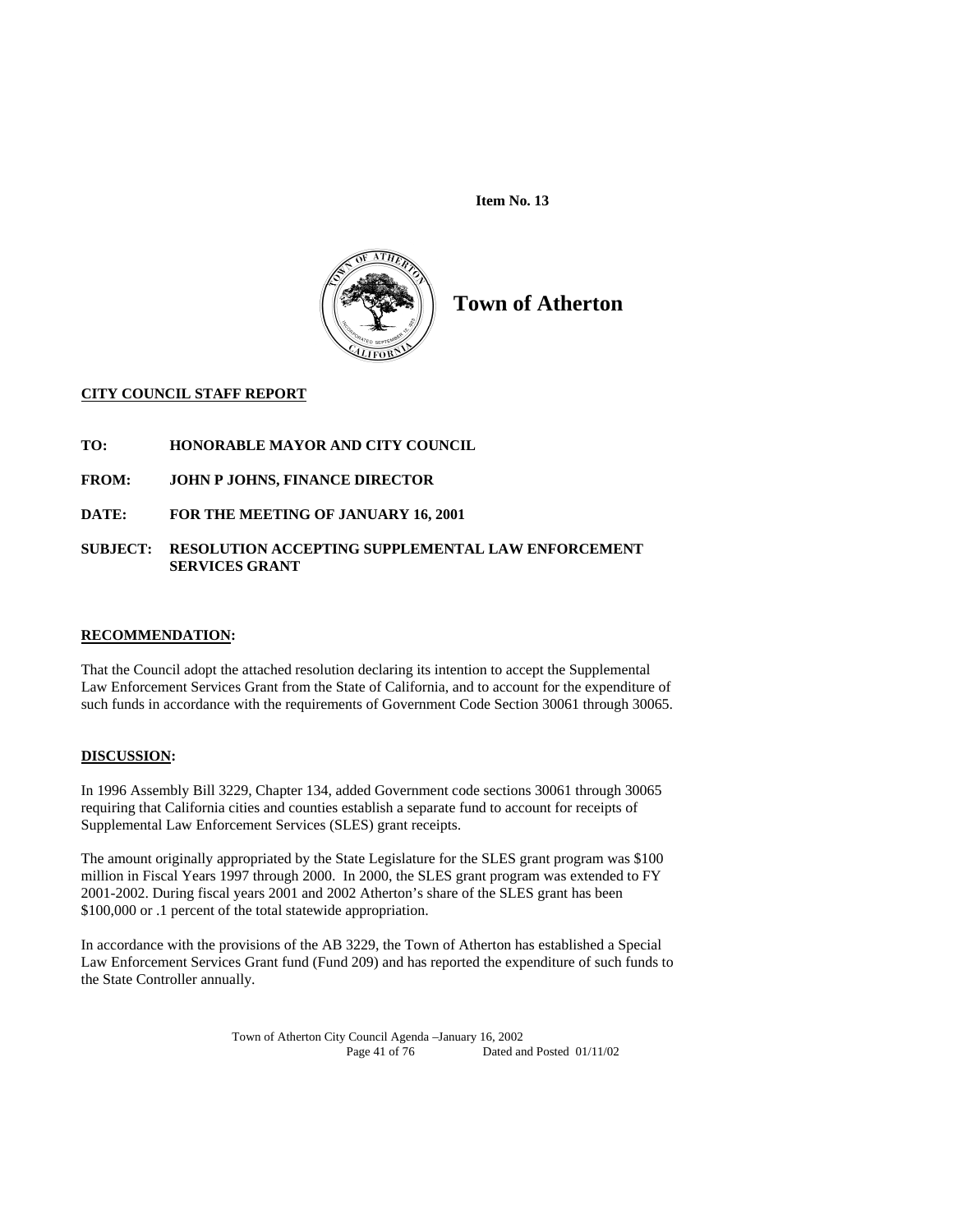As of June 30, 2001, Fund 209 had a balance of \$105,350. According to the FY 2001-2002 budget, the Town of Atherton has appropriated \$199,000 in SELSF expenditures for FY 2001-2002, all of which will be for Police Department patrol salaries and employee benefits.

# **FISCAL IMPACT:**

Approving the attached resolution will enable the Town of Atherton to receive \$100,000 in SLES grant funding from the State of California.

Prepared by: Approved by:

John P. Johns, CPA Jim Robinson Finance Director City Manager

Attachment A: Resolution accepting Supplemental Law Enforcement Services grant funding from the State of California

\_\_\_\_\_\_\_\_\_\_\_\_\_\_\_\_\_\_\_\_\_\_\_\_ \_\_\_\_\_\_\_\_\_\_\_\_\_\_\_\_\_\_\_\_\_\_\_\_\_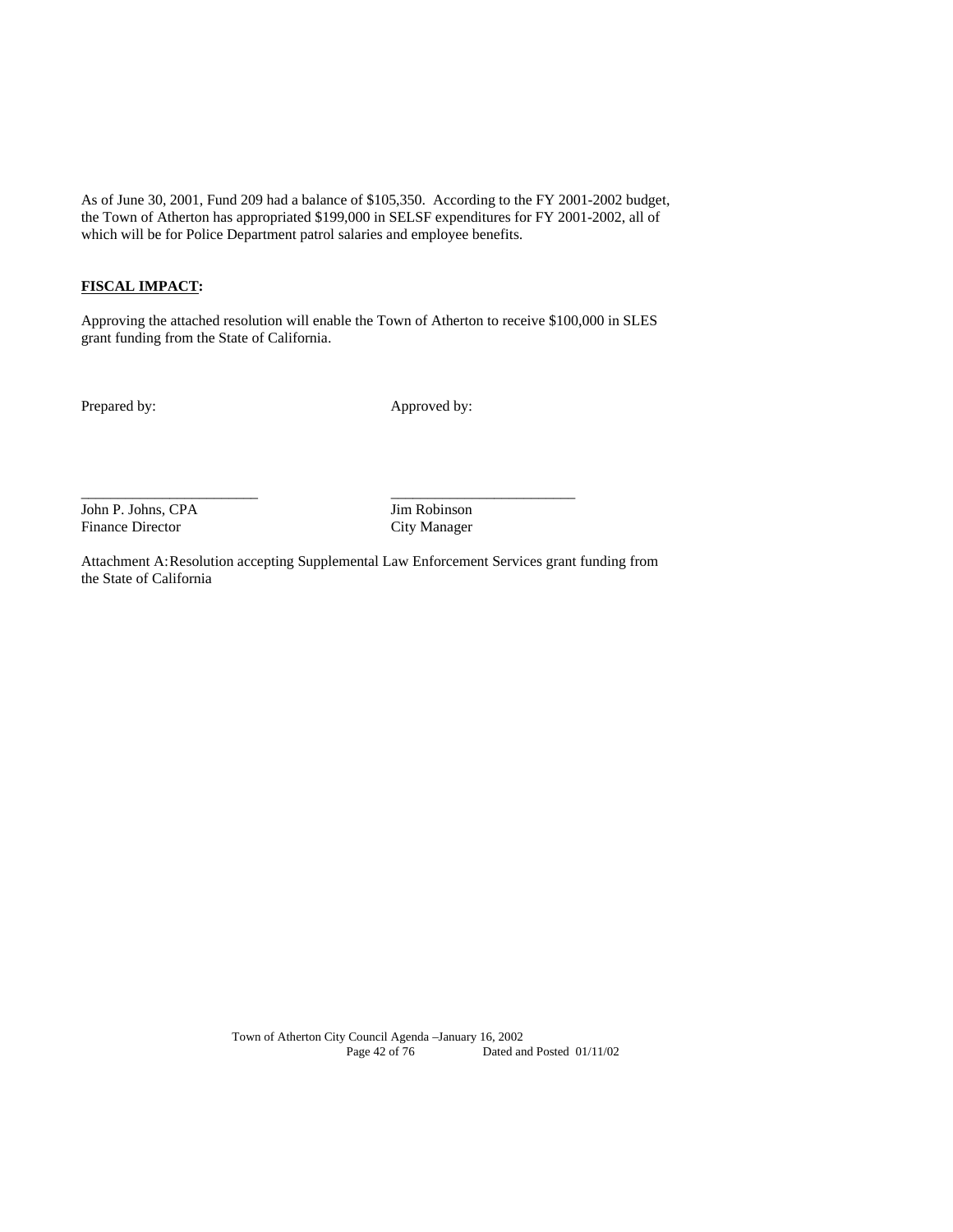#### **RESOLUTION 02-\_\_\_**

#### **A RESOLUTION OF THE TOWN OF ATHERTON ACCEPTING A SUPPLEMENTAL LAW ENFORCEMENT SERVICES GRANT FROM THE STATE OF CALIFORNIA FOR THE FISCAL YEAR 2001-2002**

 **WHEREAS,** Pursuant to Assembly Bill 3229, Chapter 134, effective July 10, 1996, The State of California has established a program to provide supplemental funding for law enforcement services to municipalities within California;

**WHEREAS,** Government Code Section 30061 (b) requires an approved resolution or expenditure plan from the governing body of a municipality accepting a Supplemental Law Enforcement Services Fund grant from the State of California;

**WHEREAS,** The Controller of the County of San Mateo has notified the Town of Atherton that its share of Supplemental Law Enforcement Services Fund grant is \$100,000; and,

**WHEREAS,** the Town of Atherton has established a special revenue fund and has approved an expenditure plan for Supplemental Law Enforcement Services grant funding in its FY 2001-02 budget.

**NOW, THEREFORE, BE IT RESOLVED** that the City Council of the Town of Atherton hereby declares its intention to accept the Supplemental Law Enforcement Services Grant funds and to account for the expenditure of such grant funds in accordance with the provisions of Government Code Section 30061.

\* \* \* \* \* \* \* \* \* \* \*

 *\_\_\_\_\_\_\_\_\_\_\_\_\_\_\_\_\_\_\_\_\_\_*

*I hereby certify that the foregoing Resolution was duly and regularly passed and adopted by the City Council of the Town of Atherton at a regular meeting thereof held on the \_\_\_\_ day of \_\_\_\_\_\_, 2002 by the following vote:* 

*AYES: COUNCILMEMBERS: NOES: COUNCILMEMBERS: ABSENT: COUNCILMEMBERS ABSTAIN: COUNCILMEMBERS:* 

> Alan B. Carlson, Mayor TOWN OF ATHERTON

ATTEST:

Sharon Barker City Clerk

 $\overline{\phantom{a}}$  , and the set of the set of the set of the set of the set of the set of the set of the set of the set of the set of the set of the set of the set of the set of the set of the set of the set of the set of the s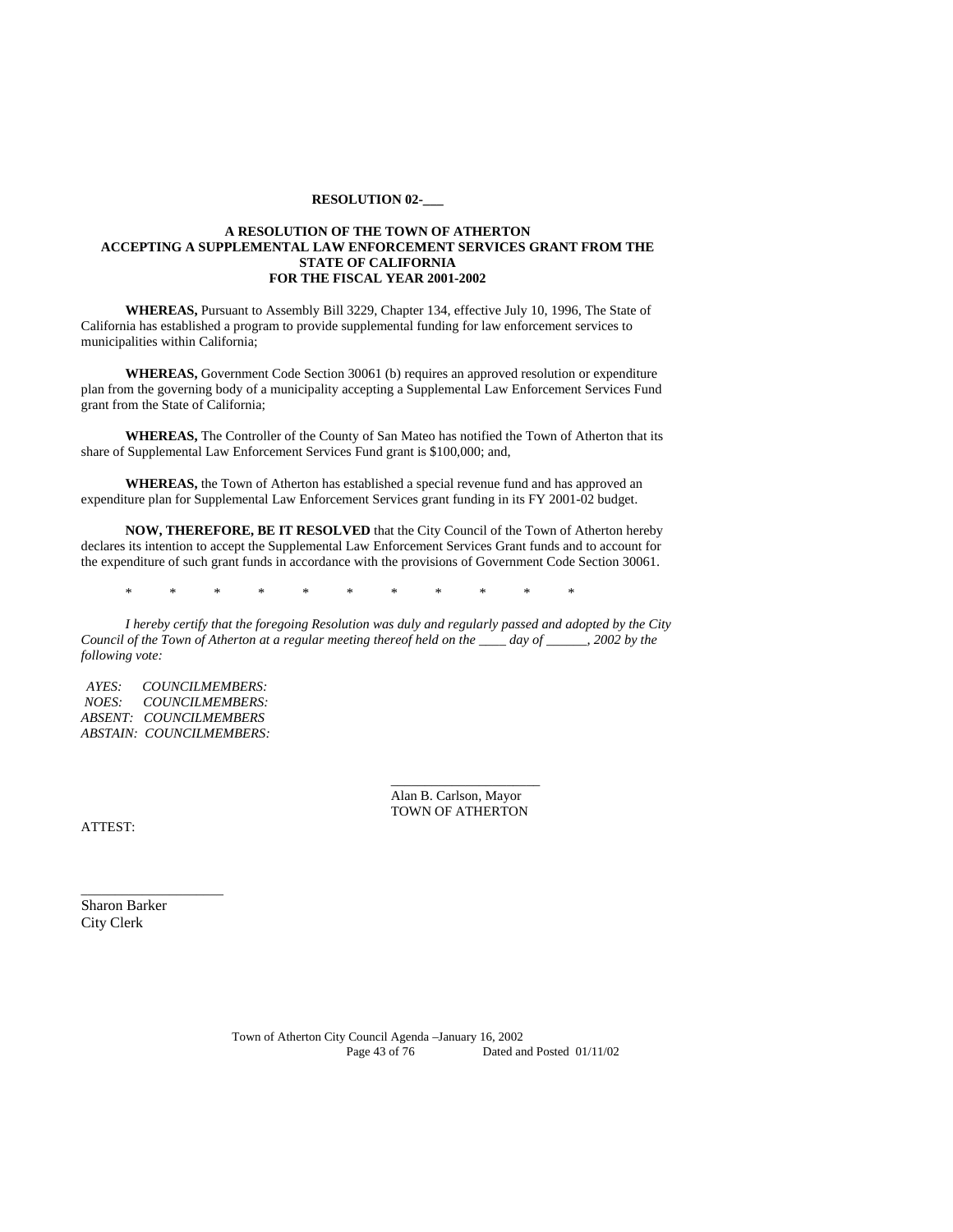

# **Town of Atherton**

# **CITY COUNCIL STAFF REPORT**

- **TO: HONORABLE MAYOR AND CITY COUNCIL**
- **FROM: JOHN P JOHNS, FINANCE DIRECTOR**
- **DATE: FOR THE MEETING OF JANUARY 16, 2001**
- **SUBJECT: APPROVAL OF EMPLOYEE 125 PLAN**

#### **RECOMMENDATION:**

That the Council approve the agreement with AFLAC Corporation to provide flexible spending account program administrative services (IRS Section 125 Plan) for the benefit of the Town's employees.

#### **DISCUSSION:**

Pursuant to memoranda of understanding that are in effect between the Town of Atherton and its public safety and miscellaneous bargaining units, the Town is obligated to provide flexible spending accounts programs to its employees. Under the provisions of IRS Code Section 125, a flexible spending account program provides employees with the opportunity to have pre-tax income deducted and deposited into an account which can subsequently be used by the employee to defray certain medical, child care and health insurance expenses.

Since 1996 flexible spending account program administrative services have been provided on behalf of the town employees by ProBusiness Services at a cost to the Town of \$3,800 per year.

In conducting its evaluation of flexible spending account programs offered by competing vendors, the Finance Department identified another vendor, AFLAC Corporation, as being able to provide services that are comparable to Pro Business but at an annual cost of \$800.

The proposed agreement has been reviewed by the City Attorney. The City Attorney requested that one change be made pertaining to the statutes under which the contract would be governed. While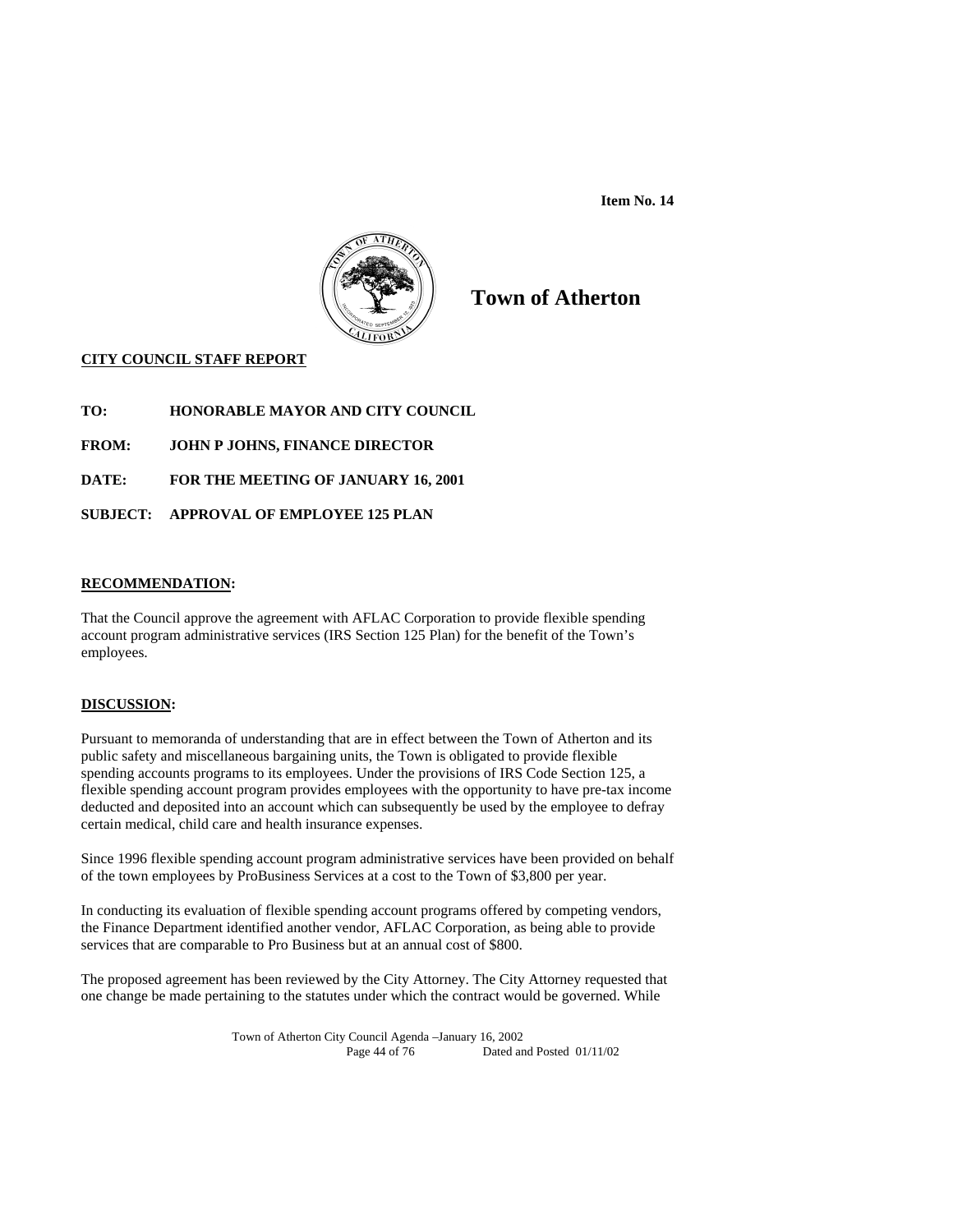AFLAC's standard contract stipulated that the contract would be subject to the laws of the State of Georgia, the City attorney requested that the contract be governed by the laws of the State of California. This modification was agreed to by AFLAC.

## **FISCAL IMPACT:**

Approving the selection of AFLAC as the flexible spending account program administrator will result in savings of \$3,000 in calendar year 2002.

Attachment A: Proposed reimbursement services agreement between AFLAC and the Town of Atherton

\_\_\_\_\_\_\_\_\_\_\_\_\_\_\_\_\_\_\_\_\_\_\_\_ \_\_\_\_\_\_\_\_\_\_\_\_\_\_\_\_\_\_\_\_\_\_\_\_\_

Prepared by: Approved by:

John P. Johns, CPA Jim Robinson Finance Director City Manager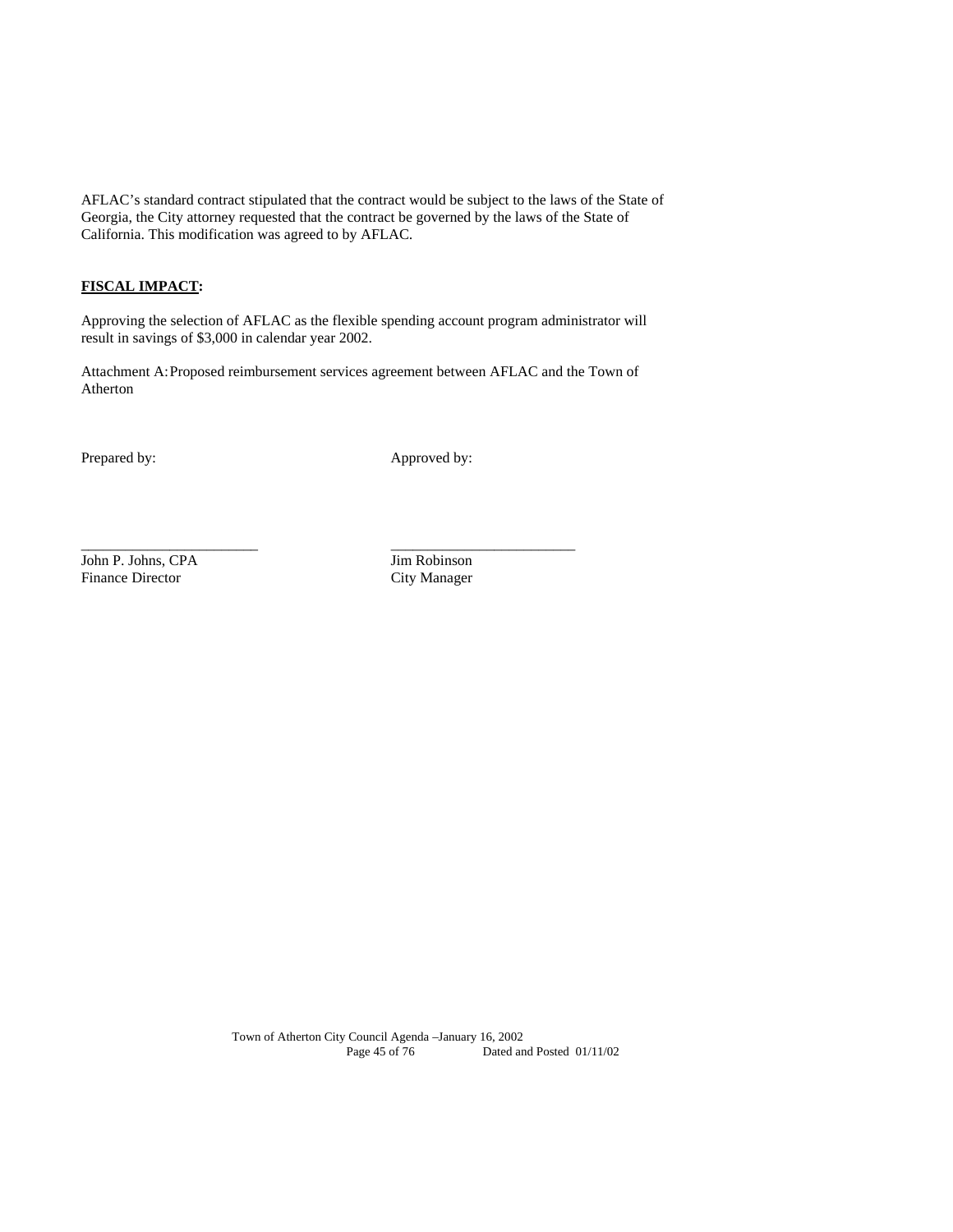

Town of Atherton

# **CITY COUNCIL STAFF REPORT**

- **TO: HONORABLE MAYOR AND CITY COUNCIL CITY MANAGER JAMES ROBINSON**
- **FROM: LISA COSTA SANDERS, SENIOR PLANNER**

**DATE: FOR THE CITY COUNCIL MEETING OF JANUARY 16, 2002** 

## **SUBJECT: RESOLUTION AUTHORIZING STAFF TO APPLY FOR CDBG FUNDS**

#### **RECOMMENDATION:**

 Staff recommends that the City Council approve the attached resolution authorizing staff to apply for CDBG funds in the amount of \$25,000 for the Handicap Lift at the Main House Building in Holbrook Palmer Park.

#### **INTRODUCTION:**

The City Council and Park and Recreation Commission recently approved the Capital Improvement Program for Fiscal Years 2001/2002. That plan identified the need to install a handicap lift at the Main House building in Holbrook Palmer Park. In discussions with County Staff, it was determined that this project is eligible for Community Development Block Grant (CDBG) funds.

#### **ANALYSIS:**

The handicap lift is proposed to be an enclosed freestanding lift for moving people and items from ground level to the second floor of the Main House. The project would also include the construction of a deck connecting the lift to the landing at the top of the back stairway to the kitchen. This project is estimated to cost \$50,000. Staff had identified State Park Grant funds as the sole funding source in the CIP. As the State Park Grant funds are somewhat flexible, Staff recommends also applying for CDBG funds for this project. Staff recommends utilizing both funding sources for the handicap lift and then reallocating remaining State Park Grant funds to another project in the Park not identified at this time. Staff recommends applying for \$25,000 in CDBG funds and utilizing \$25,000 in State Park Grant funds for the handicap lift. The CDBG funds are also grant funds.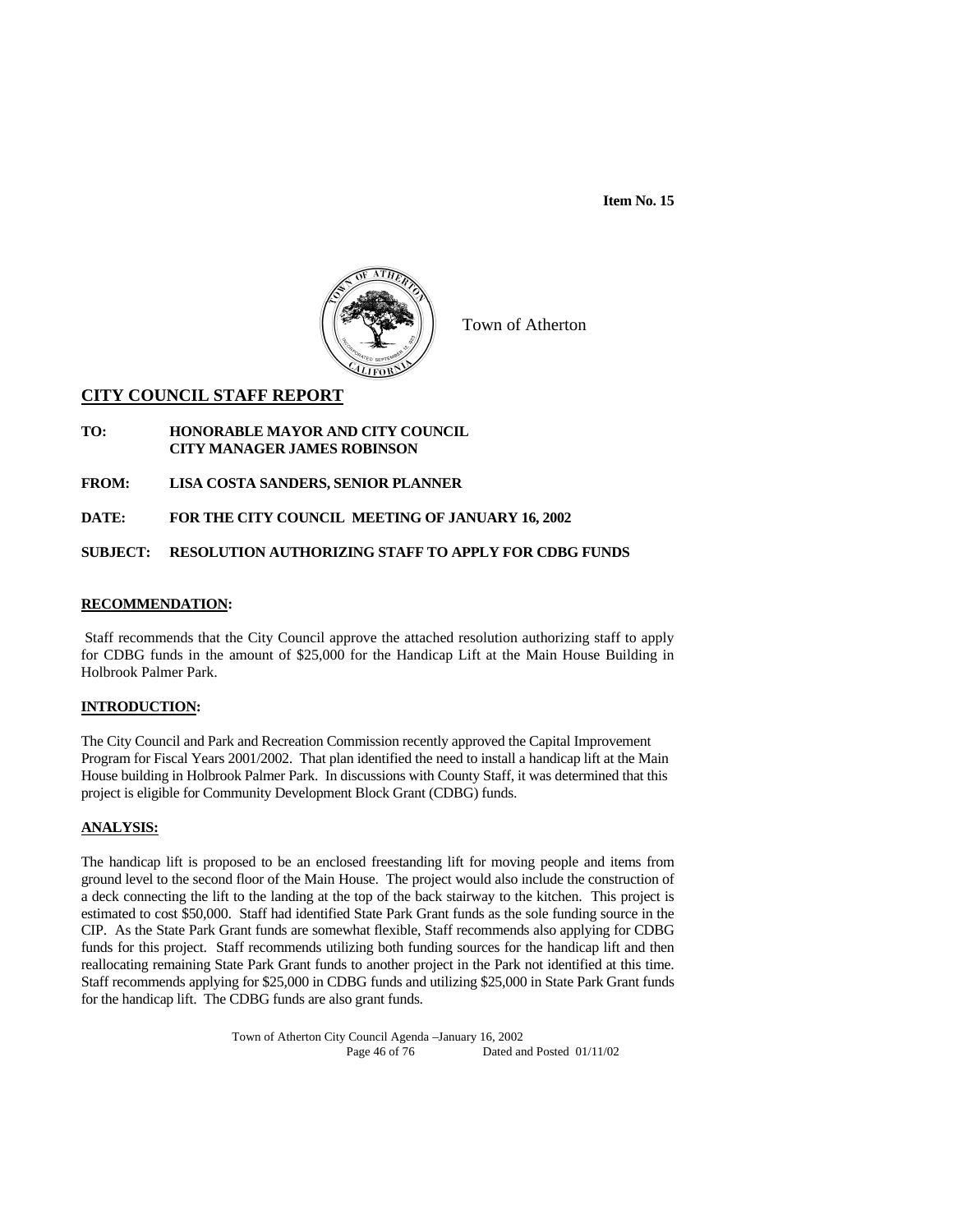The completed application for CDBG funds is due to the County on Thursday, January 24, 2002. If awarded, funds would be available on July 1, 2002.

## **CONCLUSION:**

The handicap lift at the Main House building in the Park is an eligible project for CDBG funds.

## **ALTERNATIVES:**

Rather than apply for CDBG funds, the Town could utilize State Park Grant funds.

# **FISCAL IMPACT:**

CDBG funds are grant funds. Utilizing these funds would make available State Park Grant funds for another project in the Park.

*s/Lisa Costa Sanders* \_\_\_\_\_\_\_\_\_\_\_\_\_\_\_\_\_\_\_\_\_\_\_\_\_\_\_\_\_ Lisa Costa Sanders, Senior Planner James Robinson, City Manager

**Attachments:** 

1. Resolution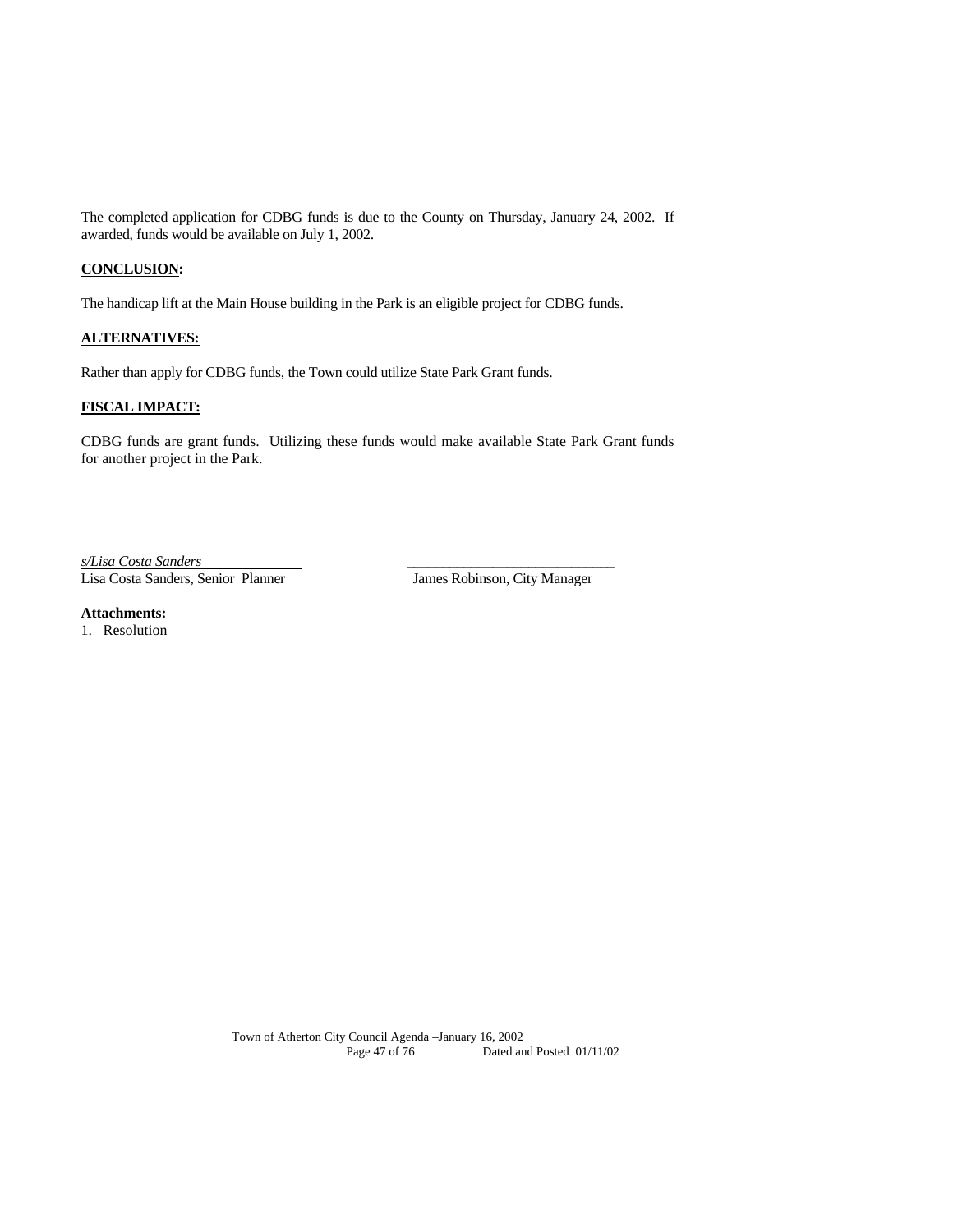#### **RESOLUTION NO. 02-\_\_**

#### **A RESOLUTION OF THE TOWN OF ATHERTON AUTHORIZING SUBMITTAL OF A FUNDING REQUEST FOR COMMUNITY DEVELOPMENT BLOCK GRANT (CDBG) FUNDS FOR A HANDICAP LIFT AT THE MAIN HOUSE AT HOLBROOK-PALMER PARK**

WHEREAS, The City Council approved the Capital Improvement Program which identified the need to improve accessibility access to the main house building at Holbrook-Palmer Park with the installation of a handicap lift; and

WHEREAS, the County of San Mateo has CDBG funds available for capital projects and County of San Mateo Staff has advised that the handicap lift at the Main House building is an eligible project.

NOW, THEREFORE, BE IT RESOLVED that the Town of Atherton City Council authorizes the City Manager or his designee to submit the Application and all necessary forms to the San Mateo County for CDBG funds.

\* \* \* \* \* \* \* \* \* \* \* \* \*

 *I hereby certify that the foregoing Resolution was duly and regularly passed and adopted by the City Council of the Town of Atherton at a regular meeting thereof held on the \_\_\_\_\_\_\_ day of \_\_\_\_\_\_\_\_, 2002, by the following vote:* 

AYES COUNCILMEMBERS: NOES COUNCILMEMBERS: ABSENT COUNCILMEMBERS: ABSTAIN COUNCILMEMBERS:

> Alan B. Carlson, Mayor Town of Atherton

ATTEST

Sharon Barker, City Clerk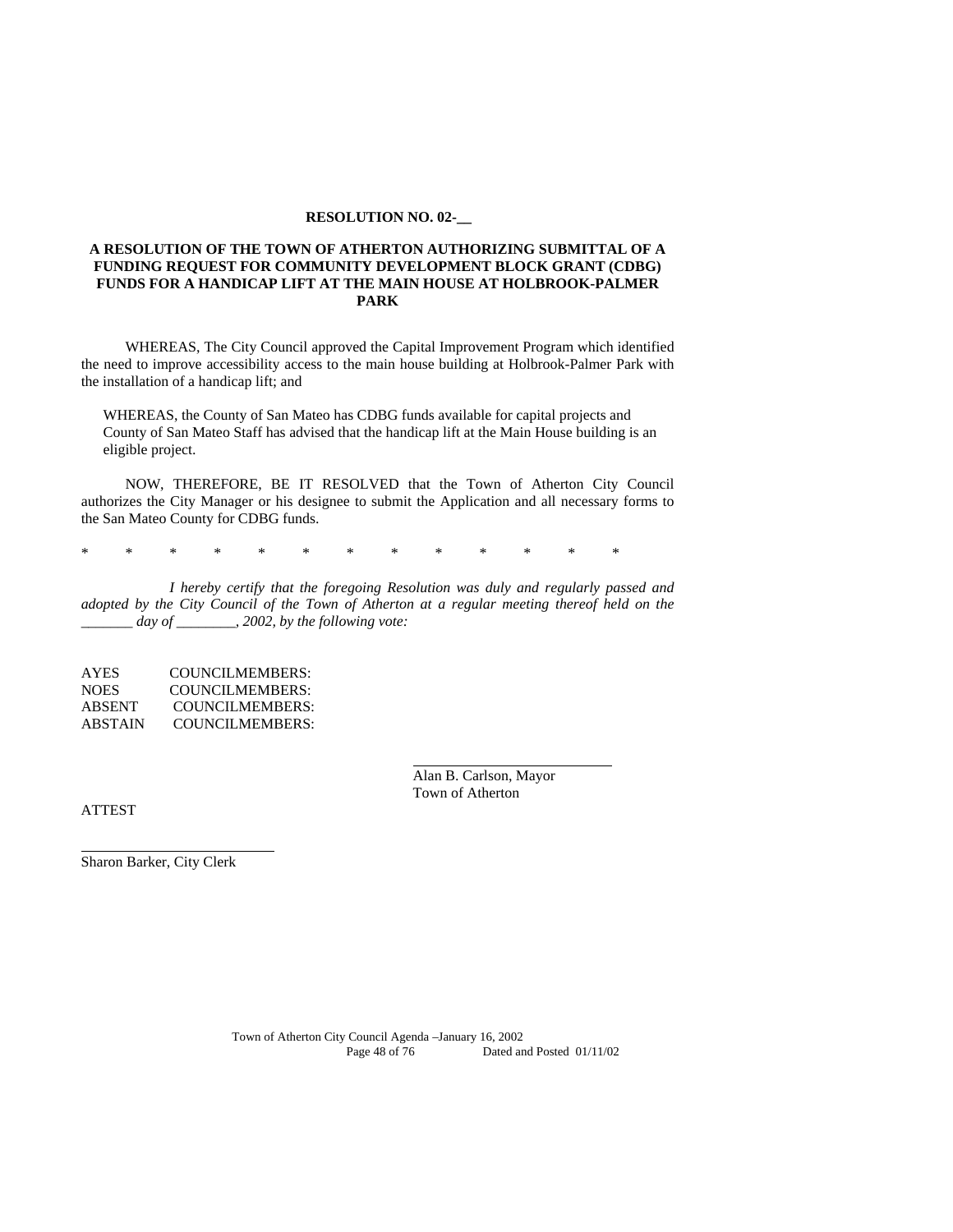

## **TO: HONORABLE MAYOR AND CITY COUNCIL MEMBERS**

**FROM: NEAL J. MARTIN, CITY PLANNER** 

**DATE: FOR THE CITY COUNCIL MEETING OF JANUARY 16, 2002** 

## **SUBJECT: 19 SARGENT LANE (APN 073-261-120) DRAFT CERTIFICATE OF APPROVAL**

#### **RECOMMENDATION:**

It is recommended that the City Council approve the Vesting Tentative Parcel Map for 19 Sargent Lane based on the findings stated in the Staff Report and subject to the conditions contained in the Draft Certificate of Approval accompanying this staff report.

#### **ANALYSIS:**

Planning Staff prepared the accompanying Draft Certificate of Approval in accordance with the directions provided by the City Council at its December meeting. The Draft Certificate was circulated to the individuals listed below for their review and comment. Their comments were taken into consideration in preparation for this final Draft Certificate.

 Jim Robinson, City Manager Marc Hynes, City Attorney Cliff Temps, City Engineer Mike Hood, City Building Official Phil Lively, Planning Commission Chairman Sanford Skaggs- Stanford Attorney Ellen Smith- Stanford Management Company Stephen Nachtsheim- Appellant Marts Beekley- Appellant John Jessup- Appellant

# **FORMAL MOTION:**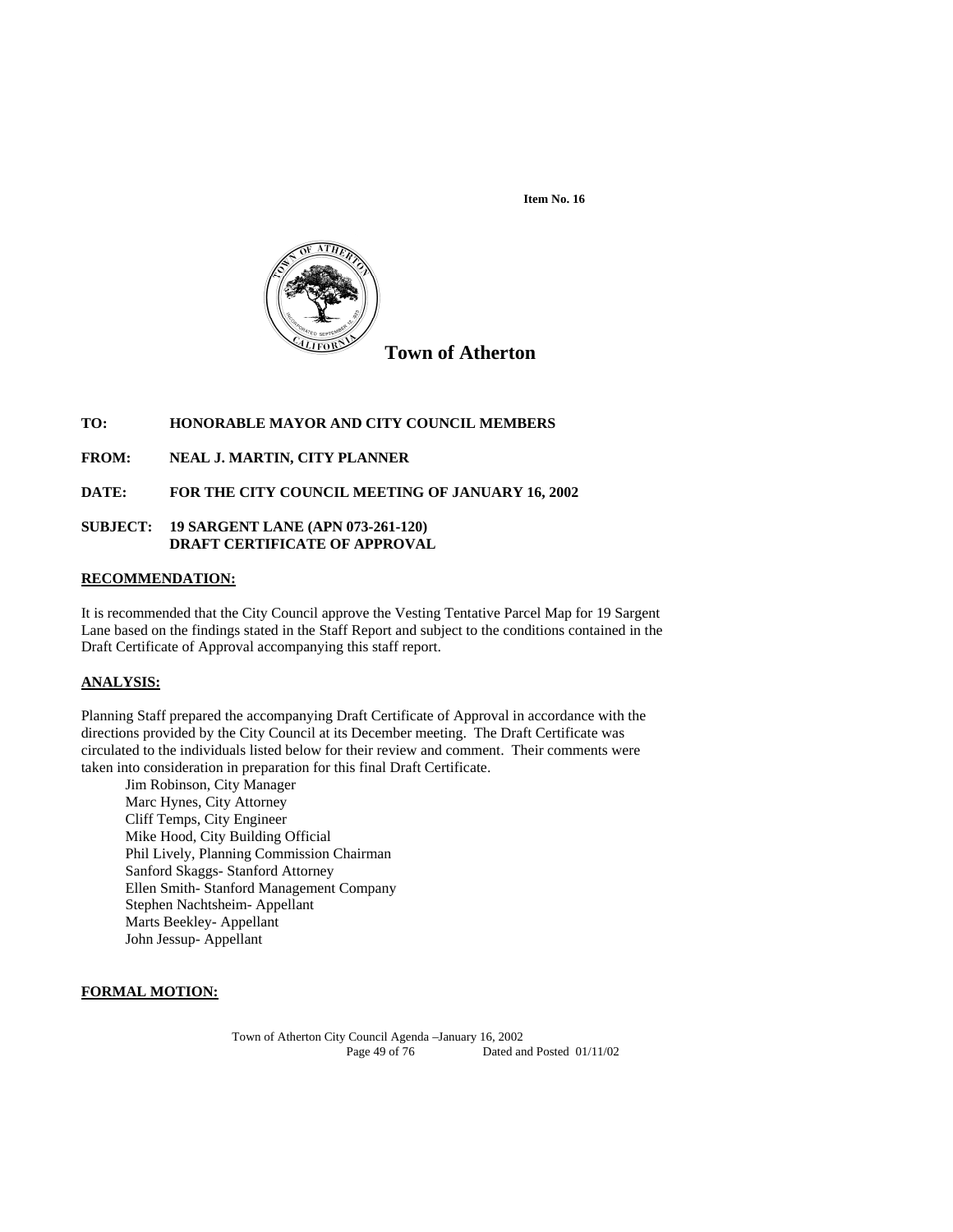I move that the City Council uphold the decision of the Planning Commission, make the required findings as stated in the Staff Report and approve the Vesting Tentative Parcel Map subject to conditions listed in the Draft Vesting Tentative Parcel Map Certificate allowing a subdivision of one parcel into four parcels, based on findings and for the reasons incorporated in the Staff Report.

*s/Neal J. Martin*\_\_\_\_\_\_\_\_\_\_\_\_\_ \_\_\_\_\_\_\_\_\_\_\_\_\_\_\_\_\_\_\_\_\_\_\_\_

James Robinson, City Manager

Attachments:

- 1. Draft Vesting Tentative Parcel Map Certificate- Draft for Consideration by City Council
- 2. Letter from McCutchen, Doyle, Brown & Enersen
- 3. Letter from John Jessup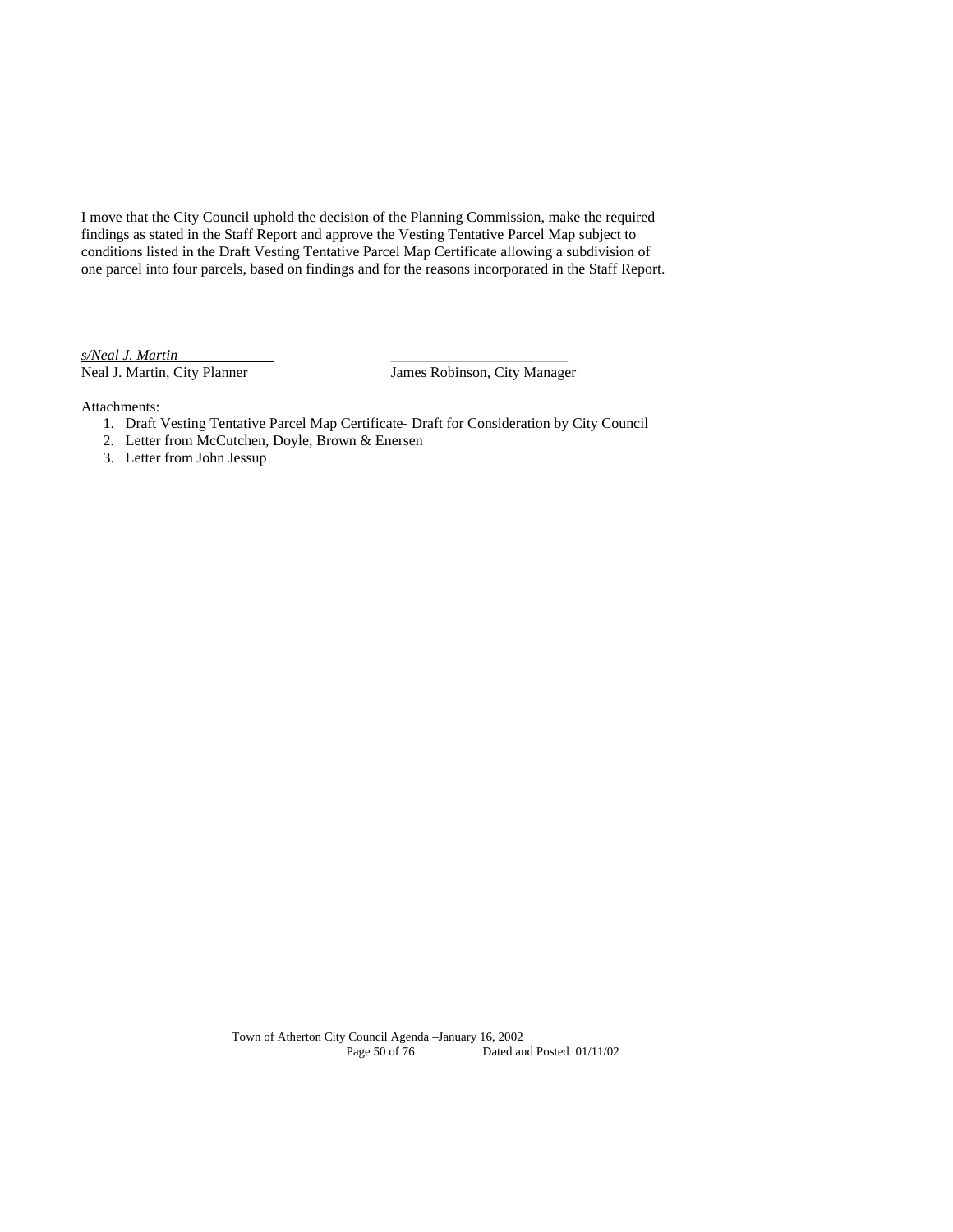

Town of Atherton

# **CITY COUNCIL STAFF REPORT**

#### **TO: HONORABLE MAYOR AND CITY COUNCIL MEMBERS CITY MANAGER JAMES H. ROBINSON**

**FROM: LISA COSTA SANDERS, SENIOR PLANNER** 

**DATE: FOR THE CITY COUNCIL MEETING OF JANUARY 16, 2002** 

**SUBJECT: C/CAG COUNTYWIDE DEFICIENCY PLAN** 

# **RECOMMENDATION:**

 Staff recommends the City Council authorize the Council's C/CAG representative vote to approve the Countywide Deficiency Plan.

#### **INTRODUCTION:**

C/CAG has prepared a Countywide Deficiency Plan in response to the deficiencies identified as part of the 2000 Congestion Monitoring. The focus of the plan is to improve the overall mobility in San Mateo County. C/CAG staff presented the plan at a workshop on November 14, 2001 for City and County Management. It was the general consensus at the end of that meeting that the traffic problems in San Mateo County need to be addressed and the best way to do it is through a coordinated effort among jurisdictions. City and County Managers were supportive of the Plan as prepared.

#### **ANALYSIS:**

The C/CAG Deficiency Plan establishes the following programs that when implemented together, are anticipated to "make a measurable impact on current congestion and slow the pace of future congestion".

 Expand the Countywide Employer Based Shuttle Program *(anticipated to provide 8-10 additional shuttles)*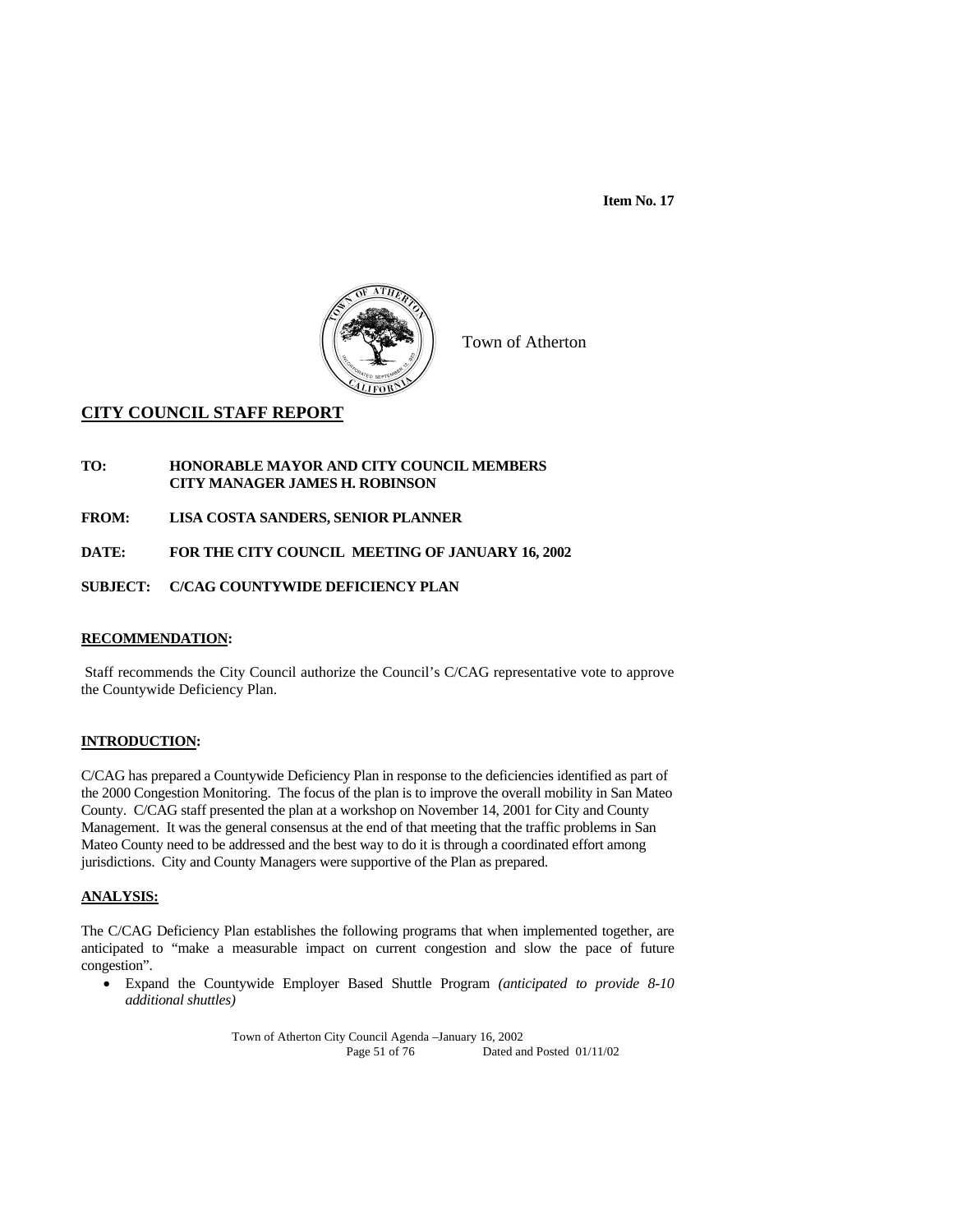- Create a network of Local Transportation Services *(funding available on a matching basis with local funds to provide transportation services that meet the characteristics and needs of the jurisdiction. Examples are shuttles for schools, local shuttle or taxi programs, etc.)*
- Expand the Provision of Countywide Transportation Demand Management Programs *(expand the existing program. Examples include; transit pass sales and subsidies, parking cash-out, adjusted work schedules, telecommuting, and ride sharing.).*
- Creation of a Countywide "Try Transit" Campaign *(advertise public transportation)*
- Develop a Countywide Intelligent Transportation Study and Plan *(technological improvements*
- Develop a Countywide Ramp Metering Study and Plan for US 101 Corridor *(this is for a study only to determine the effectiveness of ramp metering. If it is determined that ramp metering would be appropriate, implementation would require authorization by the C/CAG Board.)*
- Expansion of the Transit-Oriented Development Program *(this program provides funds to local jurisdictions to locate employment and housing near transit stations).*

Although the planned improvements listed above may not have a direct local impact in Atherton, improvements to the Countywide transportation system will benefit Atherton residents as they travel through these corridors in their daily lives.

To implement the programs discussed above, C/CAG proposed member assessments, use of existing funding sources and matching with other funding sources as listed in the attachment. C/CAG staff has indicated that these funding sources are available. The assessment to jurisdictions is based on the percentage of Countywide automobile trips generated by jurisdiction. Atherton's cost is \$19,500 per year for four years for a total cost of \$78,000.

It was stated at the Managers meeting that a failure to implement these programs and address the traffic situation could result in the loss of Prop 111 gas tax allocations. Atherton receives approximately \$45,990 annually from Prop. 111 gas tax.

This item is agendized for consideration of approval at the February 14, 2002 C/CAG meeting.

## **CONCLUSION:**

As stated above, the best way to address the current traffic situation is through a coordinated, countywide effort. This plan identifies the programs that can be implemented at a reasonable cost without having to construct significant physical improvements and ensure the receipt of Prop. 111 gas tax funds.

#### **ALTERNATIVES:**

If Atherton votes against the Deficiency Plan and the majority of C/CAG members vote in favor of the Plan and for the member assessment, C/CAG has the ability to levy the assessment on all member jurisdictions.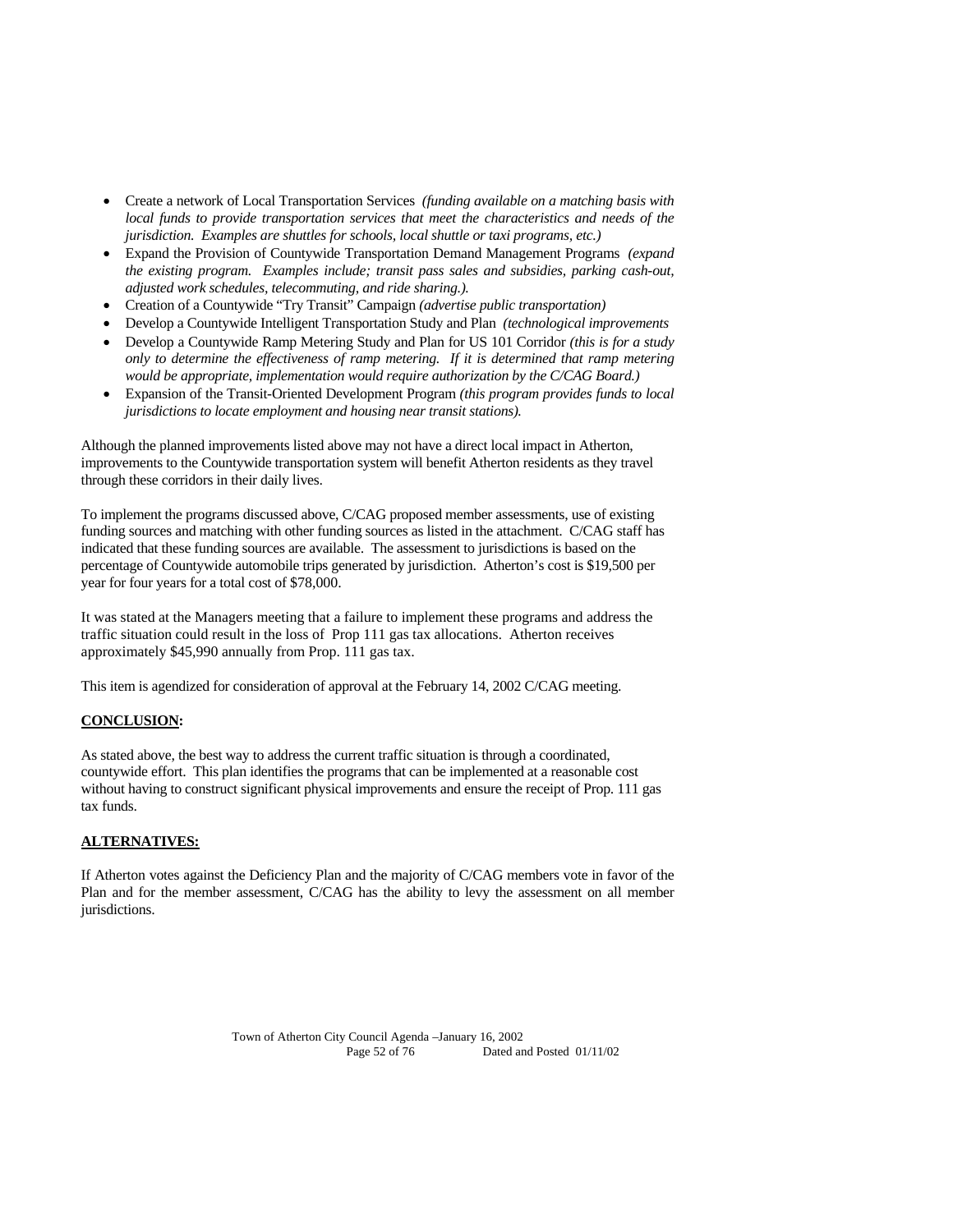# **FISCAL IMPACT:**

\$19,500 per year over the next four years for a total cost of \$78,000. This amount is less than revenues received from Prop. 111 gas tax (\$45,990 per year, equating to \$183,960 in four years).

*s/Lisa Costa Sanders* \_\_\_\_\_\_\_\_\_\_\_\_\_\_\_\_\_\_\_\_\_\_\_\_\_\_\_\_ Lisa Costa Sanders, Senior Planner James Robinson, City Manager

#### **Attachments:**

2. C/CAG Countywide Deficiency Plan memo from Richard Napier with Draft Plan attached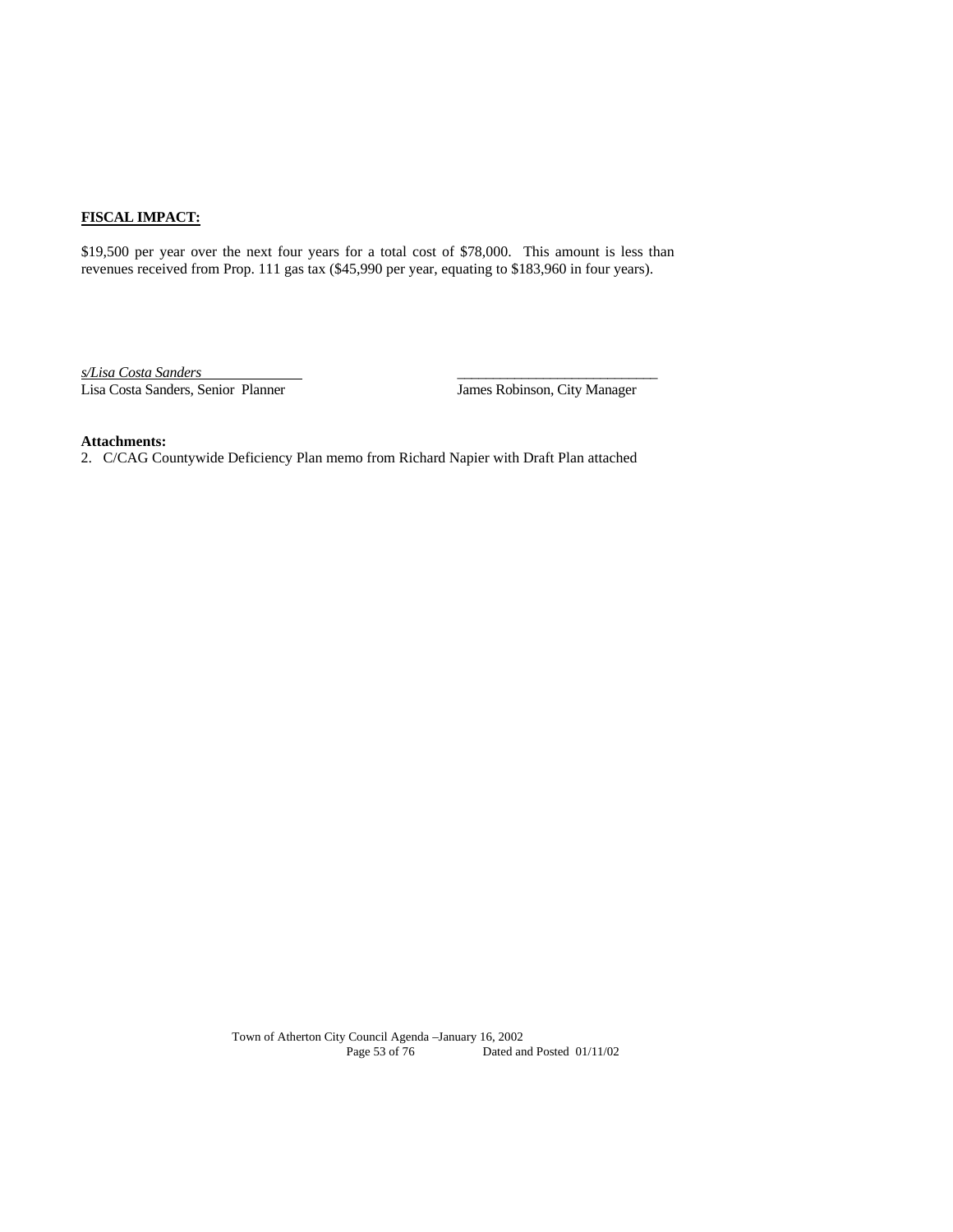

# **Town of Atherton**

## **CITY COUNCIL STAFF REPORT**

# **TO: HONORABLE MAYOR AND CITY COUNCIL**

- **FROM: JOHN P JOHNS, FINANCE DIRECTOR**
- **DATE: FOR THE MEETING OF JANUARY 16, 2001**

## **SUBJECT: INDEPENDENT AUDITORS' REPORTS, MANAGEMENT LETTER AND AUDIT COMMITTEE ANNUAL REPORT FOR FY 2001**

#### **RECOMMENDATION:**

That the Council accept the independent auditors' reports and management letter from Caporicci, Cropper & Larson (CC&L), Certified Public Accountants, for the year ended June 30, 2001, and the annual report of the Town of Atherton Audit Committee for FY 2001.

## **DISCUSSION:**

The auditing firm of CC&L has completed the annual audit of the Town's financial statements and has issued the accompanying audit reports and management letter. The scope of the auditors' review include:

- The general purpose financial statements
- The Measure A funds expenditure report; and,
- Compliance with the Appropriations Limit pursuant to Article XIIB of the California Constitution

In the opinion of CC&L, the Town's financial position as of June 30, 2001 and the results of operations for the year ended June 30, 2001 are presented fairly in all material respects and in accordance with generally accepted governmental accounting standards.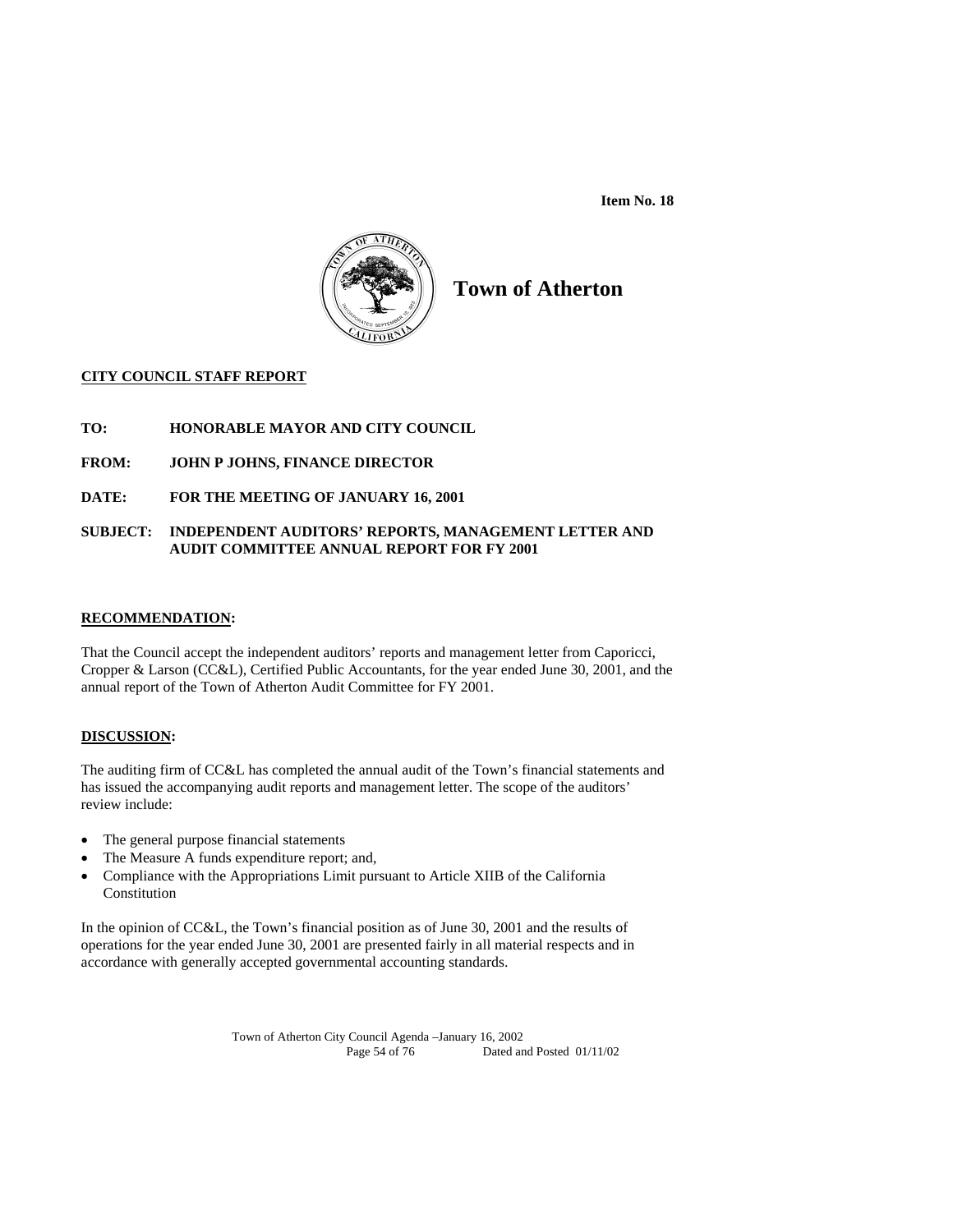Additionally, in their management letter, the auditors have made certain recommendations to improve upon internal controls and to provide greater assurance that the financial statements are presented fairly in the future, these include:

- Improving upon the level of segregation of duties and controls within the Finance Department;
- Taking steps to implement GASB 34 in FY 2002-03;
- Promoting stability within the finance department organization;
- Improving upon controls within the payroll system; and,
- Closing the financial records in a timely manner at year end.

In accordance with its responsibilities as adopted by the City Council on May 17, 2000, the Audit Committee has issued an annual report for FY 2001. The Audit Committee's report, which is attached to this staff report, provides comments and recommendations regarding the findings and recommendations contained within CC&L's management letter and the Town's investment policy.

The Finance Department concurs with the recommendations of the independent auditors and of the Audit Committee and expects to have the recommendations of both bodies implemented by no later than September 30, 2002.

## **FISCAL IMPACT:**

There is no fiscal impact to the Town by implementing the action recommended.

Attachment A: Town of Atherton, general purpose financial statements

| Attachment B: | Town of Atherton Measure A fund expenditure report |  |  |
|---------------|----------------------------------------------------|--|--|
|               |                                                    |  |  |

- Attachment C: Article XIIB Appropriaitons Limit Compliance Letter
- Attachment D: CC&L Management Letter
- Attachment E: Annual Report of the Town of Atherton Audit Committee

\_\_\_\_\_\_\_\_\_\_\_\_\_\_\_\_\_\_\_\_\_\_\_\_ \_\_\_\_\_\_\_\_\_\_\_\_\_\_\_\_\_\_\_\_\_\_\_\_\_

Prepared by: Approved by:

John P. Johns, CPA Jim Robinson Finance Director City Manager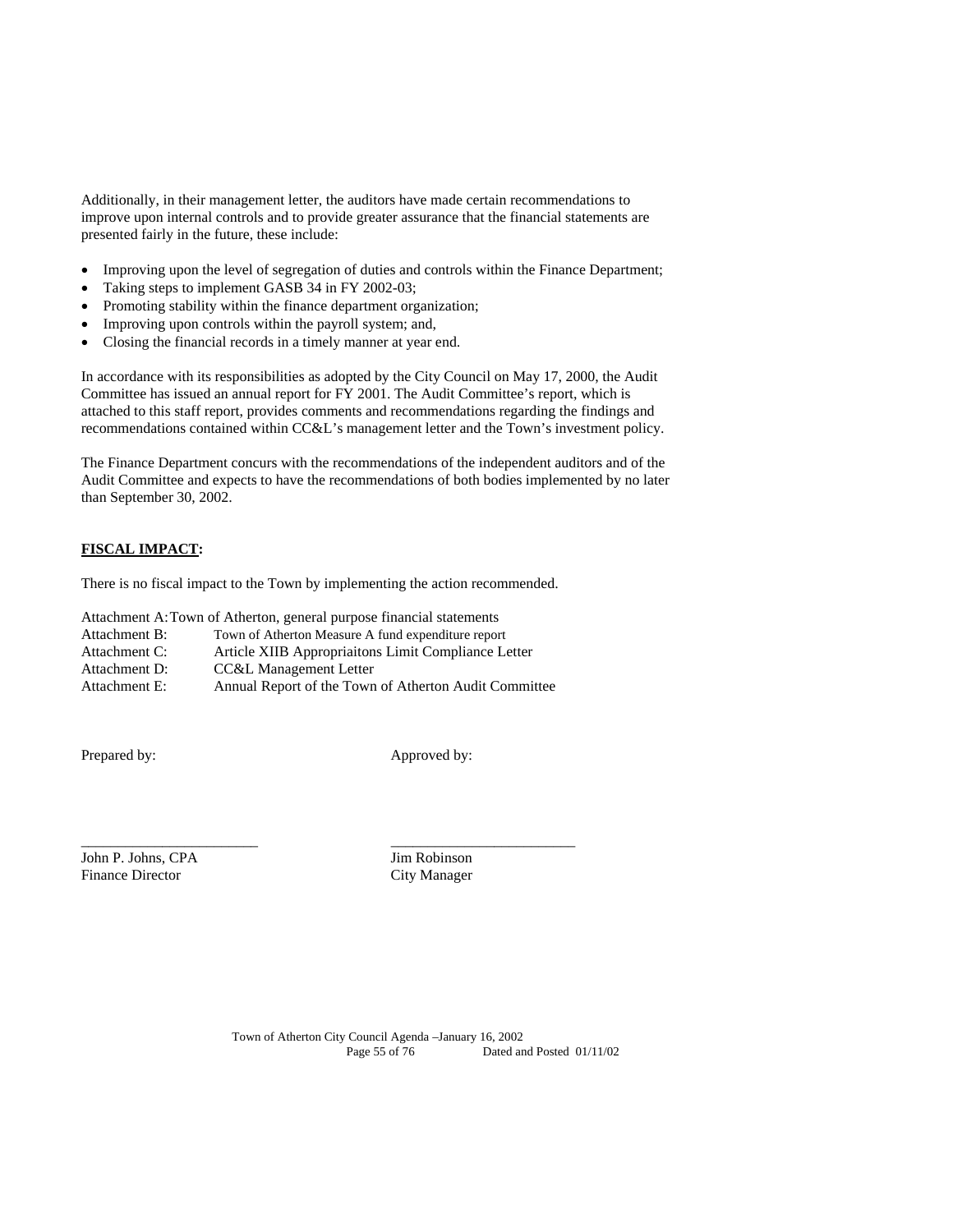| DATE: | <b>JANUARY 16, 2002</b> |
|-------|-------------------------|
|-------|-------------------------|

**TO: HONORABLE MAYOR AND CITY COUNCIL OF THE TOWN OF ATHERTON**

**FROM: AUDIT COMMITTEE, TOWN OF ATHERTON**

**SUBJECT: ANNUAL REPORT TO THE CITY COUNCIL**

As noted in our report last year, the Audit Committee was formed on May 17. 2000. Its responsibilities and duties are appended to this report as Attachment 1. Consistent with those responsibilities, the Audit Committee is pleased to submit its required annual report herewith.

The work of the committee during the year may be summarized under four broadly defined categories. First, consistent with its fundamental responsibility, it met with the independent accountants to monitor the progress of the annual audit and to review the audited financial statements. Second, it met with the financial staff of the Town in an effort to facilitate its work. Third, it reviewed the Town's investments. Fourth, it reviewed for reasonableness the financial projections submitted by management in connection with the parcel tax proposal. In this regard, the committee took no position on the parcel tax proposal and our review was limited to testing the budgetary assumptions which underlay the projections.

The conclusions of the committee are found at the end of this report. Prior to expressing those, however, it seems appropriate to expand our discussion to cover two areas of our work. The first is our response to the auditors' Recommendations to Management. The second is our review of the Town's investments.

#### **AUDITORS'RECOMMENDATIONS TO MANAGEMENT;**

Staff Stability - We agree with the observation and the recommendation. The Audit Committee advised the Council of this condition in the memo by its Chair on May 16, 2001. There is simply no substitute for a permanent, professional staff and its absence will always present problems and risks. That said, the Committee believes considerable progress has been made in this regard since June 30, 2001.

Year End Closing - We agree with the observation and the recommendation. It is appropriate to note that this was in reality not a separate problem but rather a symptom of the instability discussed above. We would further note that because of our concern about the state of the financial records discussed in the memo of 5/16/01 we urged the auditors to begin the work as soon as possible. In that sense, we may have contributed to the problem of having the auditors in earlier than would be ideal. At the time, it was our judgment that beginning the audit as soon as possible was a priority and posed less risk than the alternative. With the greatly improved condition of the Town's Finance Department, it may well make sense to begin the 2002 audit a bit later in the year.

Payroll Conversion - We agree with the observation and the recommendation. In our view, improving the payroll system requires immediate attention.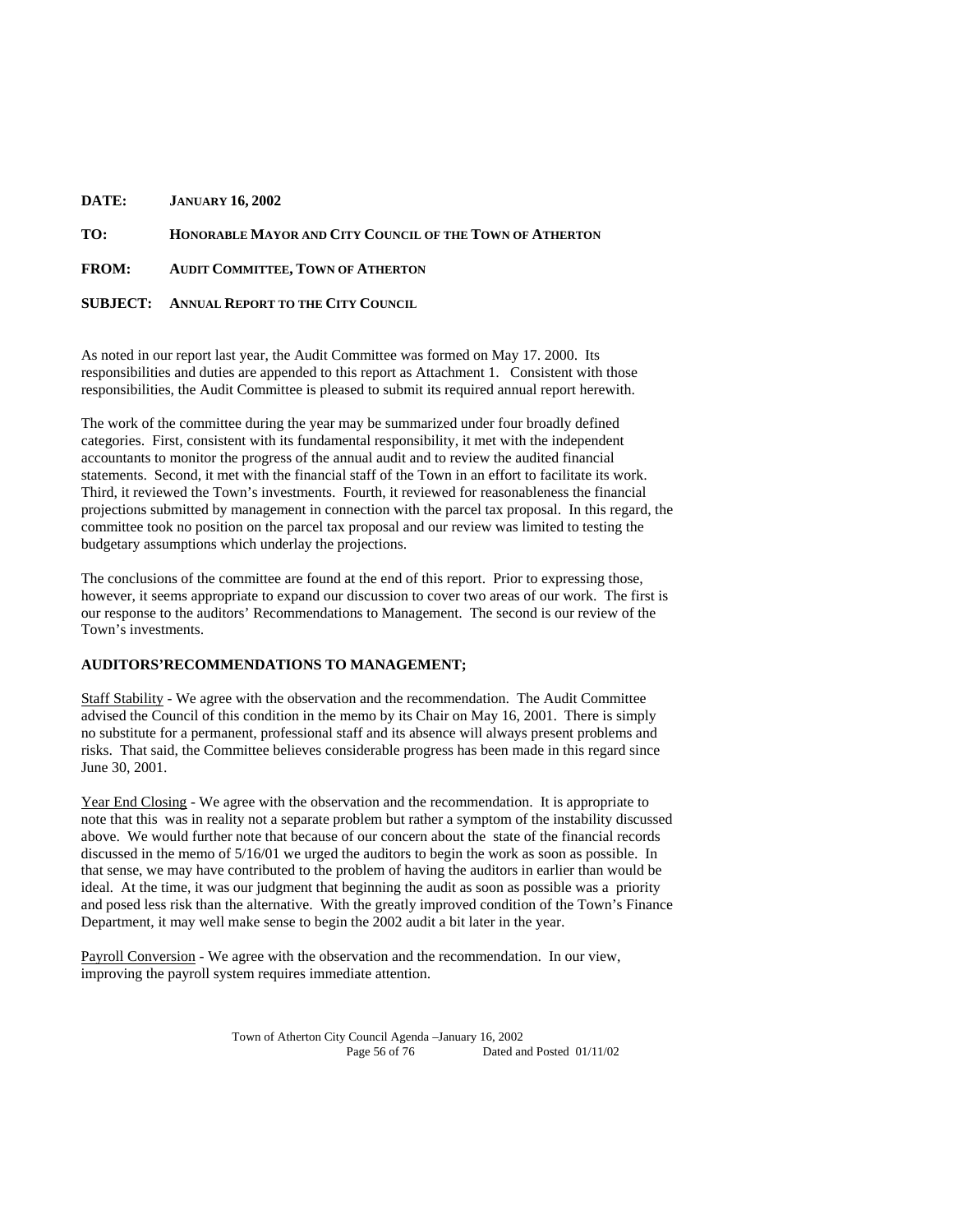Interim Reporting - We agree with the observation and the recommendation. For the past few years, the priority has been to get past records in adequate condition. With the improvements which have occurred in the past several months, the financial staff should now be able to provide current and forward-looking information to aid the Council in managing the Town.

Implementation of GASB 34 - We have nothing to add.

Prior Year's Recommendations - The comments on the year-end closing made in last year's letter and were obviously not improved this year. Last year's letter noted the need to improve segregation of duties in the financial staff, though recognizing the impossibility of complete segregation in a staff this small. The auditors note that progress was made this year, though full implementation has not occurred. On the other hand, we are pleased to note that the comments on bank reconciliation and fixed assets have been fully implemented.

## **REVIEW OF TOWN'S INVESTMENTS**

At June 30, 2001, Atherton had approximately \$8.4 million of investments, representing more than 70% of the Town's total assets. We undertook a limited review of these investments.

The investments consist of pro rata shares of two investment pools. Approximately \$4.4 million is invested in the San Mateo County Pool (SMCP) and the remaining \$4.0 million is invested in the Local Agency Investment Fund (LAIF) managed by the Treasurer of the State of California. A subcommittee of the Audit Committee consisting of two members reviewed the financial statements of these pools.

Such pools are typically used by California cities to invest funds not currently needed for operations. They are highly liquid and involve little risk to principal. Use of such pools avoids the need for a small town's financial staff to manage an investment portfolio directly. The pools invest in Treasuries, agencies, corporates, commercial paper and CDs.

We feel it is important to note that "low risk" does not mean "no risk." Risk in such a portfolio comes in at least two forms. The first is risk to principal which is mitigated by the diversified and high quality holdings. Yet, mitigation is not elimination of risk and the only security with no risk of principal loss would be a directly owned U.S. Treasury. The second risk is interest rate risk. As interest rates fluctuate, the value of the portfolio will rise and fall. In the year under review, the Town achieved a gain from this source of approximately \$120,000. Given the decline in rates since June, the Town has almost certainly achieved a comparable gain to date. This, of course, will reverse in the future should interest rates rise, and such a "loss" should not come as a surprise if (when) it occurs. Another level of risk could conceivably occur if, for some reason, a majority of cities wanted to "cash out" of the pools at the same time.

In this context, we would note that the SMCP has a somewhat higher yield than the LAIF. It achieves this not through taking on greater principal risk, but from having a longer average maturity in its portfolio. It modified duration at June 30 was 1.4 compared to about 0.4 for the LAIF. (Modified duration is a shorthand measure of interest rate risk. A duration of 1.0 would mean that a portfolio would decline by roughly 1% for every 1% rise in interest rates.)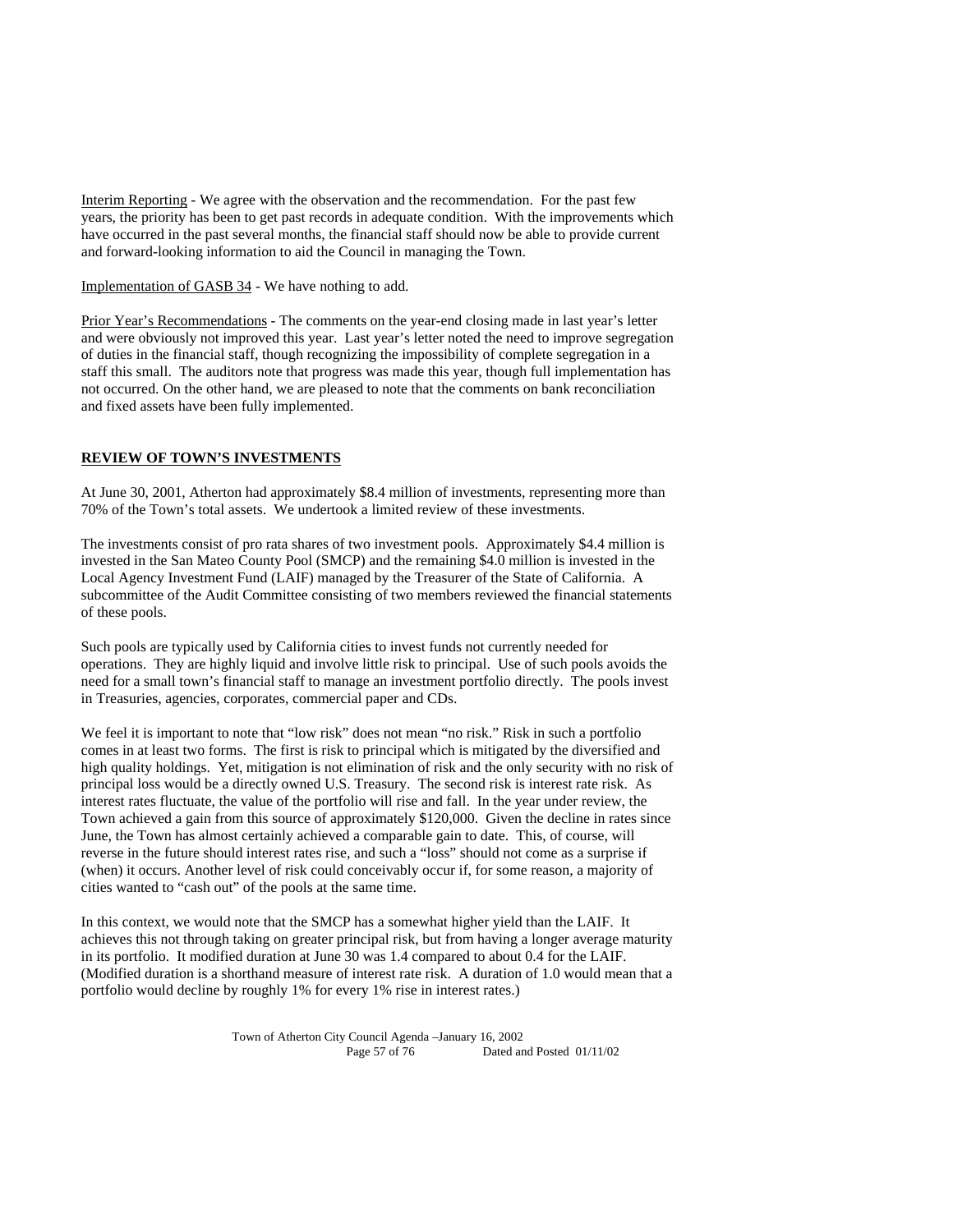#### **CONCLUSIONS**

First - We believe that considerable improvement has been made in the stability and professionalism of the Town's staff in the past several months. We commend that progress and urge continued attention to this by the Council. Specifically, we urge that priority be placed upon filling the position of Assistant Finance Director with a highly qualified individual.

Second - As we did last year, we continue to recommend brief interim visits by the auditors to monitor progress.

Third - We recommend periodic review by the Council of interim financial reports, forecasts and comparisons with budget. We feel that this is now possible given the improvements in the financial staff and urge the Council to make use of available tools of financial management.

Fourth - We feel that the degree of risk in the Town's investment portfolio is acceptable. While both principal and interest-rate risk could be eliminated by direct investments in short-term Treasuries, such action is probably not warranted. The Council should, however, be aware that the pools are not risk free.

Fifth - In its work, the Committee has received the full co-operation of Town staff and the firm of Caporicci, Cropper and Larson. It expresses its thanks and commendation to all.

Sixth - The Audit Committee of the Town of Atherton unanimously recommends the acceptance of the audited financial statements for the year ended June 30, 2001. It notes with pleasure that the opinion is without qualification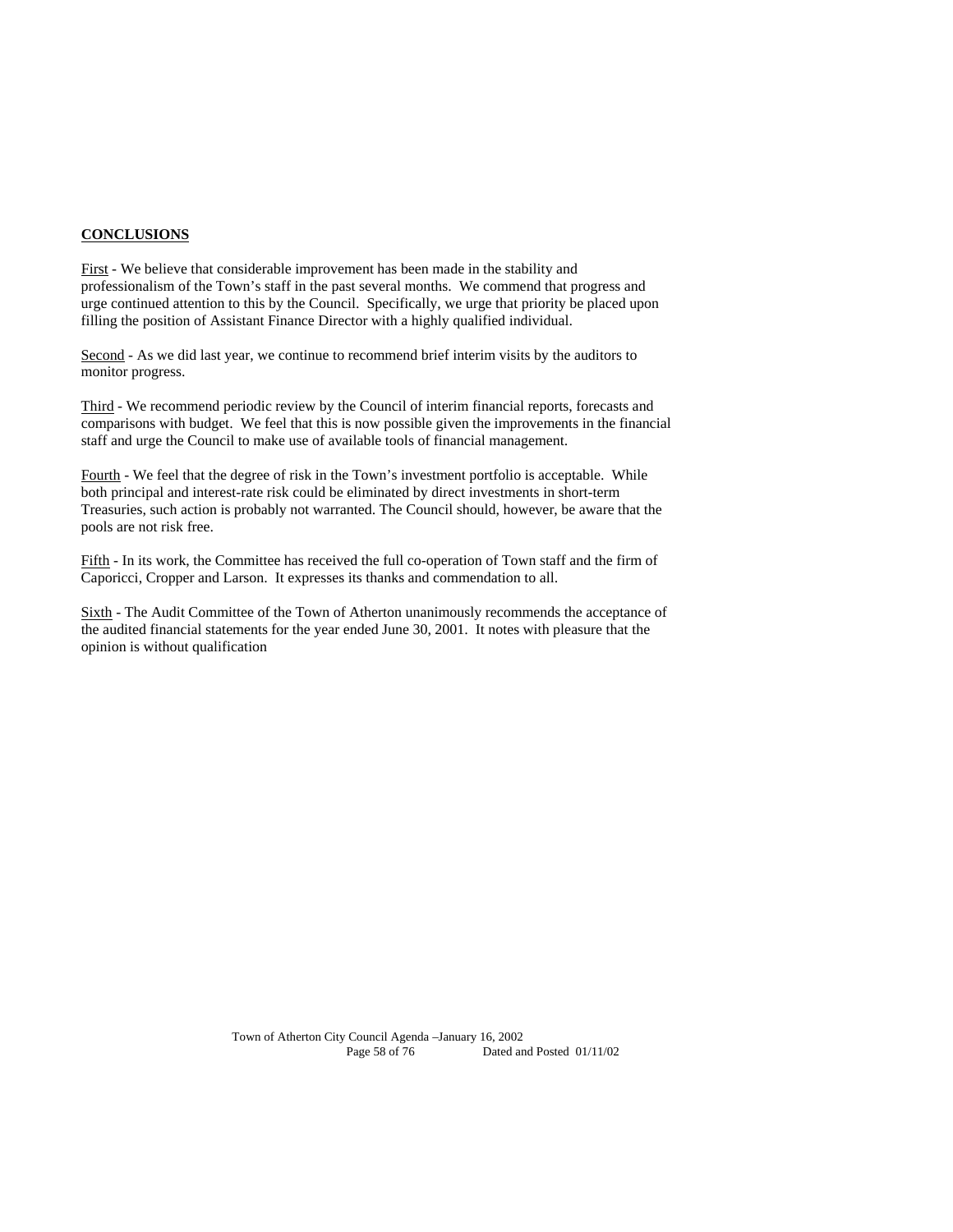

**Town of Atherton** 

# **CITY COUNCIL STAFF REPORT**

**TO: HONORABLE MAYOR AND CITY COUNCIL CITY MANAGER, JAMES ROBINSON** 

- **FROM: CLIFF TEMPS, PUBLIC WORKS DIRECTOR**
- **DATE: FOR THE MEETING OF JANUARY 16, 2002**
- **SUBJECT: ELECTION TO BECOME SUBJECT TO THE UNIFORM PUBLIC CONSTRUCTION COST ACCOUNTING PROCEDURES**

**A. RESOLUTION ELECTING UNDER PUBLIC CONTRACT CODE SECTION 22030 TO BECOME SUBJECT TO THE UNIFORM PUBLIC CONSTRUCTION COST ACCOUNTING PROCEDURES** 

**B. INTRODUCTION OF ORDINANCE AMENDING CHAPTER 3.16.120 OF THE ATHERTON MUNICIPAL CODE TO PROVIDE INFORMAL BIDDING PROCEDURES UNDER THE UNIFORM PUBLIC CONSTRUCTION COST ACCOUNTING ACT (SECTION 22000, ET SEQ. OF THE PUBLIC CONTRACT CODE)** 

#### **RECOMMENDATIONS**

Adopt resolution No.02-\_\_ Electing Under Public Contract Code Section 22030 to Become Subject to the Uniform Public Construction Cost Accounting Procedures

Introduce Ordinance No. \_\_\_ Amending Chapter 3.16.120 of the Atherton Municipal Code to Provide Informal Bidding Procedures under the Uniform Public Construction Cost Accounting Act (Section 22000, et Seq. Of the Public Contract Code)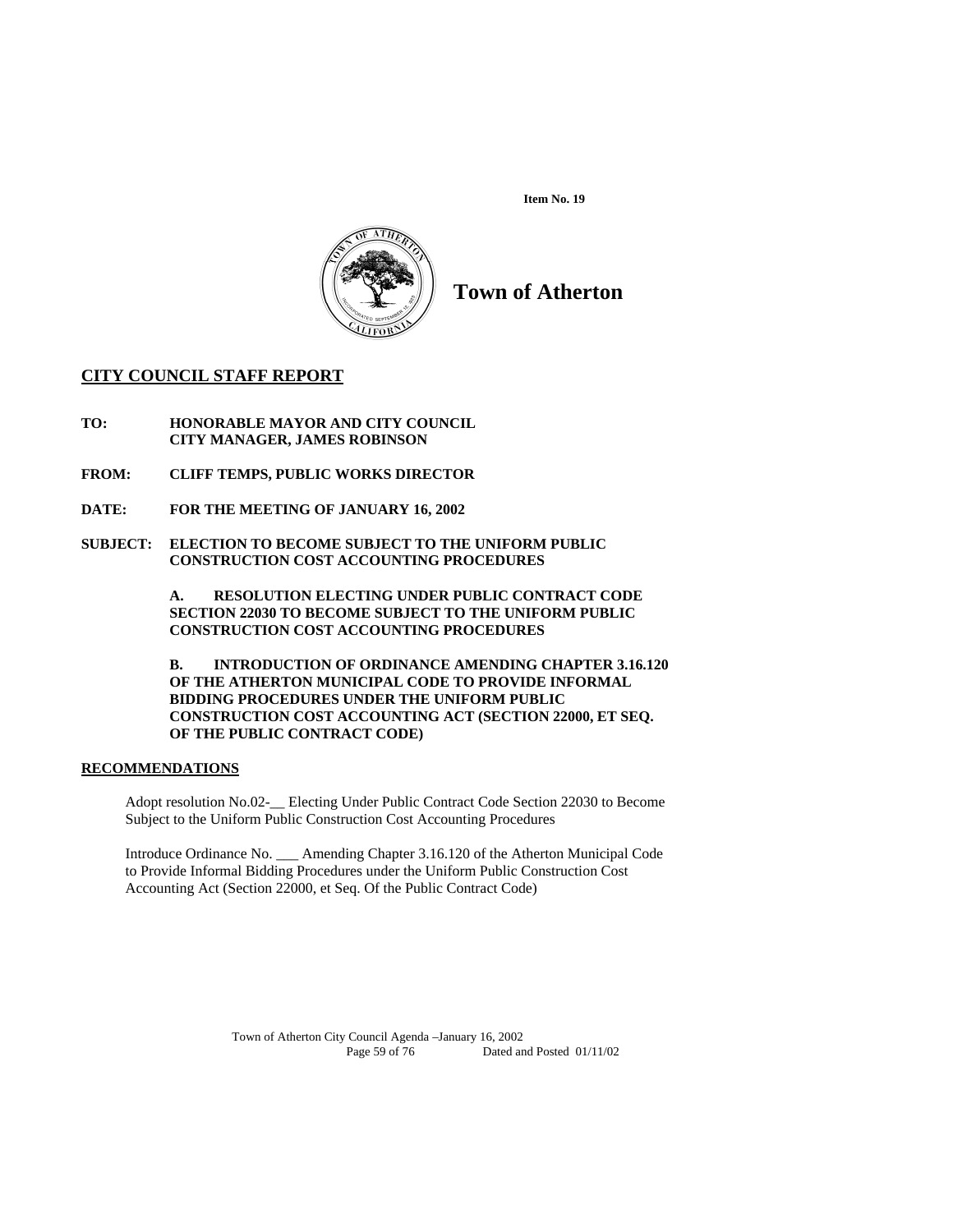#### **INTRODUCTION**

The Public Contract Code requires that any public project costing more than \$5,000 must be let through a specified formal bid process. A "Public Project," is defined as construction, reconstruction, erection, alteration, renovation, improvement, painting, repainting, demolition and repair work involving a publicly owned, leased, or operated facility. The \$5,000 limit applies to both work done by contractors and the value of work performed by agency forces. The limit was last raised in 1982.

In 1985 the legislature amended the Public Contract Code to provide an alternative to being bound by the \$5,000 limit. It appointed a commission that wrote accounting procedures, applicable to public project work, that require an agency to capture the total cost of performing work. The procedures are intended to make the agency include costs it might otherwise overlook, like materials taken from stock, ownership and operating costs of its own equipment, and supervision and general government overhead, when evaluating the cost effectiveness of doing public projects with its own forces compared to contracting out the work. Agencies adopting these procedures can perform public project work with a value of up to \$25,000 with their own forces or through negotiated contracts. Public project work with a value of up to \$100,000 can be let through a slightly less formal process than the alternative formal bid procedure.

#### **PROCESS**

The process to take advantage of the higher Town force/negotiated contract and informal bid limits involves the following:

- 1. Adopt the resolution electing to become subject to the Uniform Public Construction Cost Accounting Procedures and inform the State Controller of the Town's election.
- 2. Adopt an amendment to the Purchasing Ordinance implementing a modified informal bid process under which the Town does an annual solicitation for contractors interested in being on a Town list of contractors and then notifies listed contractors when work within their area of specialty is to be let.
- 3. Develop the list of contractors called for in the ordinance.
- 4. Implement procedures to identify and capture all the costs prescribed when public project work with a value in excess of \$5,000 is performed by Town employees and which identifies and captures Town staff and overhead costs associated with administering negotiated and informally bid contracts.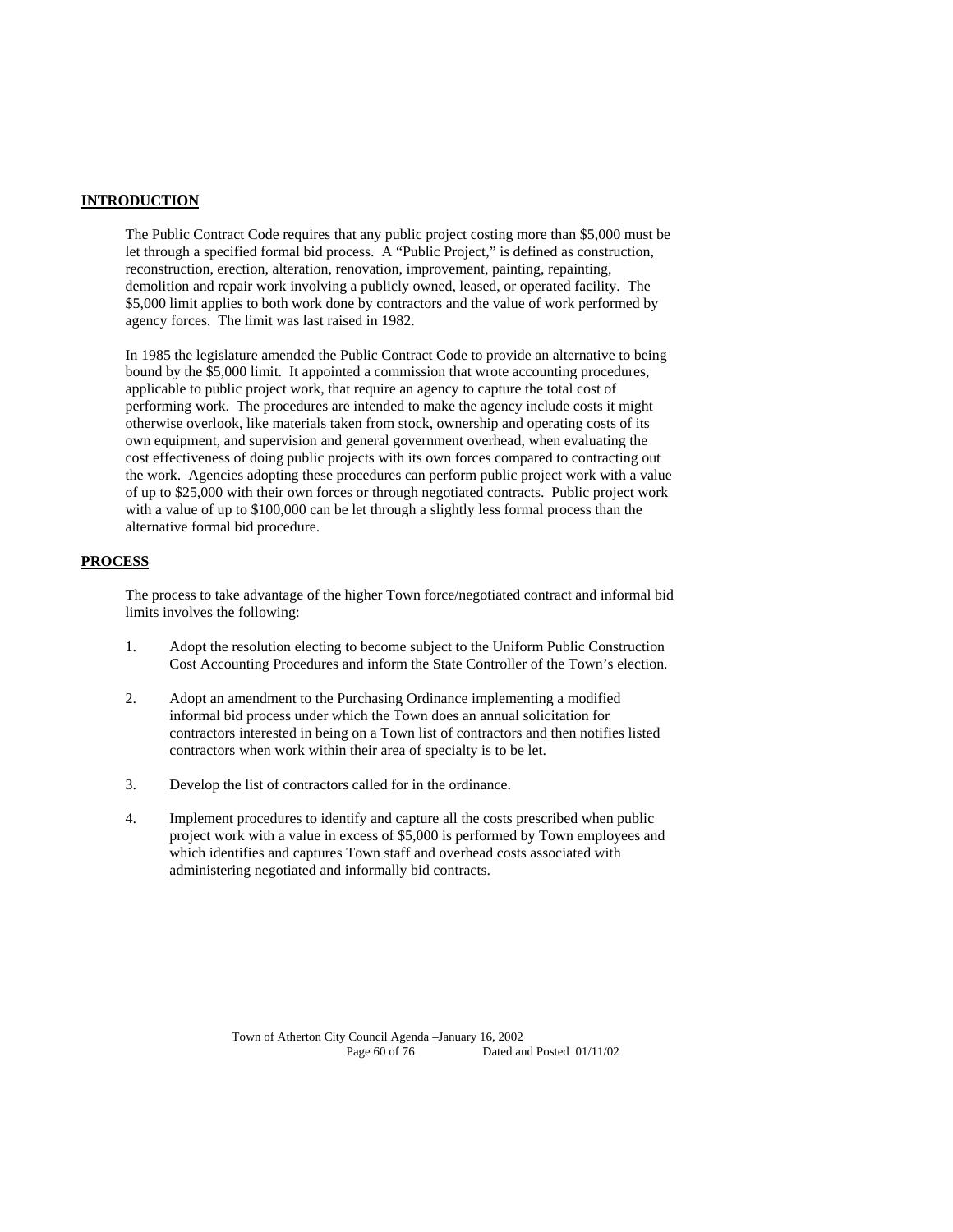## **ANALYSIS**

It isn't likely that the Town will often take advantage of the alternative Informal Bid Process. This is because it differs from the established formal process and practice mainly in not requiring publishing of an advertisement and requiring targeted notice to appropriate listed contractors. It is also unlikely that Town staff would undertake any public project work worth more than \$5,000. Developing a list of contractors interested in bidding on Town work would not be wasted, because the list would be used in conjunction with formal bidding.

The principal advantage for Atherton in electing to become subject to the Uniform Public Construction Cost Accounting Procedures would be the ability to "negotiate" public project contracts under \$25,000. This would allow staff to meet with a number of contractors, describe the work and get written proposals, without preparing formal plans and specifications, advertising and requiring bid bonds. The process would be most useful where there are a limited number of potential bidders or where specialty contractors are too busy to bid (like roofers in winter) and where the work is straight forward, and the time needed to prepare full sets of bid documents is unwarranted. The Wedding Area/Path to Play Structure landscape screen, Post Office Ergonomic Modifications, and Town Hall Entry and Restroom Disabled Improvements are projects in the current year's CIP on which staff could save many hours of its time if it didn't have to do formal plans. Other projects that would fall into this category, and are being talked about for next year, are major roof work on the library, and painting the Carriage House and Water Tank structure in the park.

#### **FISCAL CONTROL**

Applying the Uniform Public Construction Cost Accounting Procedures to the rare (if ever) over \$5,000 public project performed by Town forces, and keeping track of engineering administrative time (with an appropriate general overhead factor) on negotiated contract work, will not strain the Town's accounting system. The changes required in the Purchasing Ordinance would not eliminate the requirements of the that Ordinance to get at least three written bids for work over \$5,000, and for Council approval contracts over \$15,000.

#### **FISCAL IMPACT**

The fiscal impact of becoming subject to the Uniform Public Construction Cost Accounting Procedures will be to reduce the time spent and related cost in getting competitive bids on small projects.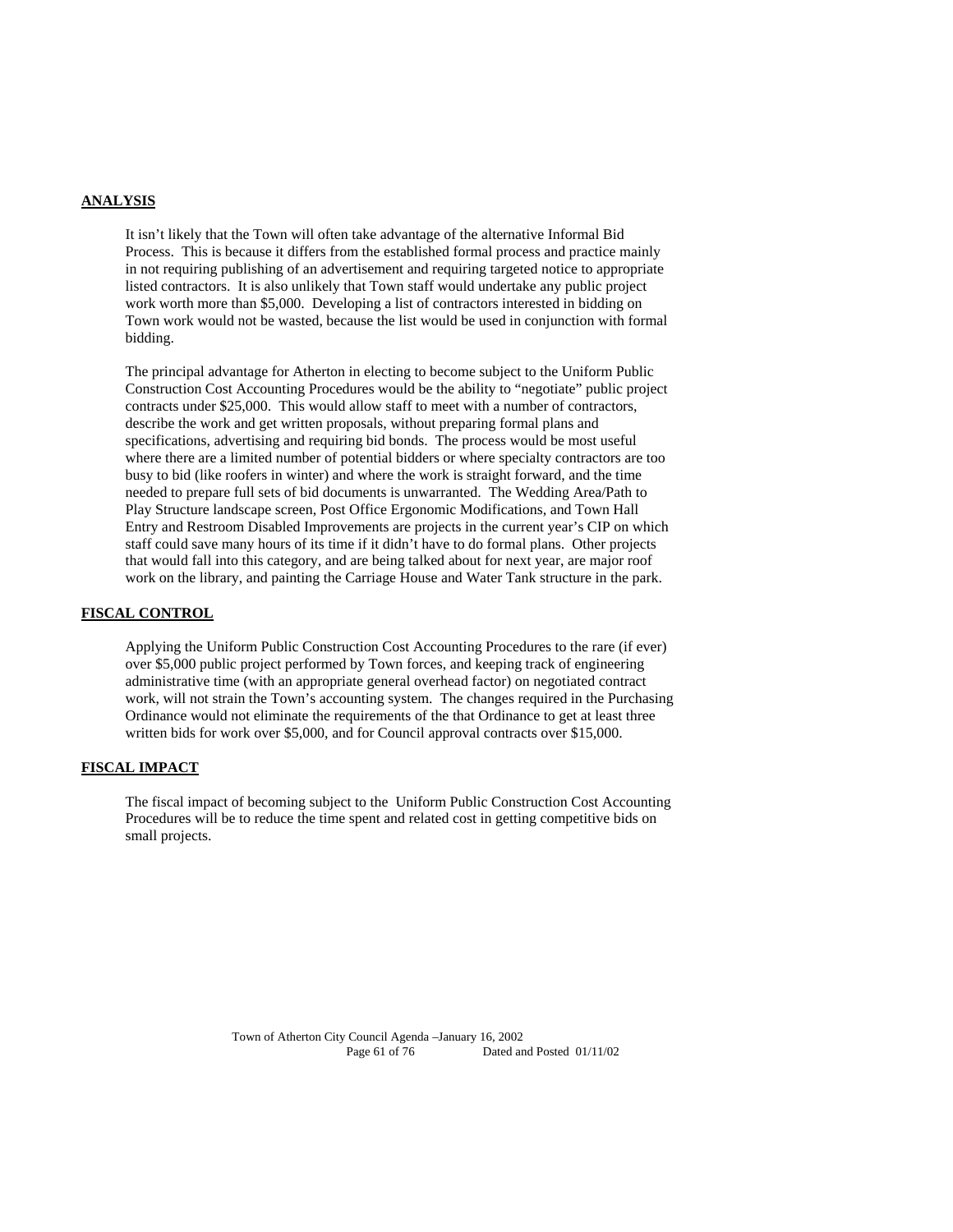# **CONCLUSION:**

Implementation of the Uniform Public Construction Cost Accounting Procedures should be adopted as an appropriate means to expedite delivery of small public projects.

Respectfully submitted: Reviewed/Approved:

*s/Cliff Temps*\_\_\_\_\_\_\_\_\_\_\_\_\_ \_\_\_\_\_\_\_\_\_\_\_\_\_\_\_\_\_\_\_ Public Works Director City Manager

James Robinson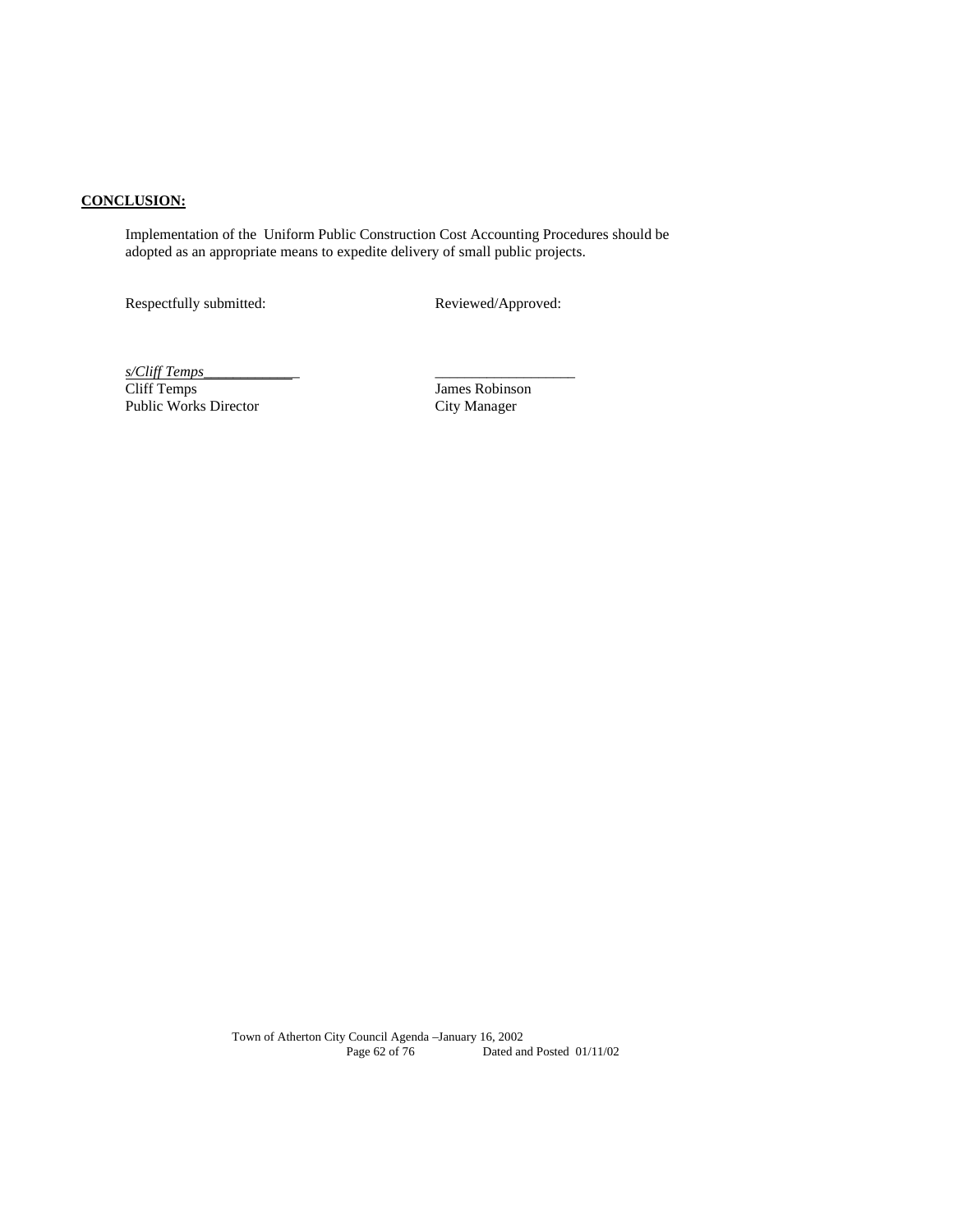#### **RESOLUTION NO. 02- \_\_\_**

## **A RESOLUTION OF THE CITY COUNCIL OF THE TOWN OF ATHERTON ELECTING UNDER PUBLIC CONTRACT CODE SECTION 22030 TO BECOME SUBJECT TO THE UNIFORM PUBLIC CONSTRUCTION COST ACCOUNTING PROCEDURES**

**WHEREAS**, prior to the passage of Assembly Bill No. 1666, Chap. 1054 Stats. 1983, which added Chapter 2 commencing with Section 22000 to Part 3 of Division 2 of the Public Contract Code, existing law did not provide a uniform cost accounting standard for construction work performed or contracted by local public agencies; and

**WHEREAS**, Public Contract Code Section 22000 et seq., the Uniform Public Construction Cost Accounting Act, establishes such a uniform cost accounting standard; and

**WHEREAS**, the Commission established under the Act has developed uniform public construction cost accounting procedures for implementation by local public agencies in the performance of or in the contracting for construction of public projects; and

**NOW, THEREFORE, BE IT RESOLVED** by the City Council of the Town of Atherton that: the Town of Atherton hereby elects under Public Contract Code Section 22030 to become subject to the uniform public construction cost accounting procedures set forth in the Act and to the Commission's policies and procedures manual and cost accounting review procedures, as they may each from time to time be amended, and directs that the City Clerk notify the State Controller forthwith of this election.

\* \* \* \* \* \* \* \* \* \* \*

 $\overline{\phantom{a}}$  , which is a set of the set of the set of the set of the set of the set of the set of the set of the set of the set of the set of the set of the set of the set of the set of the set of the set of the set of th

*I hereby certify that the foregoing Resolution was duly and regularly passed and adopted by the City Council of the Town of Atherton at a regular meeting thereof held on the \_\_\_\_\_ day of \_\_\_\_\_\_\_\_, 2002 by the following vote:* 

| AYES:           | COUNCILMEMBERS: |
|-----------------|-----------------|
| <i>NOES:</i>    | COUNCILMEMBERS: |
| <i>ABSENT:</i>  | COUNCILMEMBERS: |
| <i>ABSTAIN:</i> | COUNCILMEMBERS: |

ATTEST:

 Alan B. Carlson, Mayor Town of Atherton

\_\_\_\_\_\_\_\_\_\_\_\_\_\_\_\_\_\_\_\_\_ Sharon Barker, City Clerk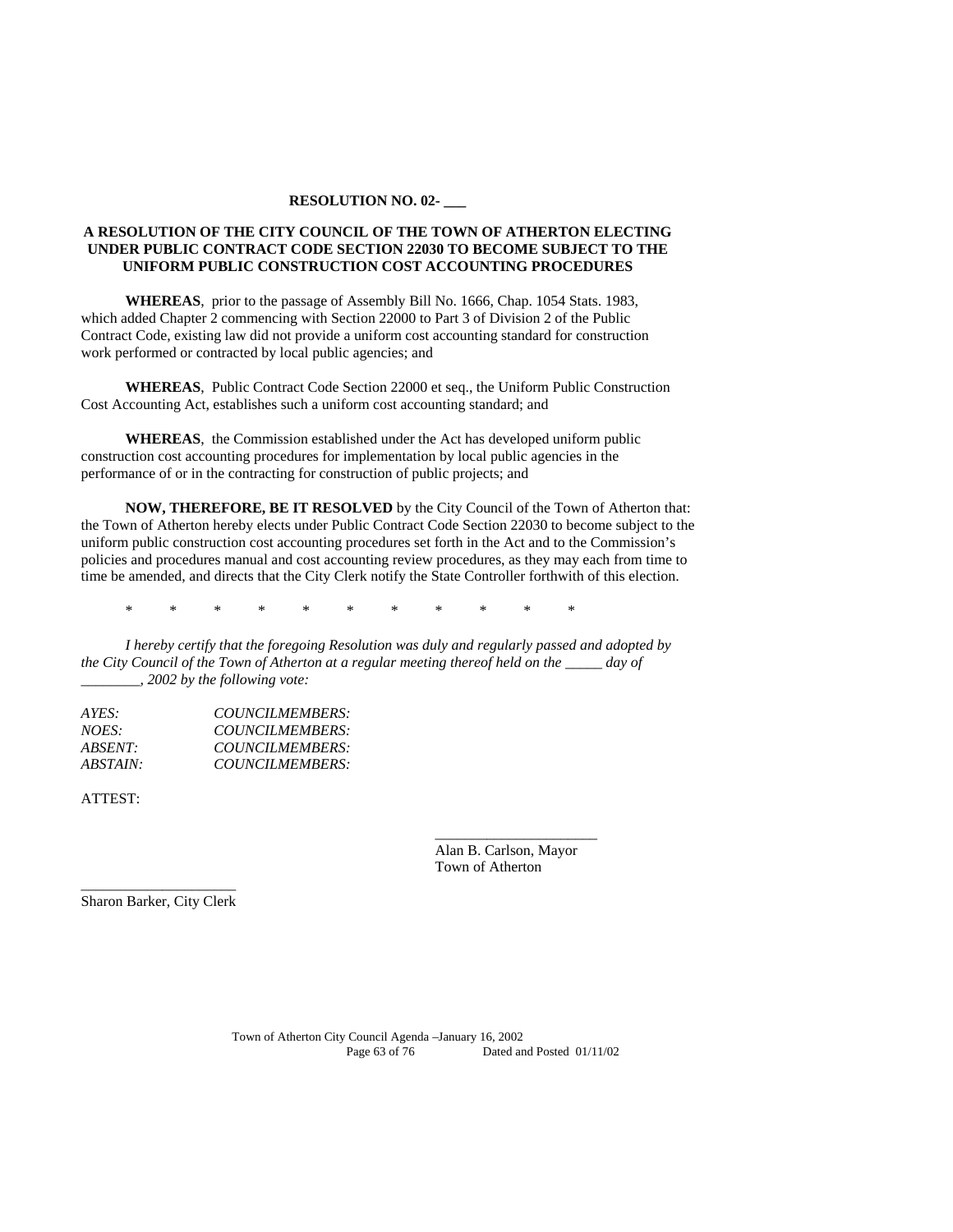#### **ORDINANCE N0. \_\_\_\_**

## **AN ORDINANCE OF THE TOWN OF ATHERTON AMENDING CHAPTER 3.16.120 OF THE ATHERTON MUNICIPAL CODE TO PROVIDE INFORMAL BIDDING PROCEDURES UNDER THE UNIFORM PUBLIC CONSTRUCTION COST ACCOUNTING ACT (SECTION 22000, ET SEQ. OF THE PUBLIC CONTRACT CODE)**

The City Council of the Town of Atherton, California, does hereby ordain as follows:

- **Section 1** Chapter 3.16.120 of the Atherton Municipal Code is hereby amended to read as follows:
- 3.16.120 PUBLIC PROJECTS EXEMPTION AND INFORMAL BIDDING PROCEDURE Chapter 3.16 does not apply to "Public Projects" as the same are defined in the Public Contract Code, except where the Town elects to undertake a project under the Uniform Public Construction Cost Accounting Act (Section 22000, et seq. of the Public Contract Code) and in accordance with the limits listed in Section 22030 of the Public Contract Code, it may be let to contract by informal procedures as set forth in Section 22032, et seq. of the Public Contract Code when implemented in accordance with the following:

Informal bidding procedures:

A. Contractors List - A list of contractors shall be developed and maintained in accordance with the provisions of Section 22034 of the Public Contract Code and criteria promulgated from time to time by the California Uniform Construction Cost Accounting Commission.

B Notice inviting informal bids - Where a public project is to be performed which is subject to the provisions of this Ordinance, a notice inviting informal bids shall be mailed to all contractors for the category of work to be bid, as shown on the list developed in accordance with Section 3.16.120A, and to all construction trade journals as specified by the California Uniform Construction Cost Accounting Commission in accordance with Section 22036 of the Public Contract Code. Additional contractors and/or construction trade journals may be notified at the discretion of the department soliciting bids, provided however: (1) If there is no list of qualified contractors maintained by the Town for the particular category of work to be performed, the notice inviting bids shall be sent only to the construction trade journals specified by the Commission. (2) If the product or service is proprietary in nature such that it can be obtained only from a certain contractor or contractors, the notice inviting informal bids may be sent exclusively to such contractor or contractors.

C. Award of contracts - The City Manager is authorized to award contracts resulting from informal bids that are under the limit requiring formal bidding for supplies and services set by the City Council pursuant to Section 3.16.060. Contracts which exceed this limit shall be awarded by the City Council.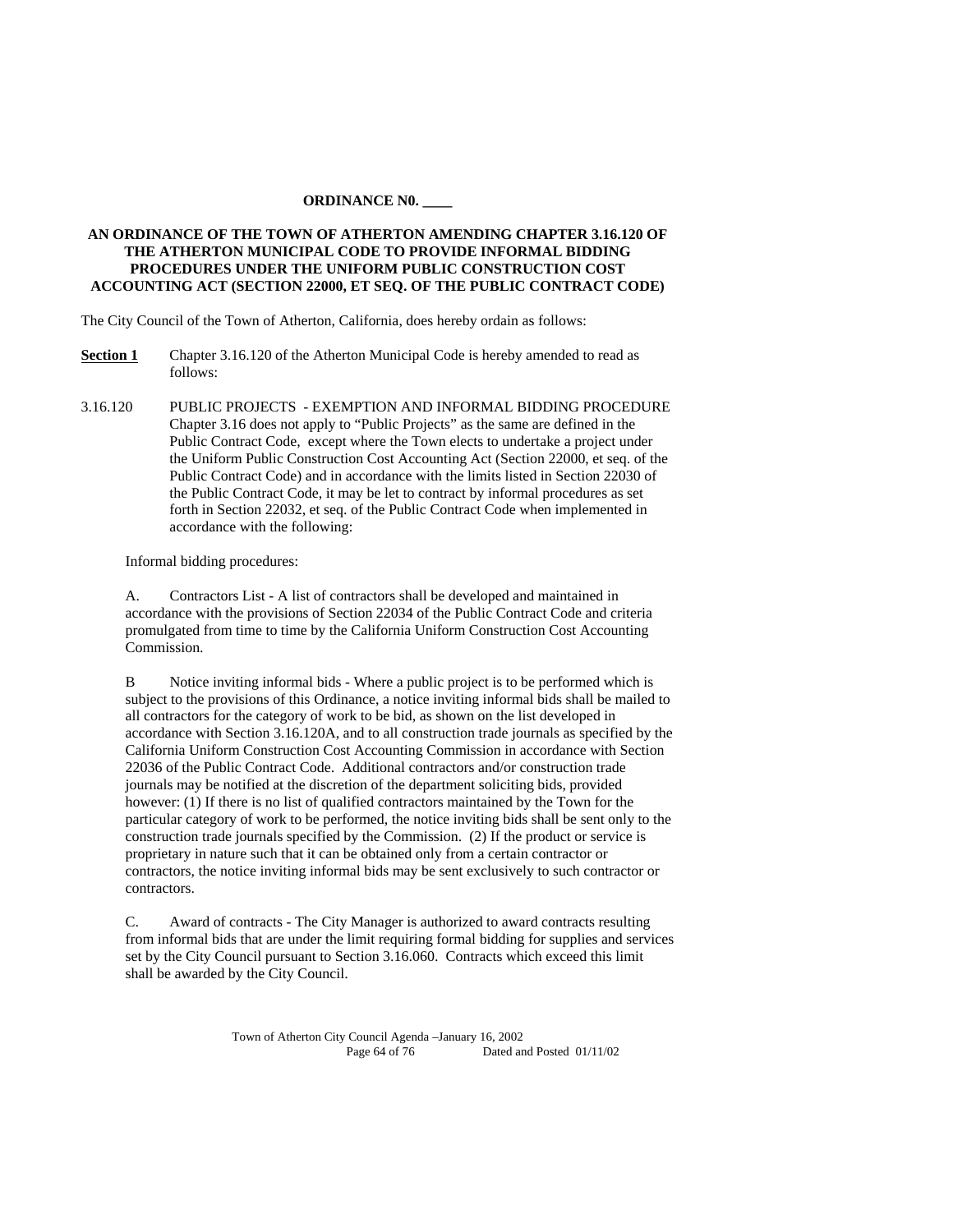- **Section 2** Except as hereby amended, said Atherton Municipal Code as amended shall be and remain in full force and effect.
- **Section 3** If any section, subsection, sentence, clause, phrase, or portion of this ordinance or the application thereof to any person or circumstances is for any reason held invalid or unconstitutional by any court of competent jurisdiction, such portion shall be deemed a separate, distinct and independent provision and such holding shall not affect the validity of the remaining portions hereof nor other applications of the ordnance which can be given effect without the invalid provision or application, and to this end the provisions of this ordinance are declared to be severable.
- **Section 4** This Ordinance shall be posted in at least three public places within the Town of Atherton and shall be effective from and after thirty (30) days following its adoption.

\* \* \* \* \* \* \* \* \* \* \* \*

I hereby certify that the foregoing ordinance was introduced at a regular meeting of the City Council of the Town of Atherton held on \_\_\_\_\_\_\_\_\_\_\_, 2002, and was adopted by said City Council at a regular meeting on \_\_\_\_\_\_\_\_\_, 2002, by the following vote,

\_\_\_\_\_\_\_\_\_\_\_\_\_\_\_\_\_\_\_\_\_\_\_\_\_\_\_

| COUNCILMEMBERS:       |
|-----------------------|
| <b>COUNCILMEMBERS</b> |
| <b>COUNCILMEMBERS</b> |
| <b>COUNCILMEMBERS</b> |
|                       |

 Alan B. Carlson, Mayor Town of Atherton

ATTEST:

Sharon Barker, City Clerk

\_\_\_\_\_\_\_\_\_\_\_\_\_\_\_\_\_\_\_\_\_\_\_\_\_\_\_\_\_\_\_\_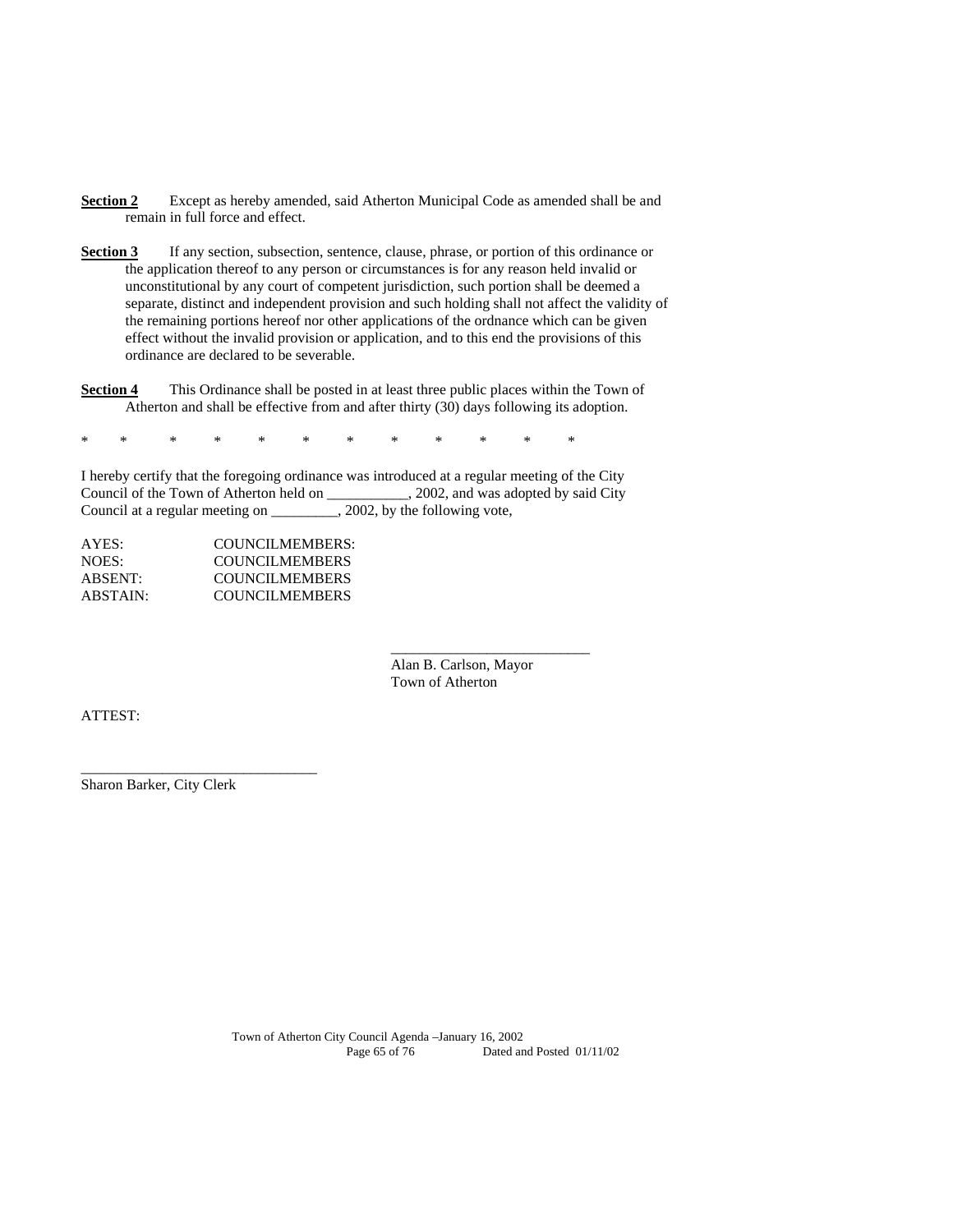

**Town of Atherton** 

# **CITY COUNCIL STAFF REPORT**

- **TO: HONORABLE MAYOR AND CITY COUNCIL JAMES ROBINSON, CITY MANAGER**
- **FROM: ROBERT J. BRENNAN, CHIEF OF POLICE**

# **DATE: FOR THE CITY COUNCIL MEETING OF JANUARY 16, 2002**

# **SUBJECT: OFFICE OF TRAFFIC SAFETY GRANT**

# **RECOMMENDATION:**

Authorize the Police Department to submit a request for a Grant to the California Office of Traffic Safety (OTS), for the purpose of rebating 100% of the total cost of an existing officer during the first year and 50% during the second year.

# **INTRODUCTION:**

The Town of Atherton Police Department currently has two officers assigned full-time to the Traffic Division. These officers are involved in general traffic enforcement, but are not dedicated to working specific areas that are considered high-collision rate locations. The officers are often also used to augment patrol when necessary. If we are awarded the Grant, we agree to dedicate one existing officer to these identified problem areas. That officer's salary and other expenses are paid for by the State.

# **ANALYSIS:**

If an OTS Grant were obtained, one of these existing traffic officers would be assigned to the Grant, and would focus on high-collision rate areas, and also community education. These Grants are generally for a two-year period, with the first year being fully funded by OTS (officer and equipment), and the second year funded 50% by the Town of Atherton.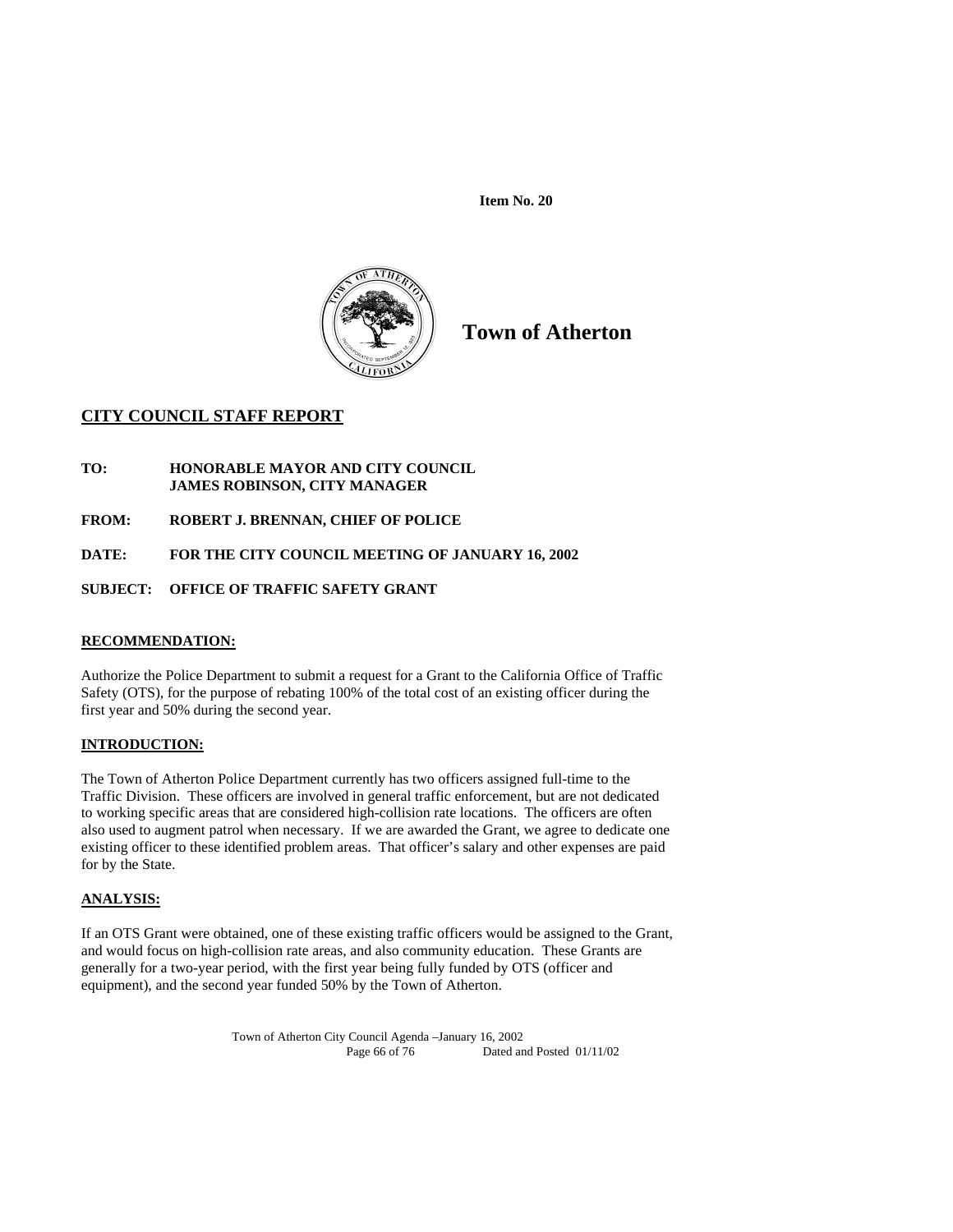#### **CONCLUSION:**

The Police Department feels that submitting this Grant, and hopefully its ultimate approval by OTS, will allow for dedicated enforcement in the areas where statistically, collision rates have been high, without being required to add additional personnel.

# **FISCAL IMPACT:**

There would be no fiscal impact by approving the submission of this grant request. However, if the OTS grant is approved by the State and if the Council subsequently authorizes the acceptance of this grant, an appropriation of approximately \$52,000 will be required in FY 2003-2004 to satisfy the matching requirements of the OTS grant in its second year.

Prepared by: Approved:

l

Robert J. Brennan Maria James Robinson<br>
Chief of Police City Manager

City Manager

Attachment – Grant application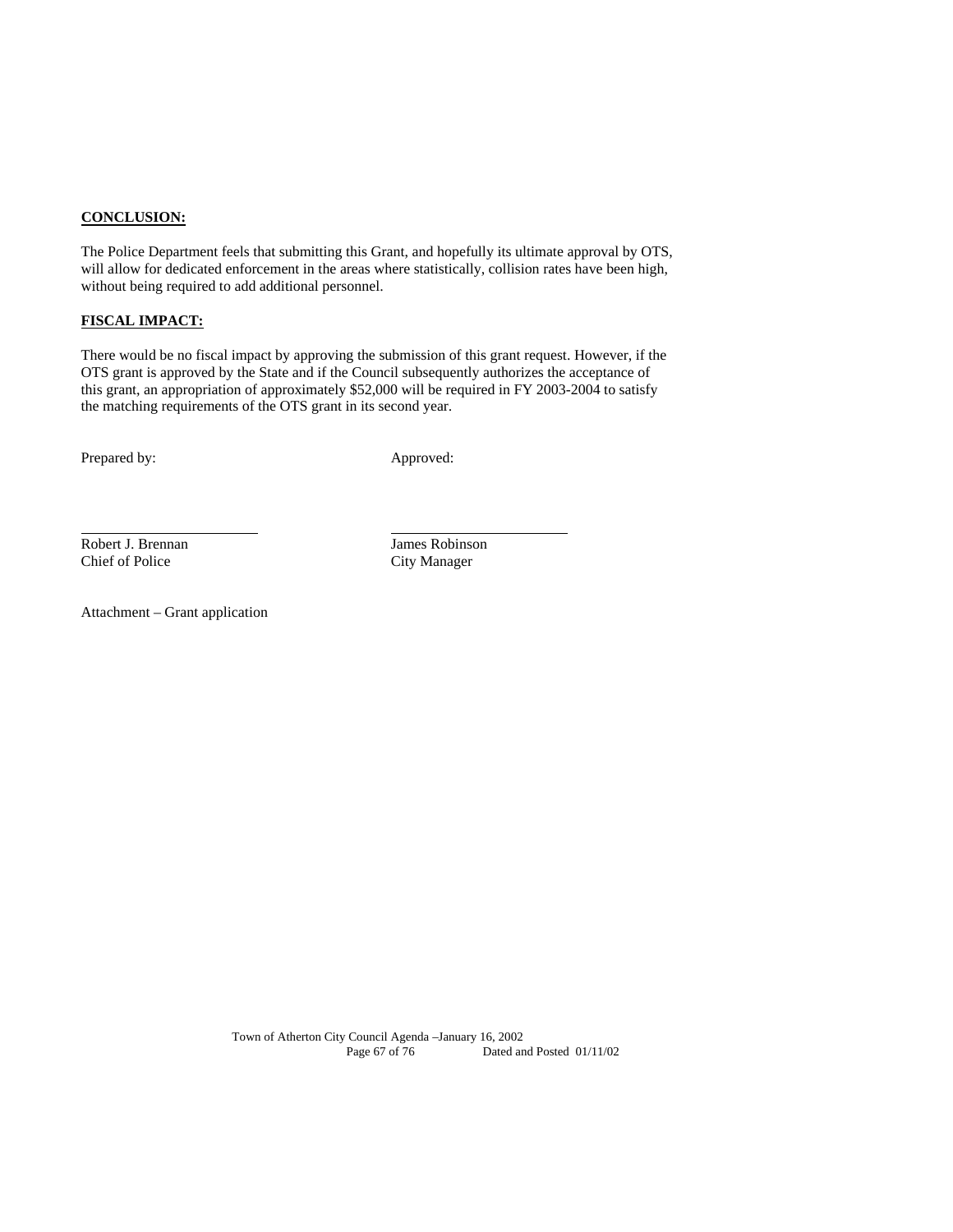

**Town of Atherton**

# **TO: HONORABLE MAYOR AND CITY COUNCIL**

# **FROM: JAMES H. ROBINSON, CITY MANAGER**

# **DATE: FOR THE MEETING OF JANUARY 16, 2002**

#### **SUBJECT: DISCUSSION AND POSSIBLE ACTION – PROPOSED DRAINAGE AND FACILITIES COMMITTEES, AND CLARIFICATION OF THE ROLE OF THE CITY COUNCIL FINANCE COMMITTEE**

#### **RECOMMENDATION**

Formally establish new Council standing committees, if desired by the Council, and provide staff with further direction regarding composition of and objectives of said committees, and determine meeting dates, times, and frequency.

#### **INTRODUCTION:**

At the regular City Council meeting of December 19, 2001, Mayor Carlson expressed a desire to create two new standing committees of the Council: (1) one focused on drainage issues and the Atherton Channel Drainage District; and (2) one focused on Town facility needs. It has also been requested that the objective and purpose of the Finance Committee be clarified.

#### **ANALYSIS:**

In response to the Mayor's request, staff is seeking decisions on the following issues in order that these committees may formally be established by the Council.

- Committee composition members;
- Committee objectives and purpose;
- Meeting dates/times and frequency.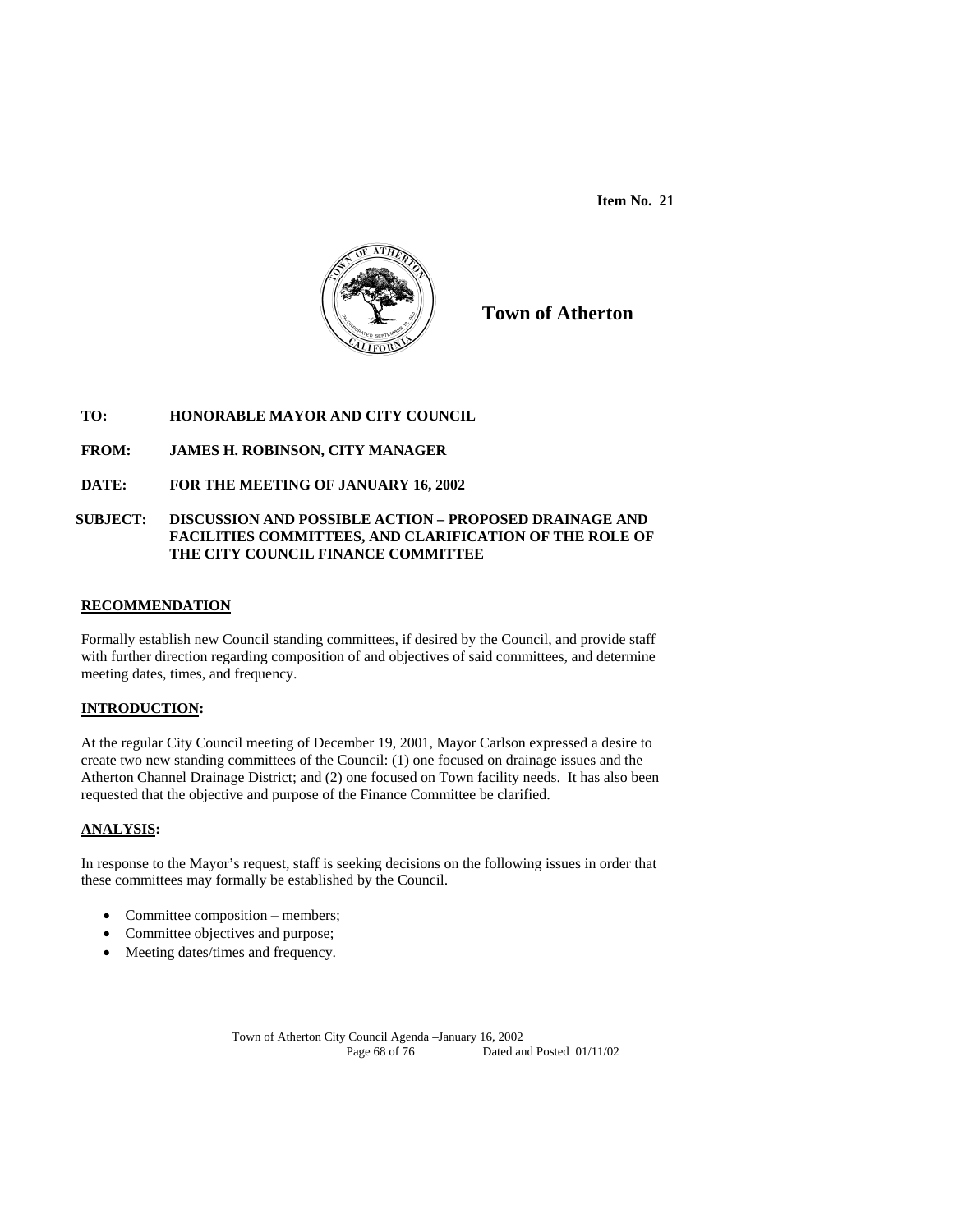# **FISCAL IMPACT:**

There is no immediate fiscal impact as a result of the authorization of new Council standing committees. Obviously, additional staff time would be required and any analyses by consultants, requested by a committee, could generate costs.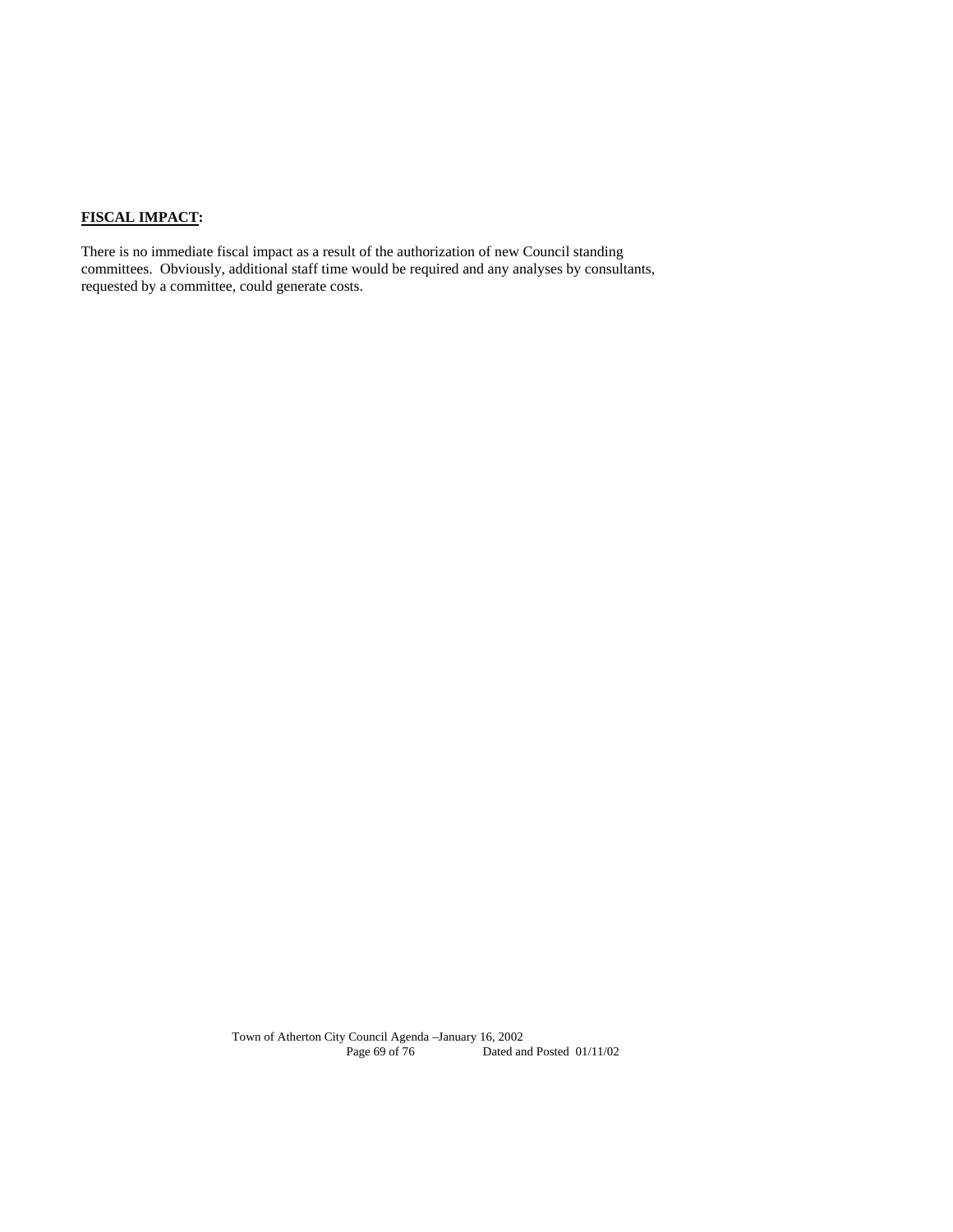

# **Town of Atherton**

# **CITY COUNCIL STAFF REPORT**

- **TO: HONORABLE MAYOR AND CITY COUNCIL CITY MANAGER JAMES ROBINSON**
- **FROM: ROBERT J.BRENNAN, POLICE CHIEF**
- **DATE: FOR THE MEETING OF JANUARY 16, 2002**

# **SUBJECT: ENHANCED ALARM SERVICE RADIO FREQUENCY**

# **RECOMMENDATIONS:**

It is recommended that the City Council reconsider the authorization of spending \$ 46,000 to complete the optional Radio Frequency portion of the Enhanced Alarm Service. It is recommended that the Council approve \$15,000 of the portion of the system that has been successfully installed, and return \$36,000 to the general fund.

# **INTRODUCTION:**

With the defeat of the Parcel Tax in March of 2000, the Town was forced to seek alternative sources of revenue to provide essential services. At the time, the Police Department managed a residential alarm program at no cost to the residents of the Town of Atherton. A fee for service justification was prepared with estimates of \$166,055 Patrol Program Alarm Costs and \$138,361 Dispatch Center Alarm Costs.

On May 9, 2000, then Interim Police Chief Brown Taylor, submitted a staff report entitled Enhanced Alarm Service Proposal with Associated Monthly Fee. This report outlined a service charge of \$25 per month (\$300 per year) for those Town residences that have alarm systems directly connected to the Police Department's Communication Center. It was proposed that in conjunction with the implementation of the monthly service charge, the alarm service be enhanced in terms of "failsafe" contemporary technology and improved customer service. The enhanced system would offer Radio Frequency Technology at a set cost to the homeowner, annual on-site premise alarm and security inspection by a police officer, and increase the number of false alarms permitted prior to fine from one to three. It was estimated that with a \$60,000 initial start cost, this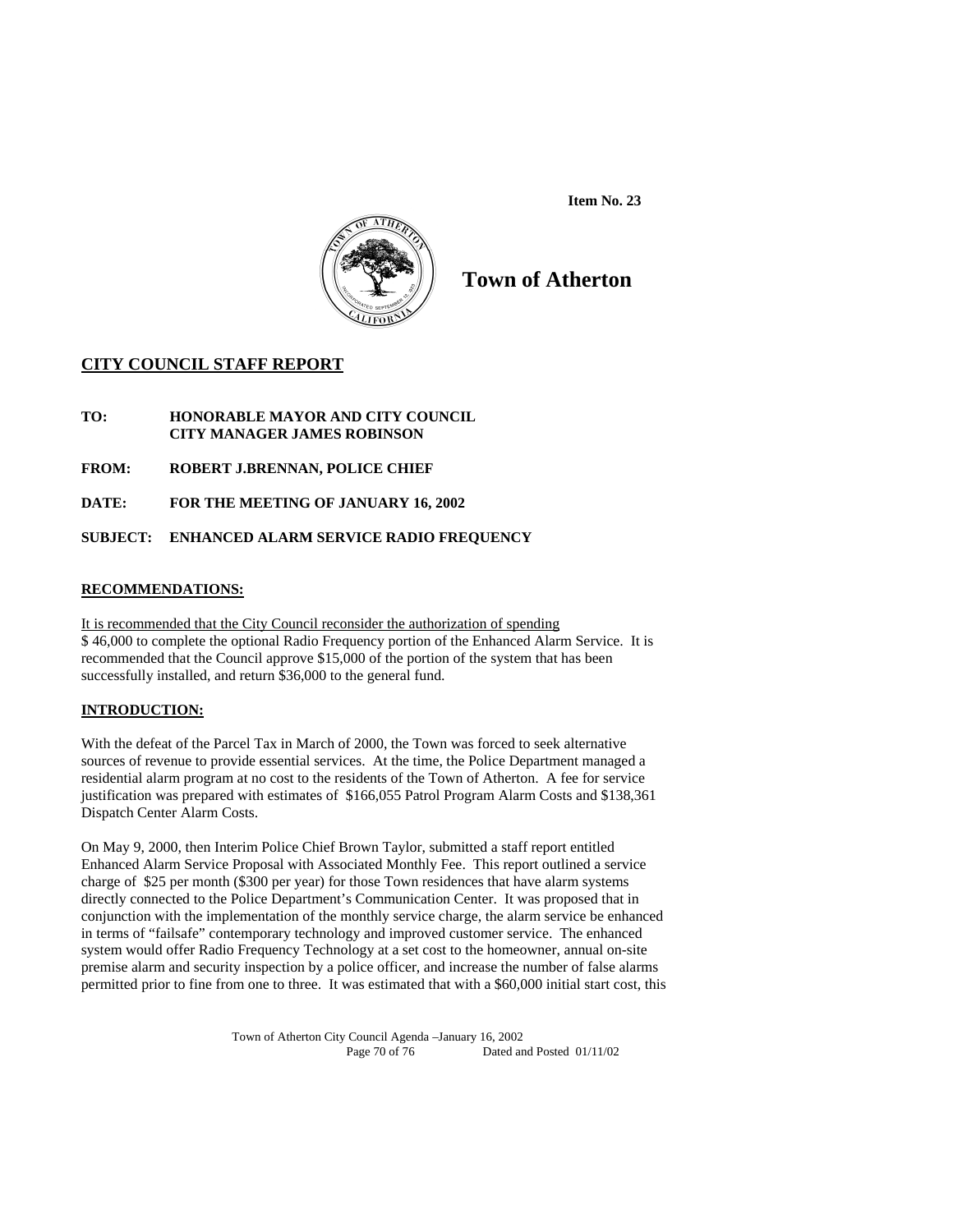system would generate approximately \$375,000 annually, if the service was provided to the existing 1,250 residences that are now served by the current system.

In June of 2001, the Parcel Tax was again placed on the ballot and was passed by the voters. Starting in Fiscal Year 2000-01, Council rescinded the \$25 per month alarm fee and changed the false alarm fee schedule to one false alarm per Fiscal Year with a \$100 charge for any subsequent false alarm.

# **ANALYSIS:**

During Fiscal Year 2000-2001, the first year of the residential alarm fees, the Town collected approximately \$130,000 in direct connect charges, far less than anticipated. The software was upgraded and enhanced to include multiple zone coverage. Struggles continued with the new hardware and software. The ability to complete a "data dump" into the new system was not going to work. Each direct connect account would have to be manually entered at a cost of approximately \$40,000 dollars in salary, unless we kept two stand alone systems, which seemed impractical.

The Radio Frequency (RF) portion of the system has been debugged to a point that it would work, if a resident chose that option. A survey conducted to measure the interest level of RF, yielded less than a dozen perspective clients. An attempt was made to come to an agreement with California Security to take over the RF portion of the program and monitor Atherton clients free of any charge. Although California Security agreed to substantially reduce that monthly monitoring rate, the possibility of not charging was not an option they were willing to consider.

After careful consideration, the following options were considered by staff regarding the enhanced alarm service.

1. Do not offer the enhanced RF portion of the system.

Because the City Council repealed the \$25 per month fee, there is no obligation to provide this service. This portion of the system will cost approximately \$10,000 of the \$46,000 allocated for the program. We would not take delivery on any of the uninstalled hardware, and would return the software for a refund. Our commitment would be \$10,000. The remaining \$36,000 would be returned to the General Fund.

- 2. Continue the original plan of offering the RF portion of the service and pay the \$46,000 as approved by Council.
	- A. Without a known customer base, the money spent on this system will most likely service less than a dozen customers. A labor-intensive process will have to be initiated to manually enter all of the direct connect accounts and most likely double the cost of the original estimate.
	- B. Only enter those accounts who have chosen the RF option. This would cost one hour of labor and would not substantially increase the original budget.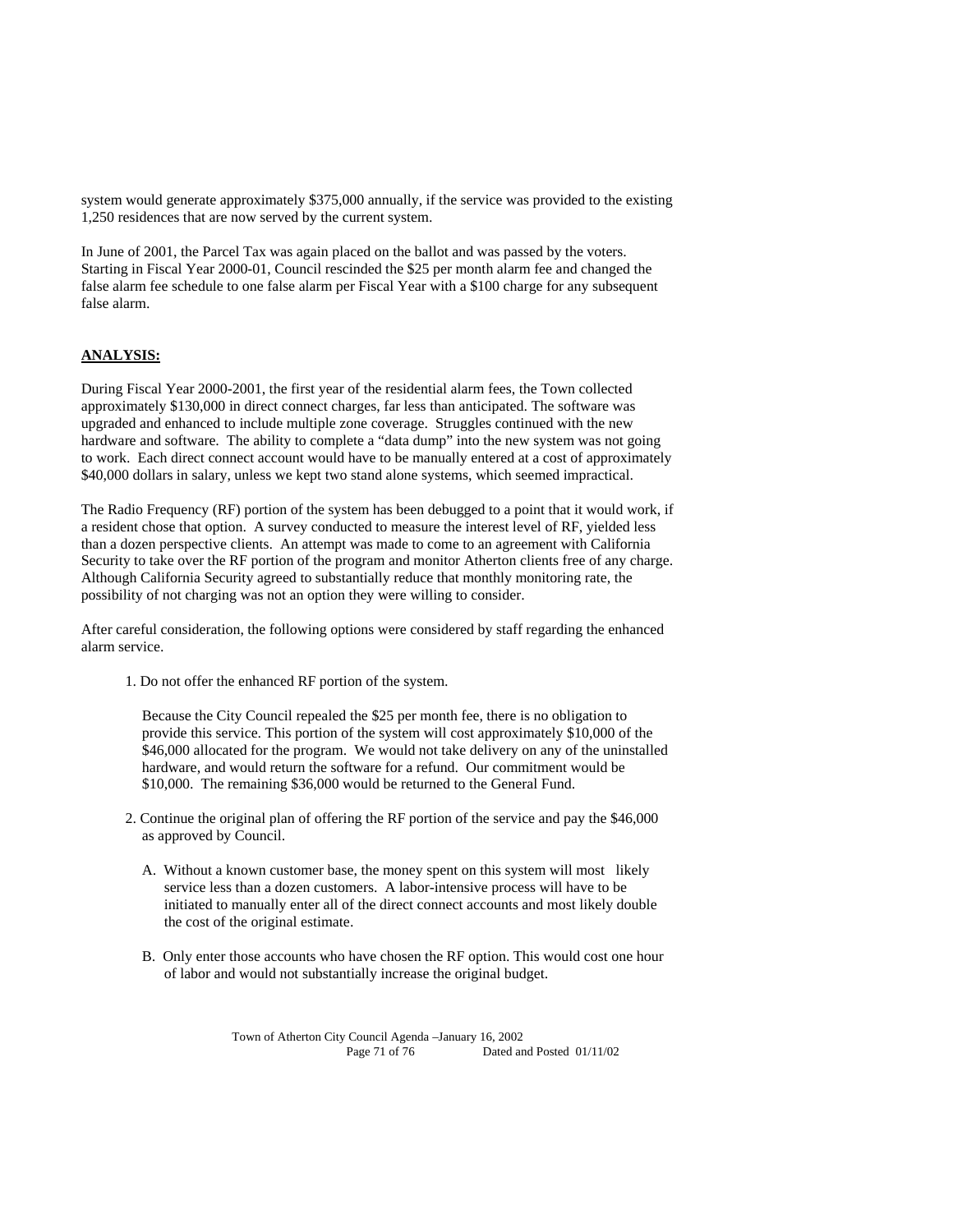3. Allow California Security to keep the hardware portion of the system at their location and allow the residences that still want to consider the RF option to pay a monitoring fee. This would still cost approximately \$20,000 for the work already completed by California Security.

# **CONCLUSION**

Since the original Enhanced Alarm Service Proposal included a \$300 annual fee that was discontinued after the passing of the Parcel Tax, I believe the prudent decision would be to pay our current obligation to California Security in the sum of \$10,000 and return the unused portion to the General Fund. This would still leave us with an upgrade to our established system that has been a reliable performer for the last 15 years.

# **FISCAL IMPACT**

Release \$31,000 encumbered from the Fiscal Year 2000-2001 budget into Fiscal Year 2001- 2002 General Fund if the recommendation of not offering the enhanced RF portion of the system is agreed to by Council.

\_\_\_\_\_\_\_\_\_\_\_\_\_\_\_\_\_\_\_\_\_\_\_ \_\_\_\_\_\_\_\_\_\_\_\_\_\_\_\_\_\_\_\_\_\_\_\_\_

Respectfully submitted: Reviewed/Approved by:

Robert J. Brennan James Robinson Chief of Police City Manager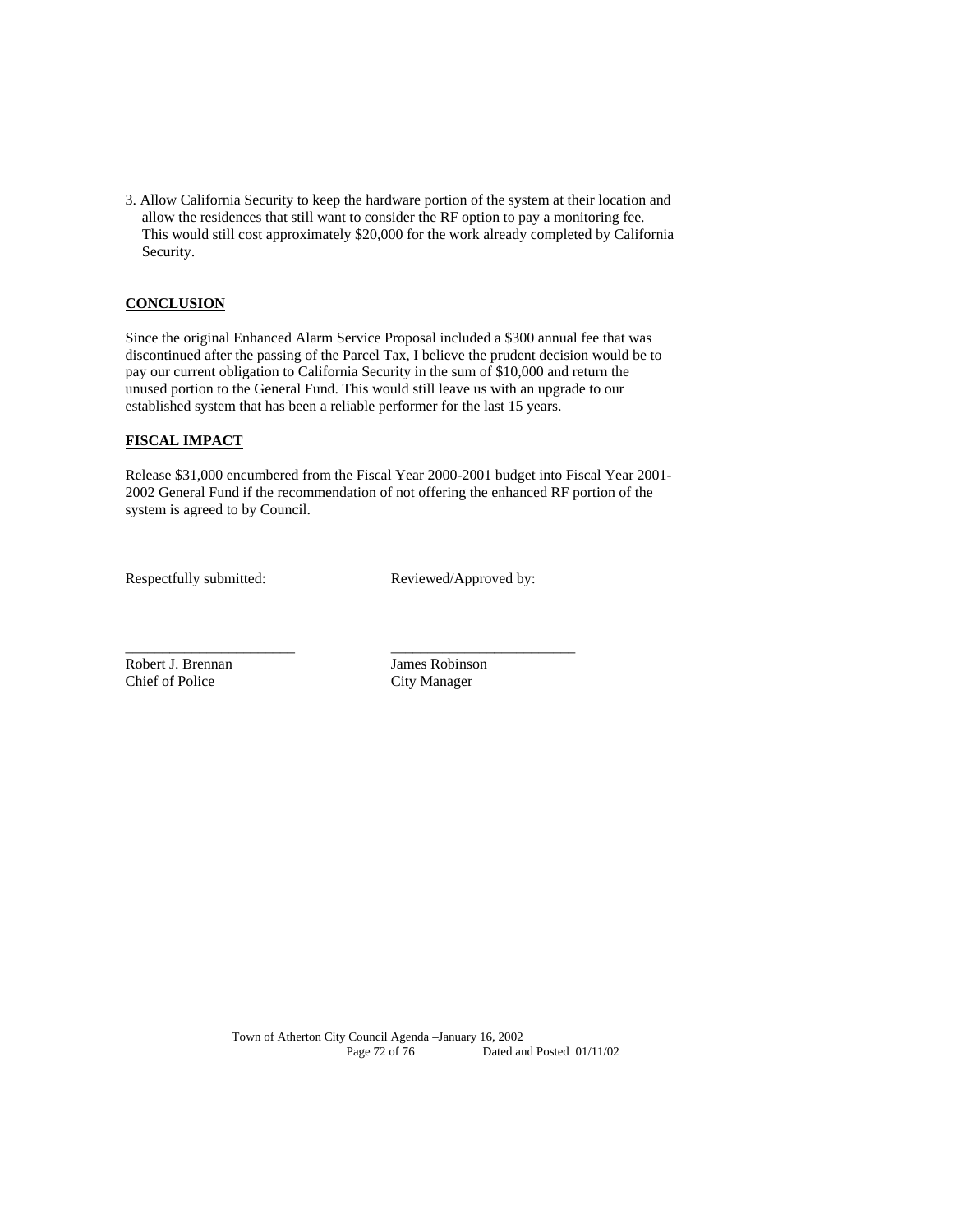**Item No. 24** 



**Town of Atherton**

# **TO: HONORABLE MAYOR AND CITY COUNCIL**

# **FROM: JAMES H. ROBINSON, CITY MANAGER**

# **DATE: FOR THE MEETING OF JANUARY 16, 2002**

# **SUBJECT: DISCUSSION AND POSSIBLE ACTION – CONSIDERATION OF TOWN GOALS AND OBJECTIVES**

#### **RECOMMENDATION**

It is recommended that the City Council adopt a procedure for establishing Town goals/objectives and capital project priorities each year.

# **DISCUSSION**

Periodically, it is necessary to establish both long-term and short-term goals to guide the Town and its resources. Developing a strategy for identifying and prioritizing goals/objectives/capital projects each year allows a forum for the City Council to establish policy that will help guide the development of its annual budget, give direction to staff and provide a measurement of success.

It is suggested that at the beginning of each calendar year the City Council hold a work session to establish goals and objectives prior to the development of its annual budget. This work session would include a review of previously established goals, progress to date, and consideration of additional goals/objectives and capital projects for the upcoming year.

If this is a method that the City Council wishes to utilize, it is suggested that a process be developed to establish an initial list of goals and objectives. Attached are some suggested steps and process to accomplish this task for the Council's consideration. Also included is a list of "potential" goals/objectives that are currently in progress or that have been identified by Council or staff in meetings and conversations since the City Manager's arrival.

> Town of Atherton City Council Agenda –January 16, 2002 Page 73 of 76 Dated and Posted 01/11/02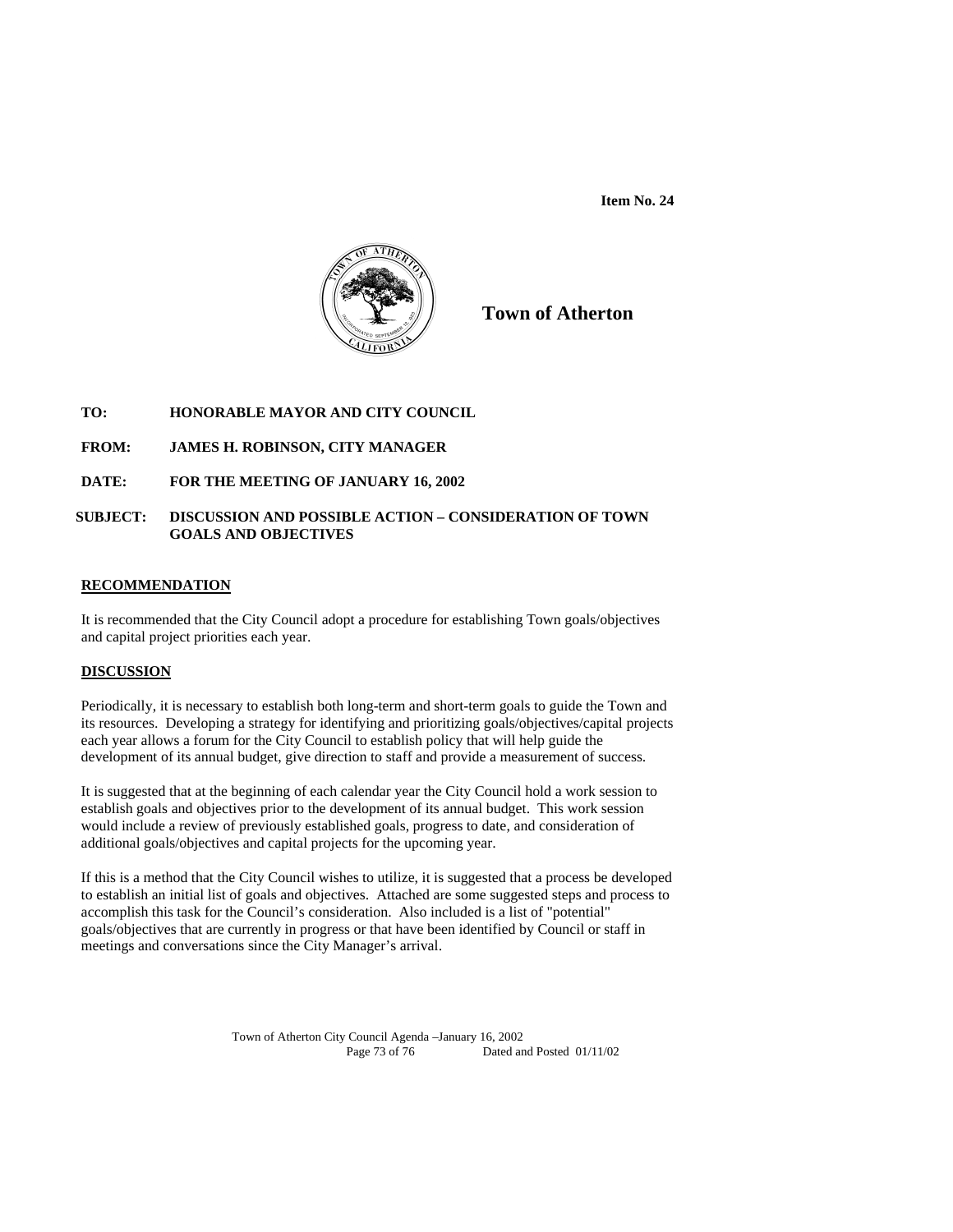## **A. IDENTIFY GOALS/OBJECTIVES**

# **B. ANALYZE GOALS AND OBJECTIVES**

- 1. Consider Value/Importance
- 2. Estimate Time to Complete
- 3. Develop Cost Estimate

#### **C. PRIORITIZE GOALS/OBJECTIVES**

City Council Considers Community/Staff Input and Establishes Priorities

## **D. INCORPORATE GOALS/OBJECTIVES INTO FISCAL PROCESS**

Establish a realistic time line for Goals/Objectives/Capital projects that represent the priorities of the Council.

### **E. REVIEW PROGRESS OF GOALS AND OBJECTIVES**

Conduct work session or as part of council meeting to review progress to date

 $(3) High \t(2) Med \t(1) Low$ 

## **Potential Goals/Objectives for City Council Consideration:**

**PRIORITY** 

1. General Plan/Review and Update

- 2. Housing Element/Completion of Certification Process
- 3. Completion of Capital Improvement Program through Fiscal Year 2003-2004
- 4. Review and Revise City Council Rules and Procedures
- 5. Update Municipal Code
- 6. Develop Revised Employee Personnel Rules and Procedures
- 7. Update Atherton Resident Handbook
- 8. Establish a Strategy for the Atherton Channel Repairs and Long-Term Maintenance
- 9. Establish a Policy For Town-wide Street Striping Improvements
- 10. Evaluate Construction Noise Control Techniques
- 11. Evaluate Methodology for Expediting Building Plan Review

Town of Atherton City Council Agenda –January 16, 2002 Dated and Posted 01/11/02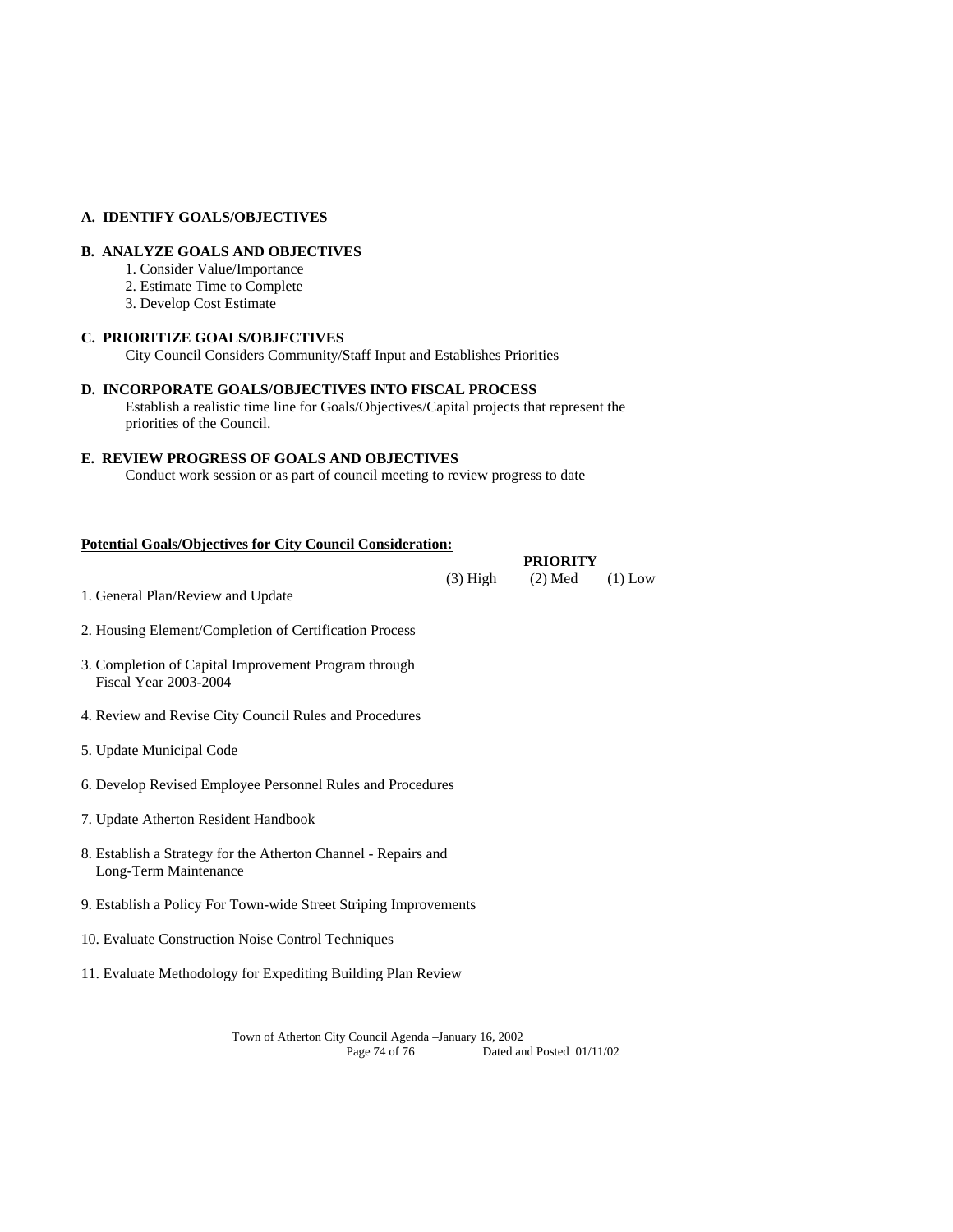- 12. Establish Strategy for Maintaining the full staffing of Police Department that currently exists
- 13. Develop Long Term Financing Plan
- 14. Establish a Formal Policy for Recognition of Volunteers (Planning Commission, General Plan Committee, Tree Committee, etc.)
- 15. Review and Revise Strategic Park and Recreation Plan
- 16. Complete Valparaiso Study and Implement Appropriate Recommendations
- 17. Complete a Needs Assessment for Town Facilities

## **CONCLUSION**

If the City Council wishes to proceed with this process it is requested that the Council review the above goals/objectives and identify any that they would want to add/delete, and direct staff to proceed with preparation of a time table and cost analysis. The City Council would then establish a priority of those identified goals/objectives at a future meeting. One methodology the City Manager has used in the past is to provide each Council Member a list of the priorities, ask them to individually rank each one in importance and develop a weighted value for each goal/objective. For example, each goal would be evaluated against a ranking of:

(1) Low Priority (2) Medium Priority (3) High Priority

Example: If (each) Council Member rated the goal of "Developing a Long-Term Financing Plan" as a high priority (3) it would receive a total "score" of 15.